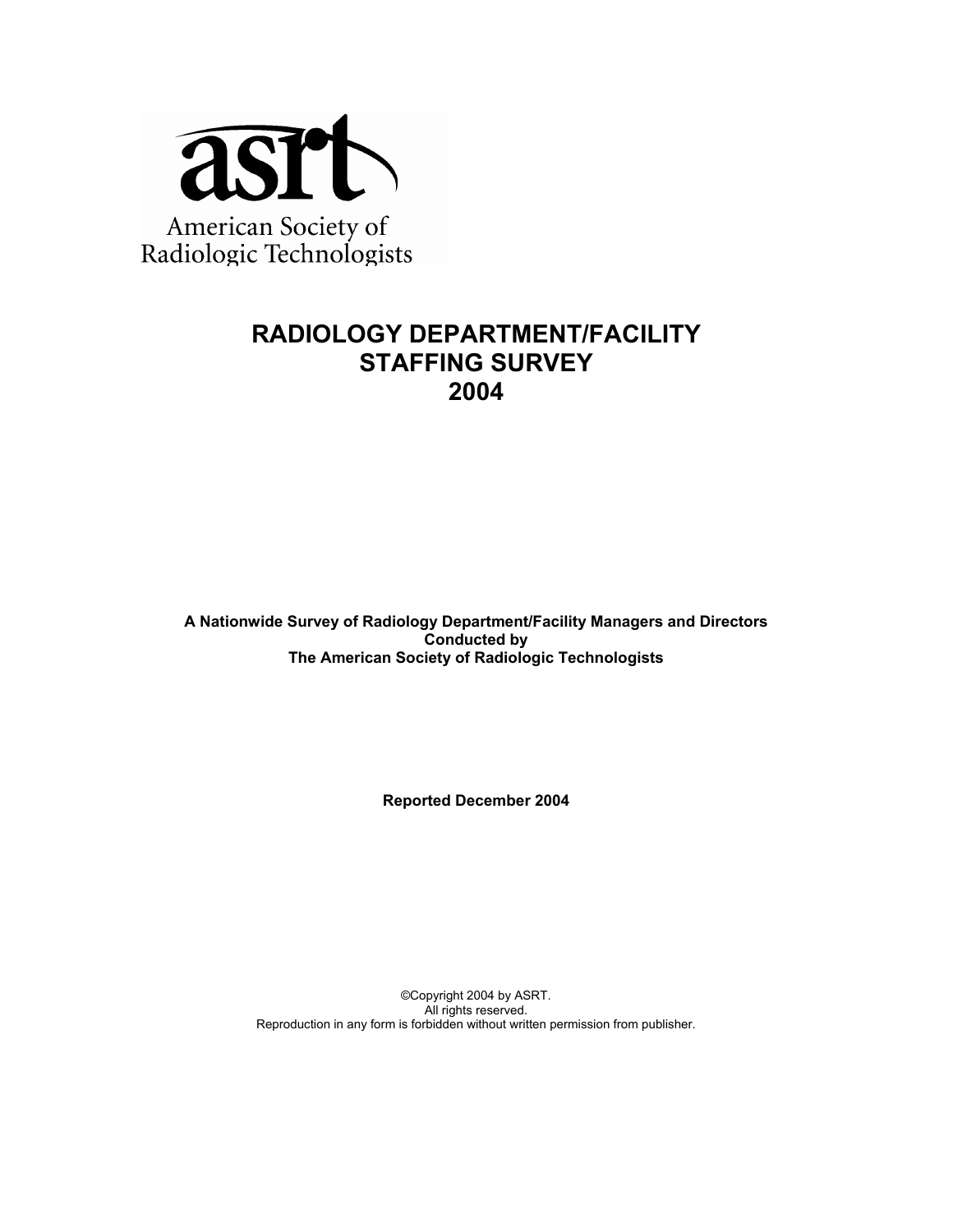# **TABLE OF CONTENTS**

| 24 |
|----|
| 36 |
|    |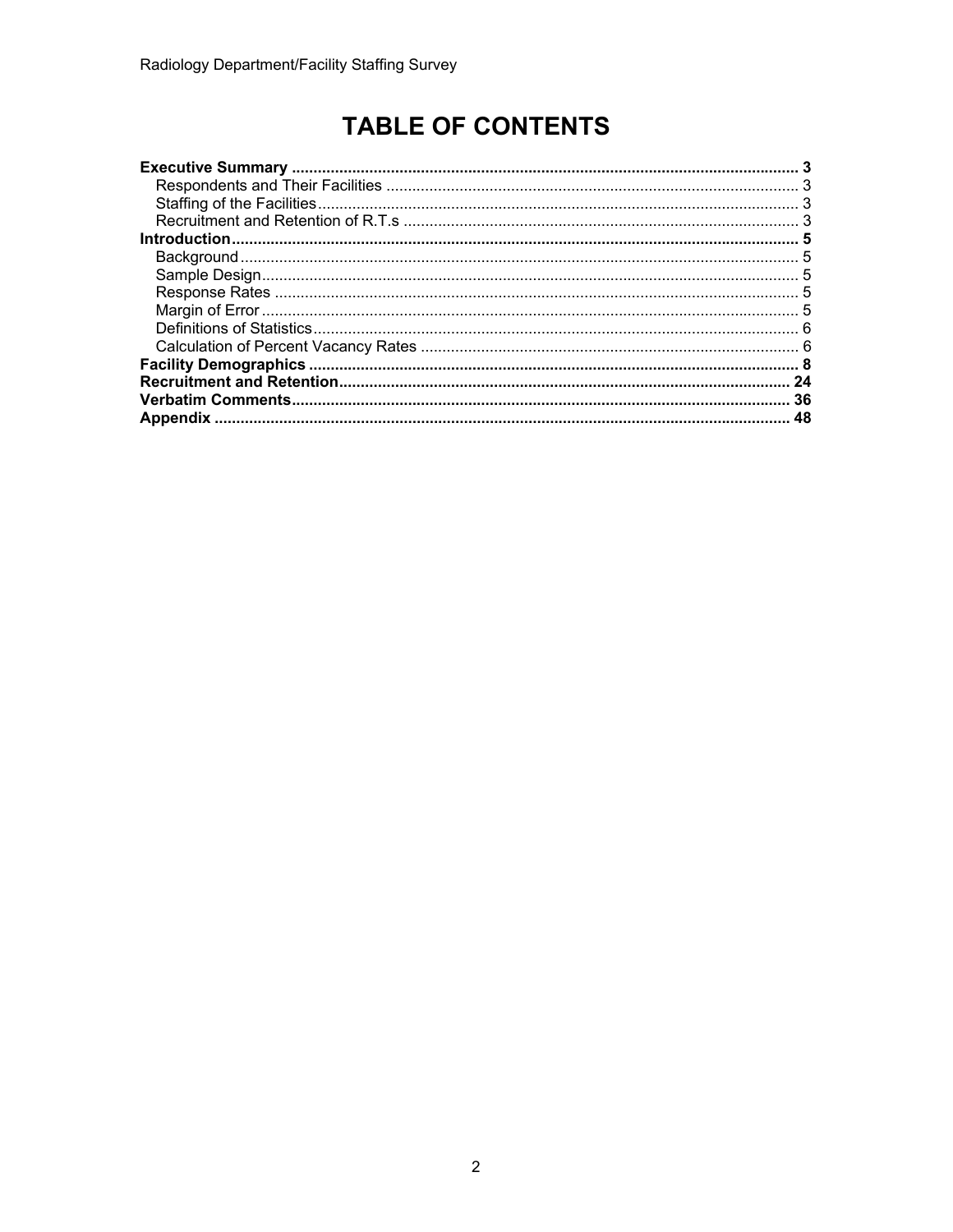## **EXECUTIVE SUMMARY**

A Radiology Department/Facility Staffing Survey questionnaire was mailed in late August 2004 to every person listed in a database rented from SK&A as the manager or director of a U.S. hospital-based radiology department or facility. Each invitee had the option of completing the questionnaire online.

### **Respondents and Their Facilities**

- Almost 90% of the respondents chose "Department/Facility Manager or Director" as closest to their job titles, with another 7% choosing "Chief Technologist."
- Over 80% of the respondents indicated that their facilities are located in a community hospital; 7% in a government hospital; and 3% in a university medical center.
- Almost all (99.6%) of the facilities provide radiography services; 88% provided CT services; 89% provided sonography; 78% provided mammography; 72% provided nuclear medicine services; 70% provided MR services; and about a sixth provide PET. By far the most common service listed by those who checked "Other" was bone densitometry/DEXA, which was mentioned by 11% of all respondents who answered the question and accounted for over 60% of the "Other" services mentioned.
- About 59% of the respondents consider their facilities to be in rural locations; 17% suburban; and 24% urban. However, rural locations accounted for only 21% of the cardiovascular-interventional FTEs reported, 29% of MR FTEs, 36% of radiographer FTEs and 41% of mammographer FTEs reported by our sample of managers and directors.

## **Staffing of the Facilities**

- The typical (median) facility reported having a 2004 budget that provided for 7 FTE radiographers, 2.1 CT technologists, 2 sonographers, 1.2 mammographers, 1.2 MRI techs, 1 nuclear medicine technologist, 0.1 CVITs and almost no staff (.0048 FTEs) with other specialties.
- From respondents' reports of the number of budgeted FTEs in each specialty that were currently vacant and recruiting it is estimated that currently 10.2% of all FTEs budgeted for cardiovascular interventional technologists, 9.7% of sonography positions, 7.7% of radiographers, 6.9% of NMT positions, 6.9% of MR technologists positions, 5.3% of CT positions and 5.3% of mammography positions in U.S. hospital-based radiology facilities are unfilled.
- Those respondents who provided their facilities' 2003 and 2004 staffing figures indicated that the percent of unfilled radiographer positions declined by 2.2% (10.4% versus 8.2%) in that period. This decline was statistically significant, as were reported decreases in the vacancy rates for CT, MR, NMT and CVIT positions (absolute declines from 2.1% to 4.2%).

## **Recruitment and Retention of R.T.s**

• When asked whether recruiting for each specialty in 2004 was more difficult, less difficult, or equally as difficult as it had been in 2003, from 45% to 59% of the respondents (across the seven named specialties) chose "same." The percentage reporting that more effort has been expended in 2004 than in 2003 was substantially higher than those reporting the reverse for sonography, MR, CVIT and NMT, while predominant opinion (among those who perceived a difference) was that recruiting for radiographers and CT has become substantially less difficult.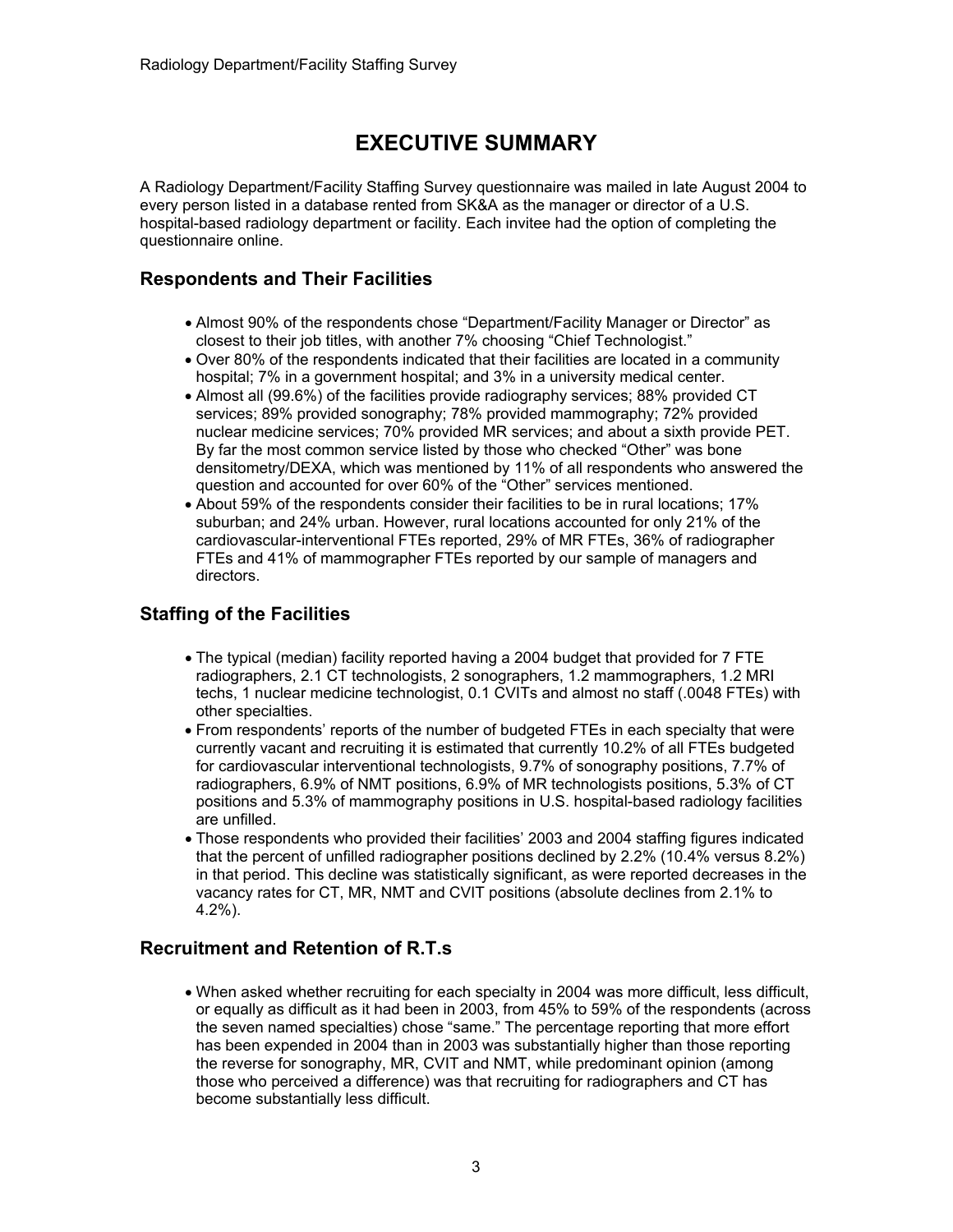- Only about a seventh of the respondents reported a decrease in budgeted FTEs for any of the specialties in which their facilities provide service. Of these 131 respondents, about two-thirds checked one or more of the six suggested reasons (including "Other") for the decline. Of those 87 respondents 44% checked "Overall department or facility budget declined, forcing downsizing" and 39% checked "Patient demand declined."
- A plurality (46% to 63%) of the respondents feel that average length of employment and employee turnover rate have remained about the same since Jan. 2003 for radiography, CT, MR and mammography. However, with respect to each of these areas, at least twice as many feel these two indicators have improved as feel the indicators have gotten worse since Jan. 2003.
- A significantly lower percentage of radiography (21% vs.28%), CT (18% vs. 22%), and MR (15% vs. 19%) facilities paid sign-on bonuses in 2004 than in 2003. While not statistically significant, the percentage of facilities paying sign-on bonuses for mammographers declined slightly (16% to 14%). The mean size of the bonus was not significantly different in 2004 than it was reported to have been in 2003 for each of these four modalities.
- The mean reported percentage of the FTEs in each of these four specialties that are filled with temps/travelers was quite low (from 1.7% of MR to 2.3% of radiographers). The mean reported percentage above average wages for a given specialty that temps/travelers is paid was 10.5% to 11.5% for CT, MR and mammography positions, and 24% for radiographer positions. However, 64% of the facilities report that they pay no more to temps/travelers than to their average radiographer and 81% to 84% report that temps/travelers in the other three modalities receive zero percent above average wages.
- From 22% to 36% of respondents indicated that their facility has experienced increased wait times for procedures, cancelled procedures, decreased patient satisfaction, and increased patient complaints as a consequence of a work force shortage. Fewer than 11% report that their facility has had to curtail plans for facility expansion, curtail plans for acquiring new technology, reduce the number of staffed diagnostic units or discontinue R.T. educational programs.
- About a third of the respondents accepted the invitation to "Please add any comments you feel are necessary to clarify your responses to the preceding seven questions and/or any additional comments you wish to share on your perceptions of the supply of radiologic technologists." These responses are reported verbatim (except for portions that might identify individuals or their facilities) towards the end of this report.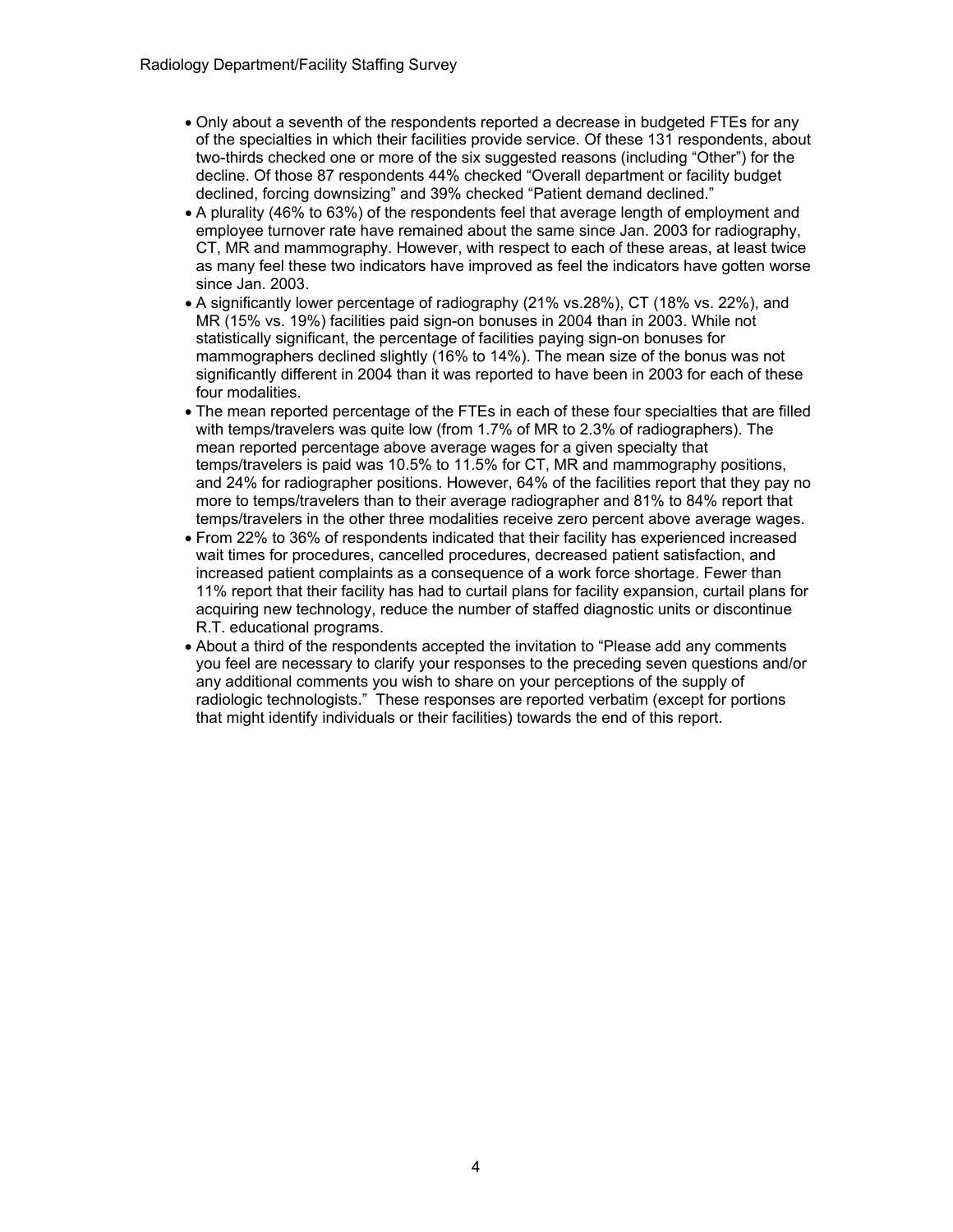## **INTRODUCTION**

### **Background**

Few things could be more important for the profession – R.T.s, their managers, and R.T. educators alike – than an accurate assessment of the current supply and demand for radiologic technologists. A 2001 American Hospital Association survey of managers and directors of hospital-based radiology facilities found that more than 15% of budgeted positions for radiologic technologists were at that time unfilled. A more recent survey by the Hodes Group found a 12% vacancy rate in fall 2003, but there were enough differences between those two surveys to raise some doubt as to whether this truly represented a decrease in vacancy rates. ASRT's *Radiology Department/Facility Staffing Survey* was designed to answer that question as well as to provide more detailed information about particular specialties and about what directors and managers believe to be the reasons behind unfilled vacancies.

## **Sample Design**

A total of 9,749 *Radiology Department/Facility Staffing Survey* questionnaires were mailed between Aug. 16 and Aug. 23, 2004 to every person identified as a director or manager of a U.S. hospital-based radiology facility, with a suggested return date of Sept. 10, 2004. The mail out was to 5,632 separate facilities. To reduce return postage costs and minimize the labor involved in verifying handwritten responses, recipients of the hardcopy questionnaire were encouraged to respond to an online version of the questionnaire if they had Web access.

### **Response Rates**

As of Nov. 5, 2004 a total of 947 completed questionnaires had been received (393 of them online). A preliminary report based on the 825 returns received through Oct. 11, 2004 was presented at RSNA by Salvatore Martino; figures in this final report will therefore differ somewhat from those presented at RSNA, due to sampling fluctuation. The overall response rate for the survey is approximately 17%. However, an e-mail survey of all ASRT members for whom we had e-mail addresses and who were included in the Staffing Survey mail-out indicated that about half of the questionnaire packets reached their intended recipients after the suggested return date, and about a third had still not arrived four weeks after the last questionnaire was mailed. Our best estimate is that about 26% of the facilities who received the questionnaire and about 34% of those that received it before the suggested return date completed and returned the questionnaire.

### **Margin of Error**

The sample size of 947 returns yields a margin of error for overall percentages (width of the 95% confidence interval for the population percentage) of a maximum plus or minus 3%.

For percentages computed on subsets of respondents, the margin of error increases as the square root of the size of the subset. Thus, the margin of error for percentages based on a subset of 100 respondents would be plus or minus 10% or less, and for a subset of 30 respondents plus or minus 18.3% or less. (The "or less" comes from the fact that the margin of error for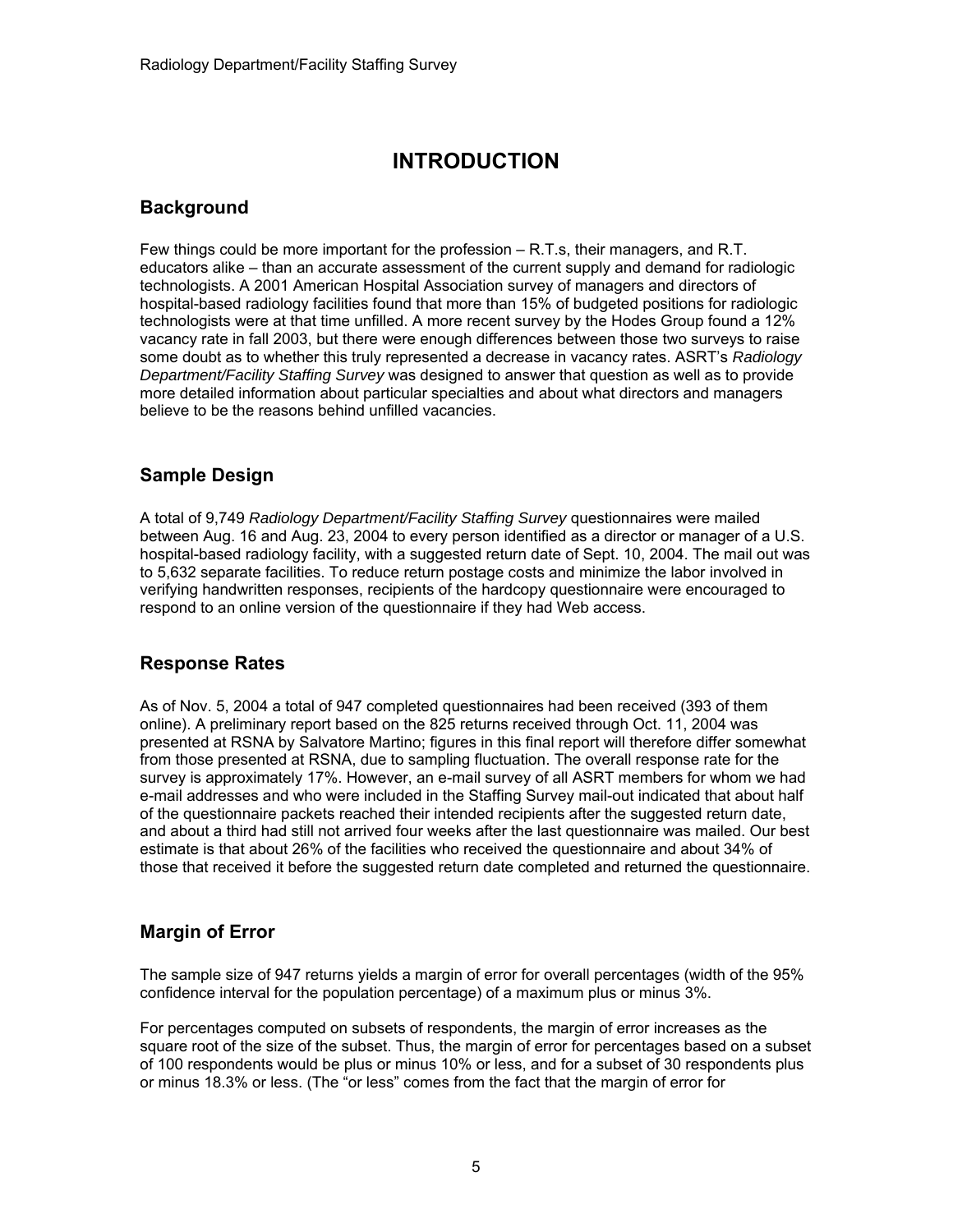percentages is greatest for percentages in the 40% to 60% range and is less than one-half as wide for percentages below 5% or above 95%.)

## **Definitions of Statistics**

The statistics reported in the question summaries include:

- **Frequency** (the number of responses given for each variable).
- **Percent** (the number of responses for each variable divided by the total number of usable surveys, including missing values).
- **Valid Percent** (the number of responses for each variable divided by the total number of usable surveys, excluding missing values).
- **Missing** (the number of respondents who either did not answer the question or who gave an unusable response).
- **Mean** (the arithmetic average; sum of the values of all observations divided by the number of observations).
- **Median** (the value above and below which one-half of the observations fall; 50th percentile). Usually, because of rounding, no number precisely satisfying the definition of the median exists. In such cases linear interpolation is used to estimate what the median in the population of unrounded scores would be.
- **Mode** (the figure that more respondents report than any other figure).
- **Standard deviation** (the square root of the average squared difference between each score in the set and the mean score). Subsets of respondents who have nearly identical responses on a given variable will have a near-zero standard deviation, while subsets of respondents with very different responses will have a high standard deviation. The major reason for using this relatively complex measure of variation is its close relationship to percentiles: For most sets of scores about 95% of the individual scores will fall within 2 standard deviations of the mean, and the mean of the set of scores will have a 95% chance of falling within 2 "standard errors" of the corresponding population mean, where the standard error is simply the standard deviation divided by the square root of the number of scores in the set.
- **t** Sample statistic whose value is used to test the **null hypothesis** that the difference between two means we observed in our sample is due entirely to chance fluctuation around corresponding means that do *not* differ from one another in the population to which we wish to generalize our results (in this case, all ARRT-registered R.T.s). The larger the absolute value of *t,*the more implausible the null hypothesis is and thus the more confident we can be that the direction of the difference observed in our sample matches the directions of the corresponding population difference. Because differences based on large samples more closely approximate the differences in the population from which they were sampled, *t* has a **degree of freedom** *parameter* [usually listed in parentheses immediately after the *t*, as in "*t*(571)"] associated with it.
- **p-value** The probability that a *t* as large as or even larger in absolute value than the one we observed in our sample would occur in random sampling from a population in which the null hypothesis of a zero population difference is true. If this value is smaller than some pre-selected value (often .05, but in the present report usually .01) called the **alpha level** (or just "level") of the test, we proceed to discuss the observed sample difference as though it is representative of (perfectly matches) the corresponding population difference.

### **Calculation of Percent Vacancy Rates**

With some exceptions the individual-facility vacancy rate for a particular specialty at a given facility was computed as the number of FTEs reported as budgeted for that specialty, divided into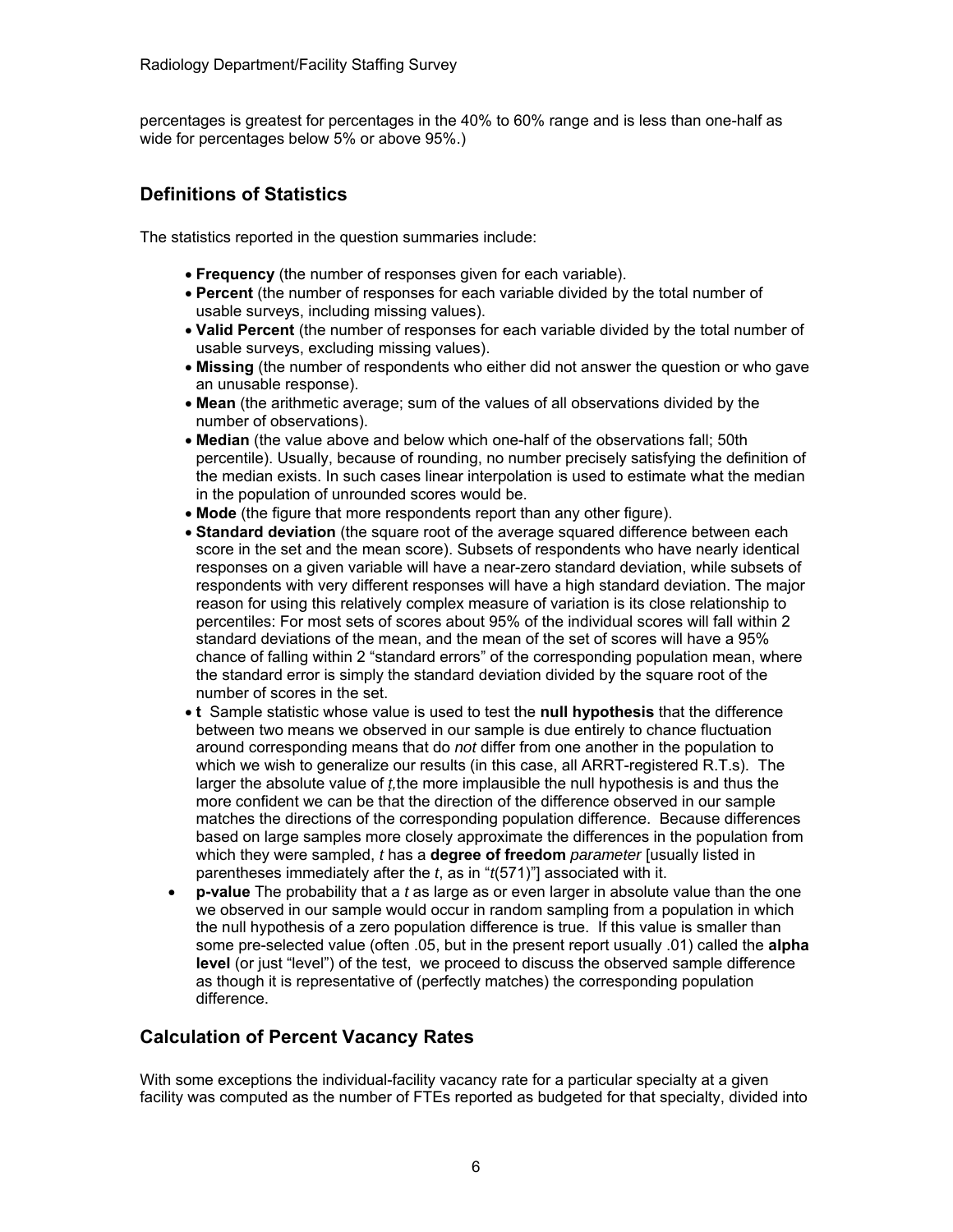the number of FTEs for that specialty reported to be "vacant and recruiting." The major exception to this calculation arose when both the number of budgeted FTEs and the number of vacant-andrecruiting FTEs were zero. In that case the individual-facility vacancy rate was assigned a missing-value code and did not enter into the calculation of descriptive statistics for that specialty's vacancy rates. The zero values for budgeted FTE and for vacant-and-recruiting FTE were, however, retained in calculation of descriptive statistics, with the result that the N on which descriptive statistics for budgeted FTE and vacant-and-recruiting FTE were based was always larger than the N on which the "percent vacant and recruiting" statistics were based.

Another major exception was the case where a nonzero budgeted FTE was entered but the space for vacant-and-recruiting FTE was left blank. We treated the "missing" vacant-andrecruiting" FTE as zero in all subsequent calculations.

The remaining exceptions (usually involving only a few cases for a given specialty) represented apparent inconsistencies among budgeted FTE, vacant-and-recruiting FTE, and whether or not that specialty was listed as among the services provided by that facility. These apparent inconsistencies and the way they were dealt with were as follows:

- If the number of vacant-and-recruiting FTEs was positive but the number of budgeted FTEs was zero or missing (blank), all three variables were reported as missing.
- If the number of budgeted FTEs was listed as zero but vacant-and-recruiting FTEs was missing, both were treated as zero but the individual-facility vacancy rate was assigned a missing-value code.
- If both budgeted and vacant-and-recruiting FTEs were missing and that specialty was not listed among the services provided by that facility, both budgeted and vacant-andrecruiting FTEs were treated as zero and individual-facility vacancy rate was treated as missing. If, on the other hand, the specialty was among the services offered at the facility, all three variables were treated as missing.
- If budgeted FTE was missing but vacant-and-recruiting FTE was explicitly listed as zero and the specialty was not among those offered at the facility, both budgeted and vacantand-recruiting FTEs were treated as zero and individual-facility vacancy rate was treated as missing. If, on the other hand, the specialty was among the services offered at the facility, all three variables were treated as missing.

The estimated percent unfilled positions for a given specialty for the population of U.S. hospitalbased radiology facilities is defined as:

> (total # of FTEs vacant andrecruiting) (total # of FTEs budgeted) for that specialty

which equals:

(mean  $#$  of vacant-and-recruiting FTEs per facility) x (total  $#$  of facilities) (mean  $\#$  of budgeted FTEs per facility) x (total  $\#$  of facilities)

The total number of facilities that offer a given specialty is unknown, but drops out of the above equation, which thereby reduces to:

> (mean # of vacant-and-recruiting FTEs per facility) (mean # of budgeted FTEs per facility)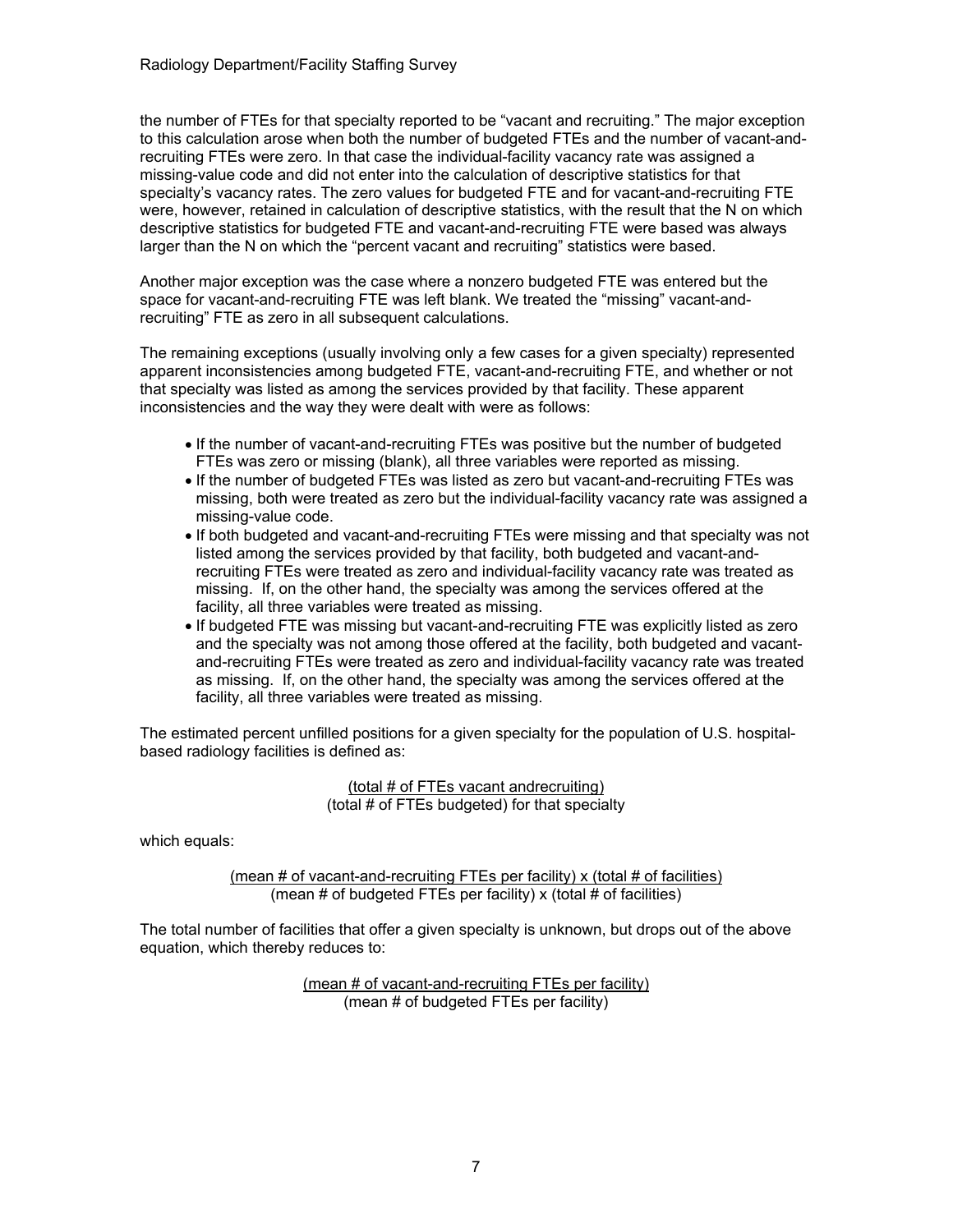## **FACILITY DEMOGRAPHICS**

#### **Title of individual completing the questionnaire:**

|         |                                             | Frequency | Percent | <b>Valid Percent</b> |
|---------|---------------------------------------------|-----------|---------|----------------------|
| Valid   | Department/Facility<br>Manager or Director  | 807       | 85.2    | 87.1                 |
|         | <b>Chief Technologist</b>                   | 67        | 7.1     | 7.2                  |
|         | Dept Manager and<br>Chief Technologist      | 1         | . 1     | $\cdot$ 1            |
|         | Department or Facility<br>Manager and Other | 1         | .1      |                      |
|         | Other                                       | 50        | 5.3     | 5.4                  |
| Missing | System                                      | 21        | 2.2     |                      |
| Total   |                                             | 947       | 100.0   | 100.0                |

"Other" titles reported: ADMINISTRATION Administrator Radiology & Diagnostic Cardiology Administrator, Medical Imaging Administrator, Radiology Services All the above, I am the only registered technologist on site Assistant to the Director of Radiology Associate Director Radiology Administration Asst. Director of Diagnostic Imaging CHIEF OF RADIOLOGY Chief radiologist CLINICAL COORDINATOR (2) CLINICAL SUPERVISOR Co-Supervisor DEPARTMENT HEAD/CHIEF TECH DEPT MANAGER DEPT. ADMINISTRATOR Director (6) Director Imaging Services and Cancer Treatment Center Director of Ancillary Services Director of Diagnostic Imaging Director of Imaging Director of Imaging Services Director of Imaging Services (includes Cath Lab) Director of Medical Imaging (3) Director of Medical Imaging [Name of hospital] [Name of facility within hospital] Director of Radiology (3) Director of Radiology for two hospital radiology departments DIRECTOR PATIENT SUPPORT SERVICES DIRECTOR, ANCILLARY SERVICES Director, Radiology Services (3) Imaging Coordinator Lead Radiographer, Angio Tech [Name], Radiology Manager Manager (2)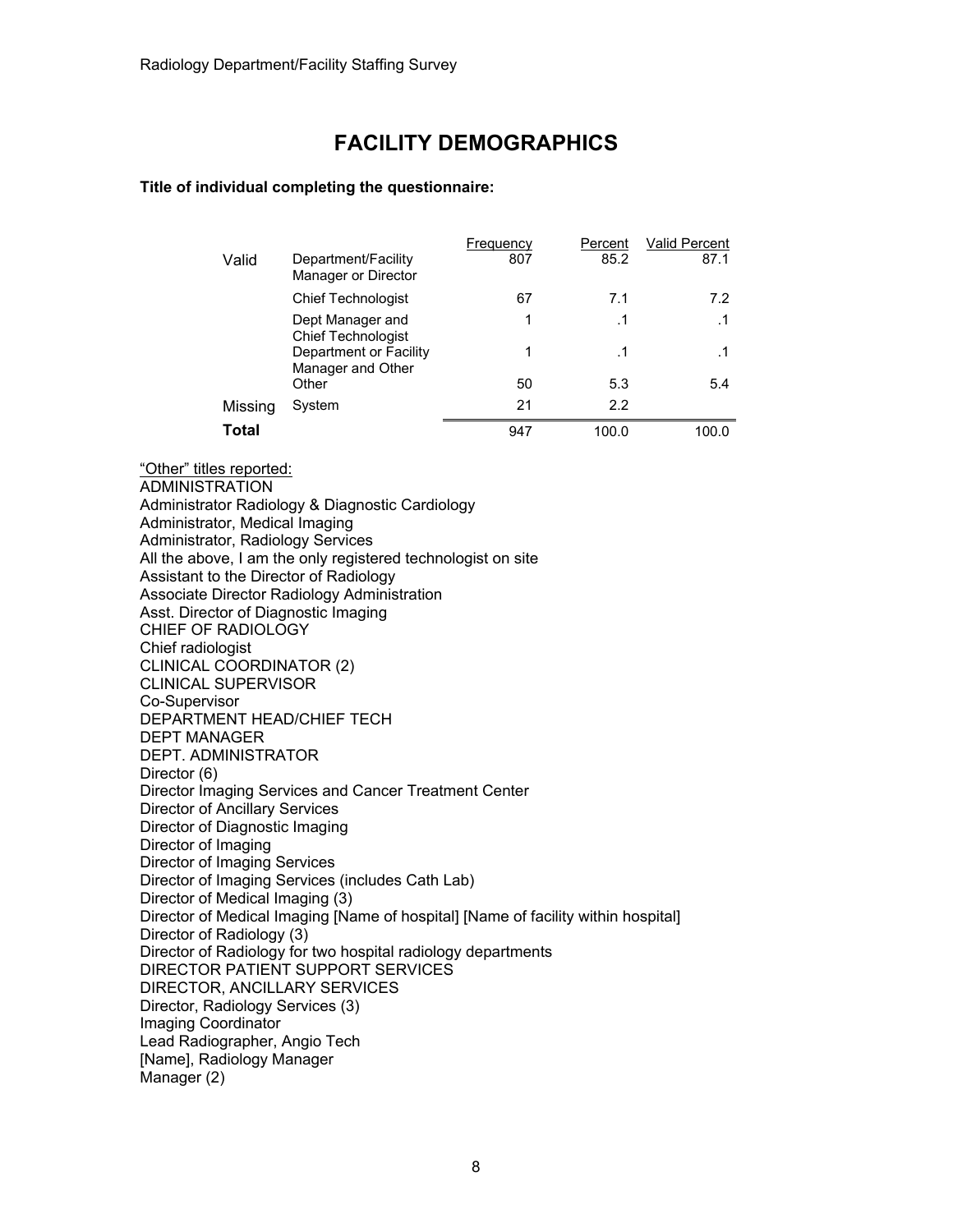Radiology Department/Facility Staffing Survey

Manager, Imaging Services (2) Manager Diagnostic Support Services Medical Dosimetrist PERSONNEL COORDINATOR RAD TECH. RADIOLOGIST Radiology Supervisor RADIOLOGY DEPARTMENT SUPERVISOR Radiology Manager Radiology Supervisor (2) [Name of facility] SENIOR RADIOLOGIC TECHNOLOGIST SUPERVISOR SITE COORDINATOR Staff Radiographer STAFF TECH UNDER NURSING DEPARTMENT Staff Technologist (5) STAFF/CO-LEAD TECHNOLOGIST SUPERVISOR (6) SUPERVISOR IMAGING SERVICES SUPERVISOR/TEAM LEADER TEAM LEADER (2) TEAM LEADER DIRECTOR Technical Administrator VICE PRESIDENT ANCILLARY SERVICES VP

#### **Type of Facility:**

|              |                                  | Frequency | Percent | Valid Percent |
|--------------|----------------------------------|-----------|---------|---------------|
| Valid        | <b>Community Hospital</b>        | 740       | 78.1    | 80.9          |
|              | Government Hospital              | 60        | 6.3     | 6.6           |
|              | <b>University Medical Center</b> | 27        | 2.9     | 3.0           |
|              | Free-standing Clinic             | 12        | 1.3     | 1.3           |
|              | <b>Teaching Facility</b>         | 18        | 1.9     | 2.0           |
|              | Other                            | 58        | 6.1     | 6.3           |
| Missing      | System                           | 32        | 3.4     |               |
| <b>Total</b> |                                  | 947       | 100.0   | 100.0         |

#### **Other Facility:**

|                                                          | Frequency | Percent |
|----------------------------------------------------------|-----------|---------|
| <b>Blank</b>                                             | 861       | 90.9    |
| 2 community hospitals and free standing MRI / PET center |           |         |
| 2 merged hospitals with 8 off site                       |           |         |
| 42 bed Private for profit                                |           |         |
| affiliate hospital of non-profit hospital                |           |         |
| ambulatory care clinic                                   |           |         |
| <b>CANCER TREATMENT HOSPITAL\</b>                        |           |         |
| CARDIOVASCULAR HOSPITAL                                  |           |         |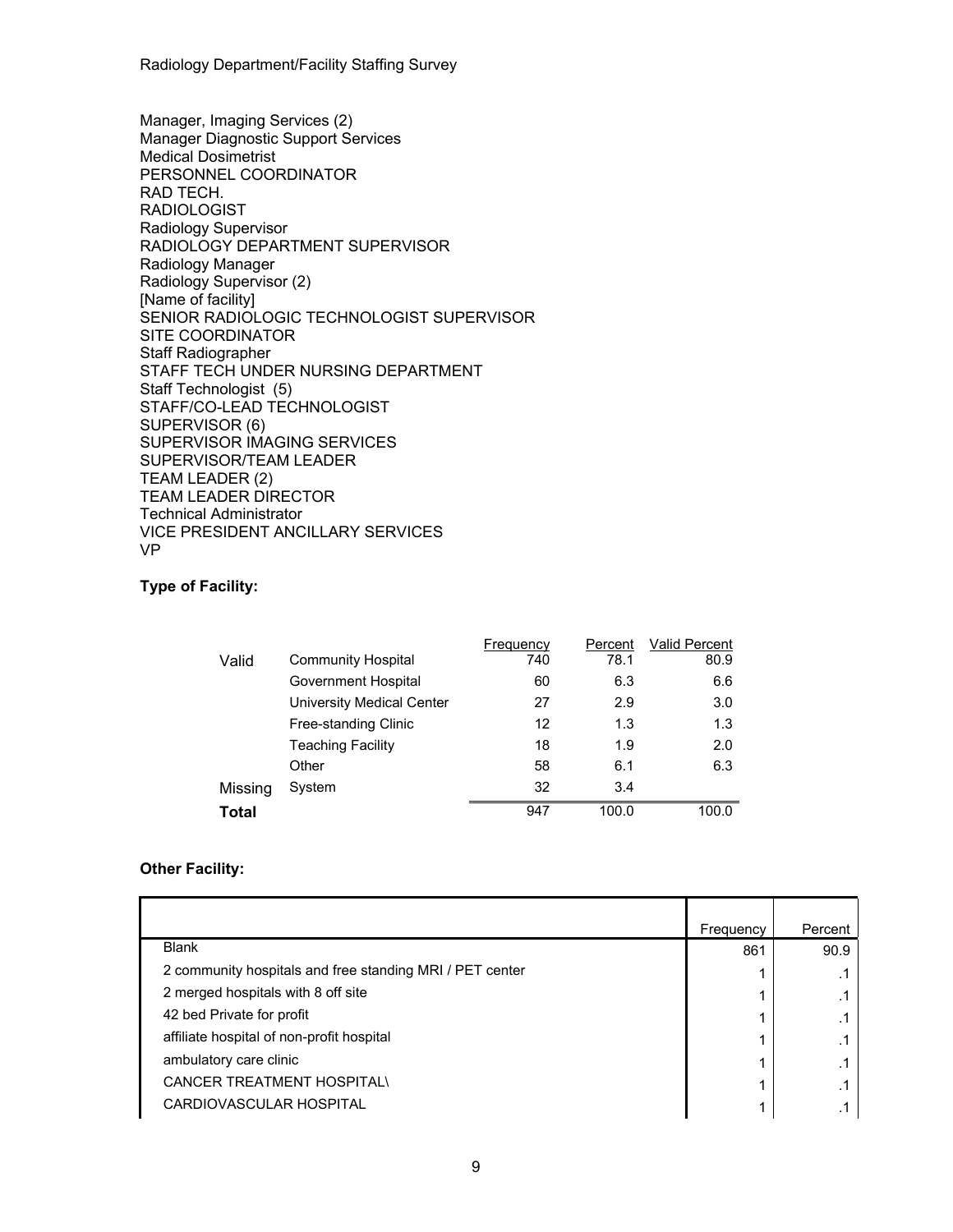| <b>CHILDREN'S HOSPITAL</b>                                                                    | 1      | $\cdot$ 1       |
|-----------------------------------------------------------------------------------------------|--------|-----------------|
| CHILDREN'S HOSPITAL FREE STANDING                                                             | 1      | $\cdot$ 1       |
| Corporate owned hospital                                                                      | 1      | $\cdot$ 1       |
| <b>CORRECTIONAL FACILITY</b>                                                                  | 1      | $\cdot$ 1       |
| County Hospital                                                                               | 5      | .5              |
| COUNTY HOSPITAL THAT RECEIVES NO TAX FUNDS                                                    | 1      | $\cdot$ 1       |
| CRITICAL ACCESS HOSPITAL                                                                      | 1      | $\cdot$ 1       |
| <b>CRITICAL ACCESS</b>                                                                        | 1      | .1              |
| <b>DISTRICT HOSPITAL</b>                                                                      | 1      | .1              |
| For-profit Medical Center                                                                     | 1      | .1              |
| <b>FOR PROFIT</b>                                                                             | 1      | $\cdot$ 1       |
| Free-standing, pediatric orthopedic facility. Part of a North American system of 21           | 1      | $\cdot$ 1       |
| hospitals.<br>Free-standing pediatric hospital with academic affiliation, resident/fellowship | 1      | $\cdot$ 1       |
| programs<br>Health System                                                                     |        |                 |
| <b>HMO</b>                                                                                    | 1      | .1              |
| <b>Homestead Hospital</b>                                                                     | 1      | .1              |
| Hospital run by AK [name of corporation] together with Outpatient Clinic                      | 1      | $\cdot$ 1       |
| <b>IMAGING CENTER</b>                                                                         | 1      | $\cdot$ 1       |
| <b>State Dept of Corrections</b>                                                              | 1      | $\cdot$ 1       |
| Large IHN                                                                                     |        |                 |
| Large Radiology group private group                                                           | 1      | .1<br>$\cdot$ 1 |
| Long-term acute care facility                                                                 | 1      |                 |
| LONG TERM ACUTE CARE                                                                          | 1<br>1 | .1<br>$\cdot$ 1 |
| Long Term Acute Care hospital                                                                 | 3      | .4              |
| LONG TERM CARE FACILITY FOR MENTALLY RETARDED                                                 | 1      | .1              |
| Medical Center, including: clinic, hospital, transitional care, nursing home, assisted        |        |                 |
| living<br>MEMBER SYSTEM HOSPITAL                                                              | 1      | .1              |
| NON PROFIT PEDIATRIC ORTHOPEDIC HOSPITAL                                                      | 1      | $\cdot$ 1       |
| Non-profit specialty hospital                                                                 | 1      | $\cdot$ 1       |
| <b>NOT FOR PROFIT</b>                                                                         | 1      | $\cdot$ 1       |
| Nursing Home/Drug/Alcohol Facility                                                            | 1      | $\cdot$ 1       |
| NYC Health and Hospitals Corporation                                                          | 1      | $\cdot$ 1       |
| OP Hospital Facility                                                                          |        |                 |
| Our hospital is a not for profit hospital.                                                    | 1      | $\cdot$ 1       |
| Owned (Triad)                                                                                 | 1      | $\cdot$ 1       |
| Part of a system                                                                              | 1      | $\cdot$ 1       |
| <b>PEDIATRIC</b>                                                                              |        |                 |
| Pediatric Hospital                                                                            | 2      | $\cdot$         |
| physician owned surgical hospital                                                             | 1      | $\cdot$ 1       |
| Prison                                                                                        | 3      | .3              |
| PRIVATE HOSPITAL OFFSITE CLINICS                                                              | 1      | $\cdot$ 1       |
| private orthopedic practice                                                                   | 1      | $\cdot$ 1       |
| privately funded, philanthropic hospital                                                      | 1      | $\cdot$ 1       |
|                                                                                               |        |                 |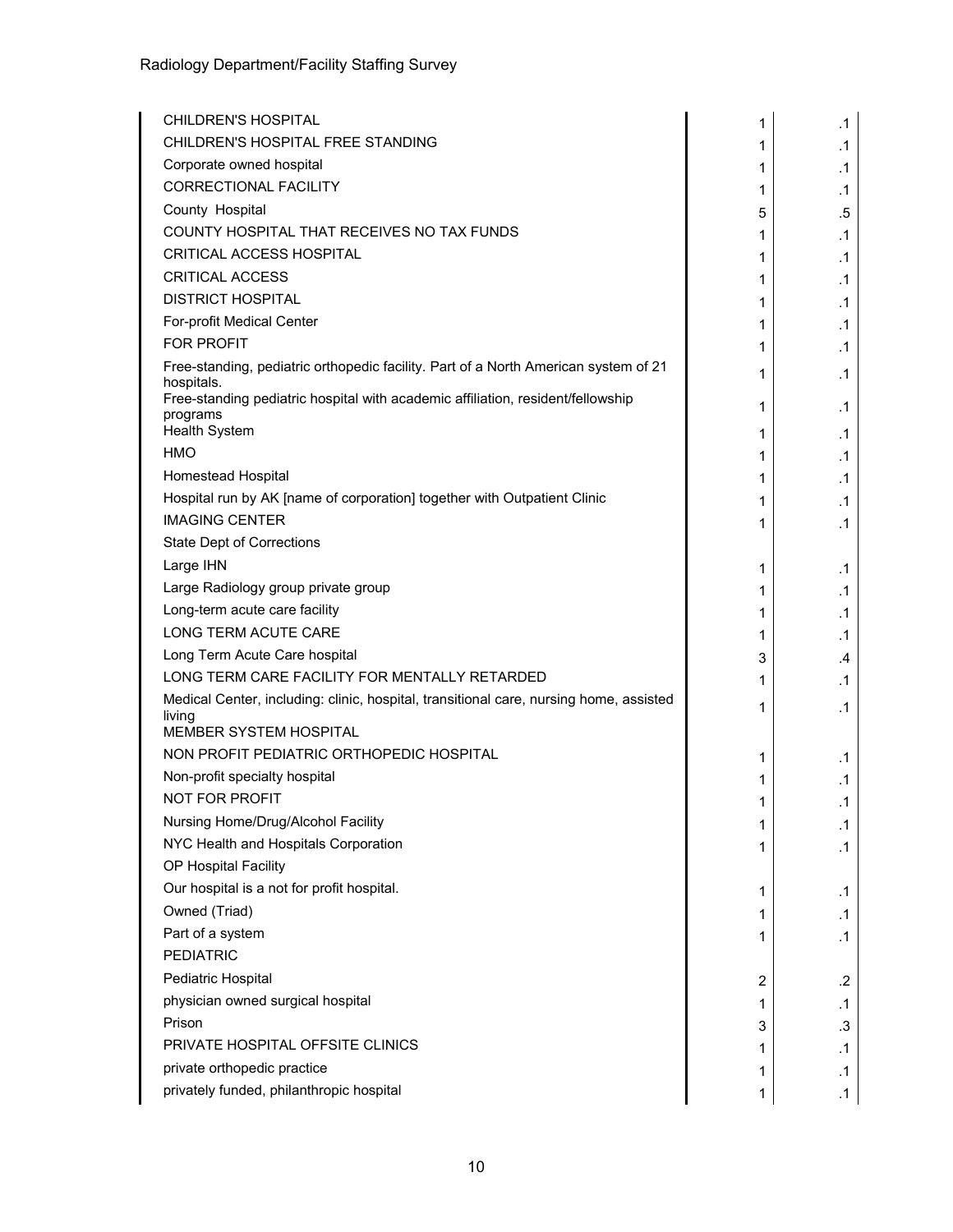Radiology Department/Facility Staffing Survey

| [Name of] Medical Center                             |     |       |
|------------------------------------------------------|-----|-------|
| PSYCHIATRY HOSPITAL                                  |     |       |
| <b>PUBLIC DISTRICT HOSPITAL</b>                      |     |       |
| <b>Rehabilitation Center Hospital</b>                |     |       |
| <b>Rehabilitation Hospital</b>                       | 9   | 1.6   |
| REHABILITATION HOSPITAL 70 BEDS                      |     | .1    |
| Rural Facility-part of a corporation.                |     |       |
| RURAL FOR PROFIT                                     |     | . 1   |
| [Name] Health Center                                 |     | .1    |
| specialty hospital/spine surgery and pain management |     | . 1   |
| [Town] Mercy                                         |     |       |
| STATE OPERATED MENTAL HEALTH FACILITY                |     | .1    |
| <b>STATE PRISON</b>                                  |     |       |
| [Name] University Hospital [Name of city], New York  |     | . 1   |
| Subsidiary of [state] Health System                  |     |       |
| Tax District Hospital-Rural                          |     |       |
| University Health Services                           |     |       |
| [name] Regional Medical Center                       |     |       |
| Total                                                | 947 | 100.0 |

#### **Radiology Services Provided:**

|         |                       | Frequency* | Percent* | Valid Percent* |
|---------|-----------------------|------------|----------|----------------|
| Valid   | Radiography           | 928        | 98.0     | 99.6           |
|         | <b>CVIT</b>           | 224        | 23.7     | 24.0           |
|         | СT                    | 824        | 87.0     | 88.4           |
|         | <b>PET</b>            | 171        | 18.1     | 18.1           |
|         | <b>MR</b>             | 648        | 68.4     | 69.5           |
|         | Sonography            | 833        | 88.0     | 89.4           |
|         | Mammography           | 731        | 77.2     | 78.4           |
|         | Nuclear Medicine      | 671        | 70.9     | 72.0           |
|         | Other                 | 162        | 17.1     | 17.4           |
| Missing | None of above checked | 15         | 1.6      |                |
| Total*  |                       | 947        | 100.0    | 100.0          |

<sup>\*</sup> Frequencies sum to more than 947 and percents, to more than 100% because most facilities provide multiple radiology services. The most common combination of services (215, or 23.1% of the facilities and almost three times as common as the second ranked combination) was in accord with the above overall percentages, namely, providing radiography, CT, MR, sonography, mammography and nuclear medicine (but not interventional, PET, or "other") services.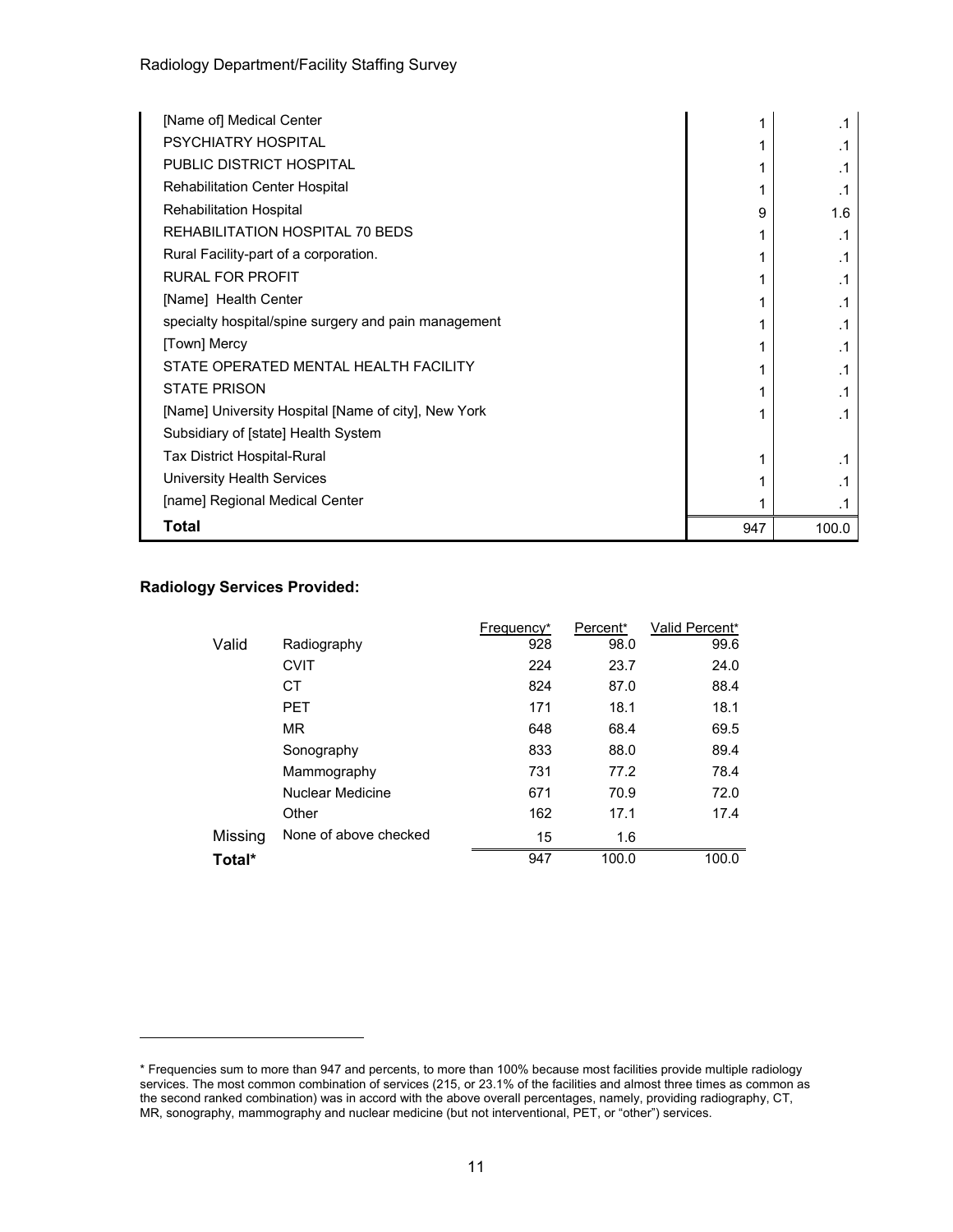## **Other Radiology Services Provided:**

| Service                                  | Frequency | Percent   |
|------------------------------------------|-----------|-----------|
| <b>Blank</b>                             | 788       | 83.2      |
| All contracted mobile units              | 1         | .1        |
| <b>ANGIOGRAPHY</b>                       | 2         | .2        |
| <b>BMD</b>                               | 2         | $\cdot$   |
| BMD, Stereotactic Breast Biopsy          | 1         | .1        |
| <b>Bone Densitometry</b>                 | 12        | 1.3       |
| Bone Densitometry/Echocardiography       | 1         | .1        |
| <b>Bone Density</b>                      | 33        | 3.5       |
| <b>BONE DENSITY ANGIOGRAPHY</b>          | 1         | .1        |
| Bone Density, Stereotactic Breast        | 1         | .1        |
| Bone Dexa                                | 2         | .2        |
| Breast bx                                | 1         | .1        |
| C ARM                                    | 1         | .1        |
| <b>CARDIAC</b>                           | 1         | .1        |
| CARDIAC TECH STRESS/VASC SONO            | 1         | .1        |
| cardiovascular and doppler ultrasound    | 1         | .1        |
| CATH LAB, ANGIO                          | 1         | .1        |
| CATH LAB, DEXA, ABI                      | 1         | .1        |
| CT, SONO, AND MAMMO ARE PROVIDED         | 1         | .1        |
| <b>DENSITOMETRY</b>                      | 1         | .1        |
| <b>DEXA</b>                              | 33        | 3.5       |
| DEXA (BONE DENSITOMETRY)                 | 3         | .3        |
| Dexa bone density                        | 2         | .2        |
| <b>DEXA EKG</b>                          | 1         | $\cdot$ 1 |
| <b>DEXA SCANS</b>                        | 2         | .2        |
| Dexa Scans, C-Arm for Surgery            | 1         | .1        |
| Dexa Scans, Echocardiography             | 1         | .1        |
| DEXA, ECG                                | 1         | .1        |
| DEXA, TREADMILLS                         | 1         | $\cdot$ 1 |
| DEXA, Ultrasound                         | 1         | $\cdot$ 1 |
| dexa, xrt                                | 1         | .1        |
| dexascan bone density                    | 1         | .1        |
| dxa                                      | 1         | .1        |
| DXA, DIAGNOSTIC NURSING                  | 1         | .1        |
| Echo, and LEA, UEA Dopplers              | 1         | .1        |
| Echo cardiac, stress test                | 2         | .2        |
| <b>ECHOS</b>                             | 1         | .1        |
| EDUCATION (RADIOLOGY)                    | 1         | .1        |
| <b>ENDOSCOPY</b>                         | 1         | .1        |
| General radiology and general sonography | 1         | .1        |
| INTERVENTIONAL RADIOLOGY                 | 1         | .1        |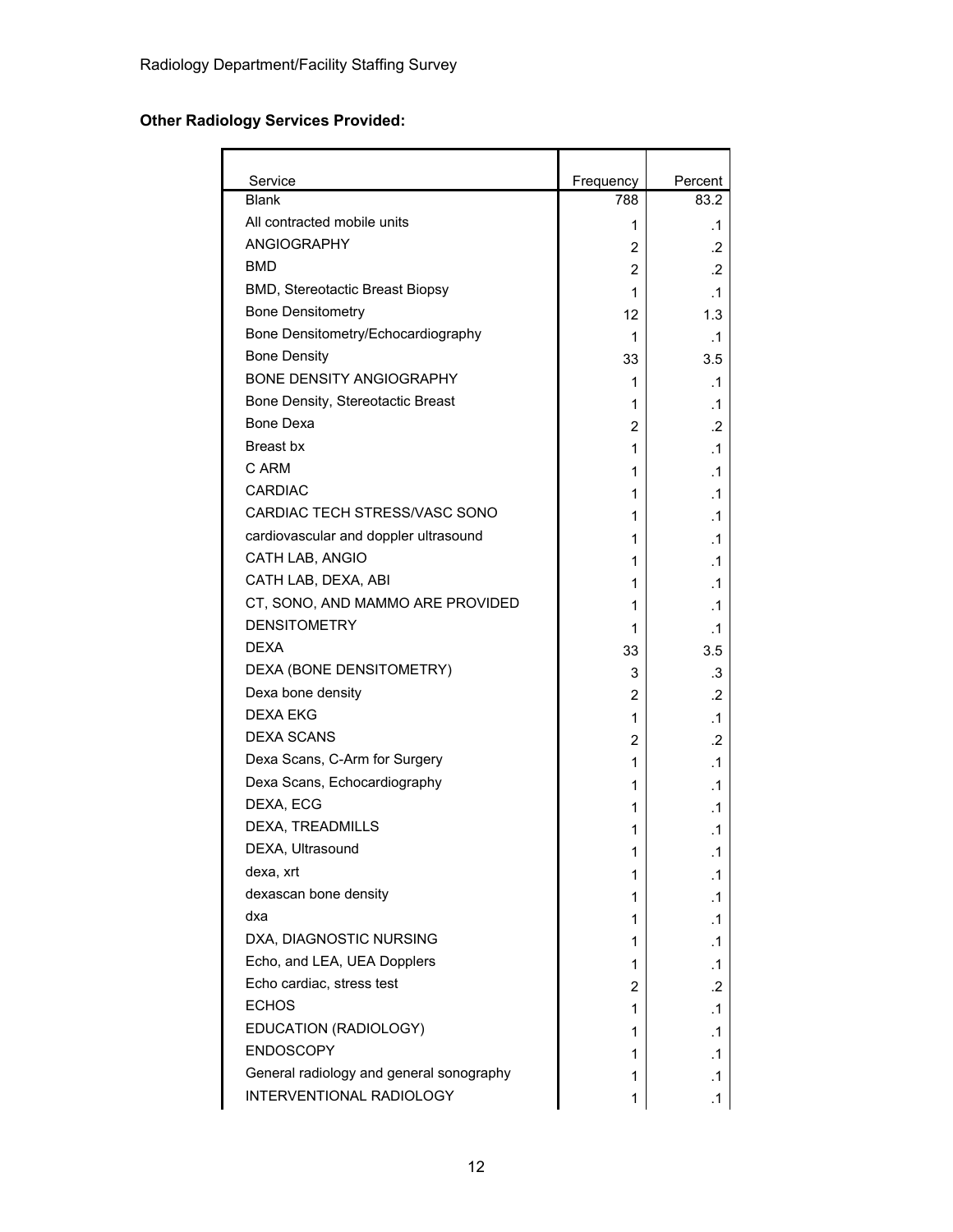| <b>INTERVENTIONAL</b>                                   | 2   | .2        |
|---------------------------------------------------------|-----|-----------|
| <b>INTERVENTIONAL ANGIO</b>                             | 1   | $\cdot$ 1 |
| Joint Venture with other hospital                       | 1   | .1        |
| MAMMO PROVIDED BY OUTSIDE SERVICE                       | 1   | $\cdot$ 1 |
| Mobile MRI, Mobile Mammography, Mo                      | 1   | $\cdot$ 1 |
| Mobile MRI/Vasc/Nuc Med/PET                             | 1   | $\cdot$ 1 |
| <b>MOBILE NUC MED -- MOBILE MR</b>                      | 1   | $\cdot$ 1 |
| <b>MR &amp; NUC MED MOBILE</b>                          | 1   | .1        |
| MR (mobile)                                             | 1   | .1        |
| <b>MR Cath</b>                                          | 1   | $\cdot$ 1 |
| MRI IN NOVEMBER 2004                                    | 1   | .1        |
| <b>MRI REFERRAL</b>                                     | 1   | .1        |
| MRI twice weekly mobile unit                            | 1   | .1        |
| MRI, CT, US, Mammo are contracted                       | 1   | .1        |
| MRI/DEXA on mobile service                              | 1   | .1        |
| <b>NON-INVASIVE VASCULAR LAB</b>                        | 1   | .1        |
| NON INVASIVE VASCULAR, EEG,                             | 1   | .1        |
| <b>ECHOCARDIOLOGY</b><br><b>OUTSOURCED</b>              |     |           |
|                                                         | 1   | .1        |
| pain management (portable fluoroscopy)<br>PET is mobile | 1   | .1        |
| PET/CT                                                  |     |           |
| PORTABLE X-RAY AND C ARM BA SWALLOW                     |     |           |
| QCT                                                     | 1   | $\cdot$ 1 |
| R/F                                                     | 1   | .1        |
| <b>RAD ONCOLOGY</b>                                     | 1   | $\cdot$ 1 |
|                                                         | 1   | .1        |
| radiation Therapy<br>RADIOLOGY INTERVENTIONAL           | 2   | .2        |
| Ultrasound and vascular ultrasound                      | 1   | $\cdot$ 1 |
| <b>VASCULAR</b>                                         | 1   | .1        |
| <b>VASCULAR AND ECHO TECH\</b>                          | 2   | .2        |
| <b>VASCULAR ULTRASOUND</b>                              |     |           |
|                                                         | 1   | .1        |
| We have mobile Nuc. Med., U/S                           | 1   | .1        |
| We have mobile services provide CT                      | 1   | .1        |
| Total                                                   | 947 | 100.0     |

By far the most commonly specified "Other" service provided was DEXA/bone densitometry, which was cited by 101 (10.7%) of the facilities (63.5% of the services who mentioned one or more "Other" services).

#### **State in which facility is located:**

All 50 states and the District of Columbia were represented in the returns.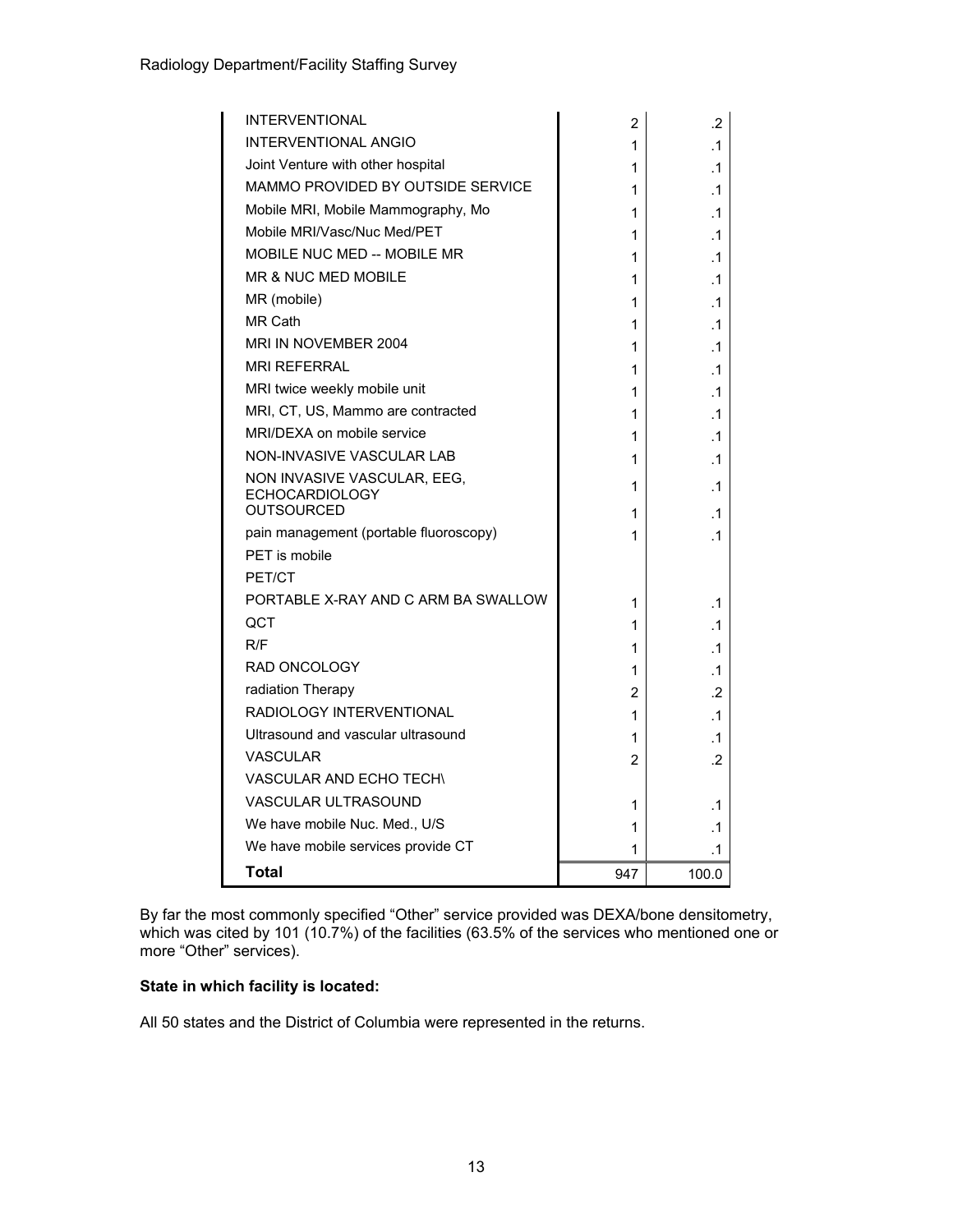### **Urbanity of Facility's Location:**

|         |                  |           |         |                      | Cumulative |
|---------|------------------|-----------|---------|----------------------|------------|
|         |                  | Frequency | Percent | <b>Valid Percent</b> | Percent    |
| Valid   | Urban            | 216       | 22.8    | 23.5                 | 23.5       |
|         | Suburban         | 160       | 16.9    | 17.4                 | 40.9       |
|         | Rural            | 543       | 57.3    | 59.0                 | 99.9       |
|         | Urban & Suburban |           |         | $\cdot$ 1            | 100.0      |
| Missing | System           | 27        | 2.9     |                      |            |
| Total   |                  | 947       | 100.0   | 100.0                | 100.0      |

However, rural facilities tend to be smaller (fewer FTEs) than suburban and urban facilities, so the percentage of total FTEs in a given modality that is accounted for by the 59% of facilities with rural locations varies from a high of 41% of mammographer FTEs to a low of 21% of CVIT FTEs, as shown below:

| Facility<br>Location | <b>Statistic</b> | <b>Budgeted FTE</b><br>Radiography<br>2004 | <b>Budgeted</b><br>FTE CT<br>2004 | <b>Budgeted</b><br>FTE MR<br>2004 | <b>Budgeted</b><br>FTE.<br>Mammo-<br>graphy 2004 | <b>Budgeted</b><br>FTE NMT<br>2004 | Budgeted<br>FTE CVIT<br>2004 | Budgeted<br>FTE,<br>Sonog-<br>raphy 2004 |
|----------------------|------------------|--------------------------------------------|-----------------------------------|-----------------------------------|--------------------------------------------------|------------------------------------|------------------------------|------------------------------------------|
| Urban                | N<br>Valid       | 187                                        | 184                               | 179                               | 179                                              | 178                                | 179                          | 177                                      |
|                      | Missing          | 22                                         | 25                                | 30                                | 30                                               | 31                                 | 30                           | 32                                       |
|                      | Mean             | 17.4032                                    | 6.6261                            | 3.0793                            | 3.1668                                           | 3.2697                             | 2.0328                       | 4.3579                                   |
|                      | Sum              | 3254.40                                    | 1219.20                           | 551.19                            | 566.86                                           | 582.01                             | 363.87                       | 771.35                                   |
|                      | % of total FTE   | 37.7%                                      | 42.2%                             | 43.9%                             | 34.7%                                            | 43.8%                              | 47.6%                        | 37.4%                                    |
| Suburban             | N<br>Valid       | 143                                        | 140                               | 131                               | 133                                              | 131                                | 137                          | 134                                      |
|                      | Missing          | 12                                         | 15                                | 24                                | 22                                               | 24                                 | 18                           | 21                                       |
|                      | Mean             | 15.8425                                    | 5.3427                            | 2.5734                            | 2.9613                                           | 2.6510                             | 1.7589                       | 4.2378                                   |
|                      | Sum              | 2265.48                                    | 747.98                            | 337.12                            | 393.85                                           | 347.28                             | 240.97                       | 567.87                                   |
|                      | % of total FTE   | 26.3%                                      | 25.9%                             | 26.9%                             | 24.1%                                            | 26.1%                              | 31.5%                        | 27.5%                                    |
| Rural                | Valid<br>N       | 489                                        | 418                               | 357                               | 419                                              | 415                                | 494                          | 414                                      |
|                      | Missing          | 49                                         | 120                               | 181                               | 119                                              | 123                                | 44                           | 124                                      |
|                      | Mean             | 6.3461                                     | 2.2094                            | 1.0268                            | 1.6076                                           | .9610                              | .3238                        | 1.7464                                   |
|                      | Sum              | 3103.26                                    | 923.51                            | 366.57                            | 673.57                                           | 398.83                             | 159.96                       | 723.02                                   |
|                      | % of total FTE   | 36.0%                                      | 31.3%                             | 29.2%                             | 41.2%                                            | 30.0%                              | 20.9%                        | 35.1%                                    |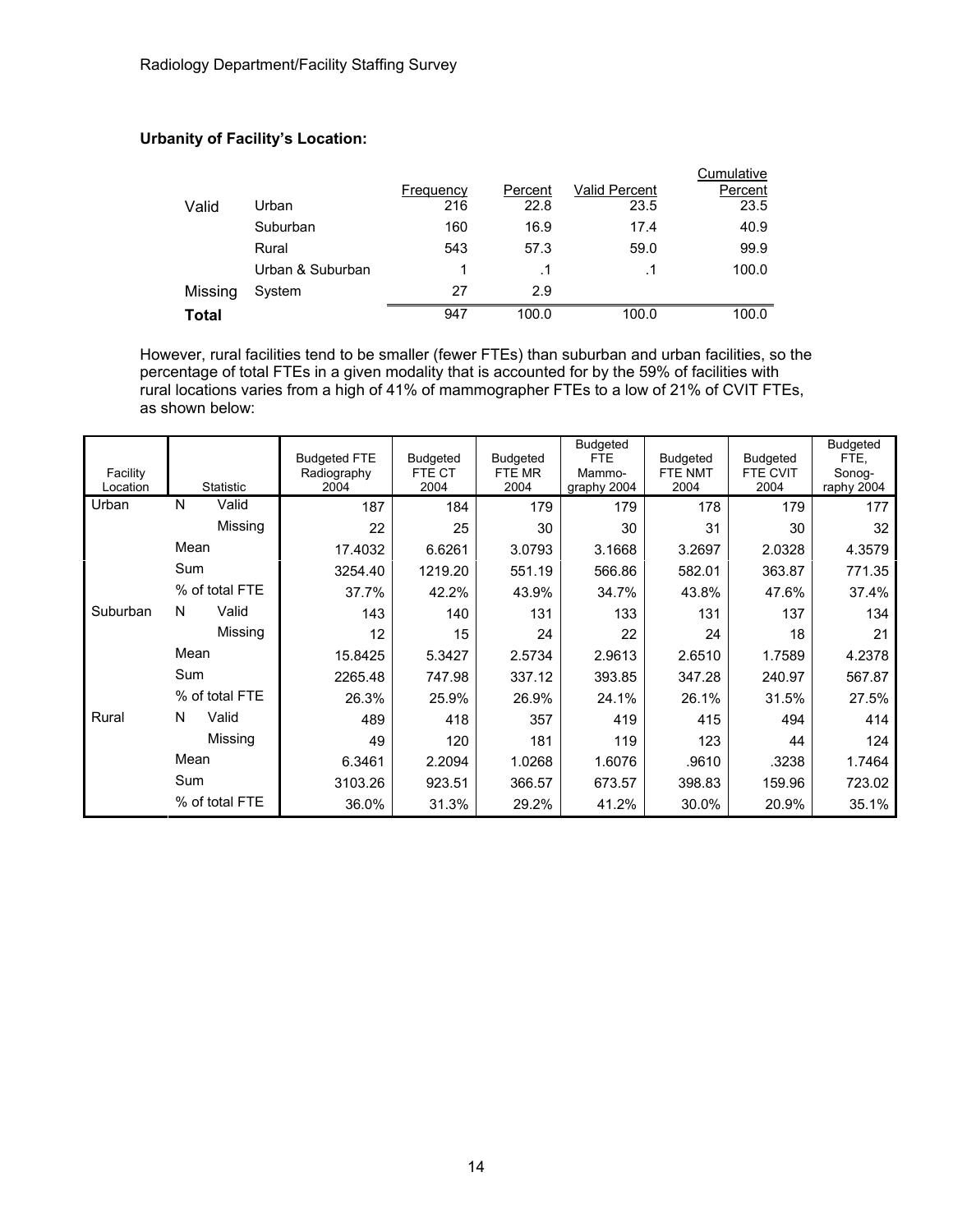

**1. For each of the following specialties within radiologic technology, please provide the budgeted and vacant FTE's for your organization in 2003 and today. (Leave blank the rows for any services not performed at your facility.)** 

#### **Radiography:**

|                     | <b>Budgeted FTE</b><br>2003 | <b>FTE</b><br>Vacant and<br>recruiting 2003 | Percent vacant<br>and recruiting<br>2003 | <b>Budgeted FTE</b><br>2004 | FTE vacant and<br>recruiting 2004 | Percent<br>Vacant and<br>recruiting 2004 |
|---------------------|-----------------------------|---------------------------------------------|------------------------------------------|-----------------------------|-----------------------------------|------------------------------------------|
| N<br>Valid          | 821                         | 821                                         | 814                                      | 851                         | 851                               | 845                                      |
| Missing             | 126                         | 126                                         | 133                                      | 96                          | 96                                | 102                                      |
| Mean                | 10.0720                     | 1.0381                                      | 10.2164                                  | 10.9779                     | .8458                             | 8.6130                                   |
| Median <sup>a</sup> | 6.0780                      | .2671                                       | 1.4459                                   | 7.0000                      | .0478                             | .2411                                    |
| Mode                | 2.00                        | .00                                         | .00                                      | 2.00                        | .00                               | .00                                      |
| Std. Deviation      | 13.66381                    | 2.50661                                     | 20.55089                                 | 14.85172                    | 3.17874                           | 21.98656                                 |
| <b>Minimum</b>      | .00                         | .00                                         | .00                                      | .00                         | .00                               | .00                                      |
| <b>Maximum</b>      | 277.00                      | 24.20                                       | 200.00                                   | 293.00                      | 63.00                             | 250.00                                   |
| Percent zeroes      | .9%                         | 64.8%                                       | 64.5%                                    | .7%                         | 67.6%                             | 67.3%                                    |

a<br>Calculated from grouped data. Estimated percentage of all U.S. hospital-based radiography positions unfilled = 100(1.0381/10.0720) = 10.3% in 2003, 7.7% in 2004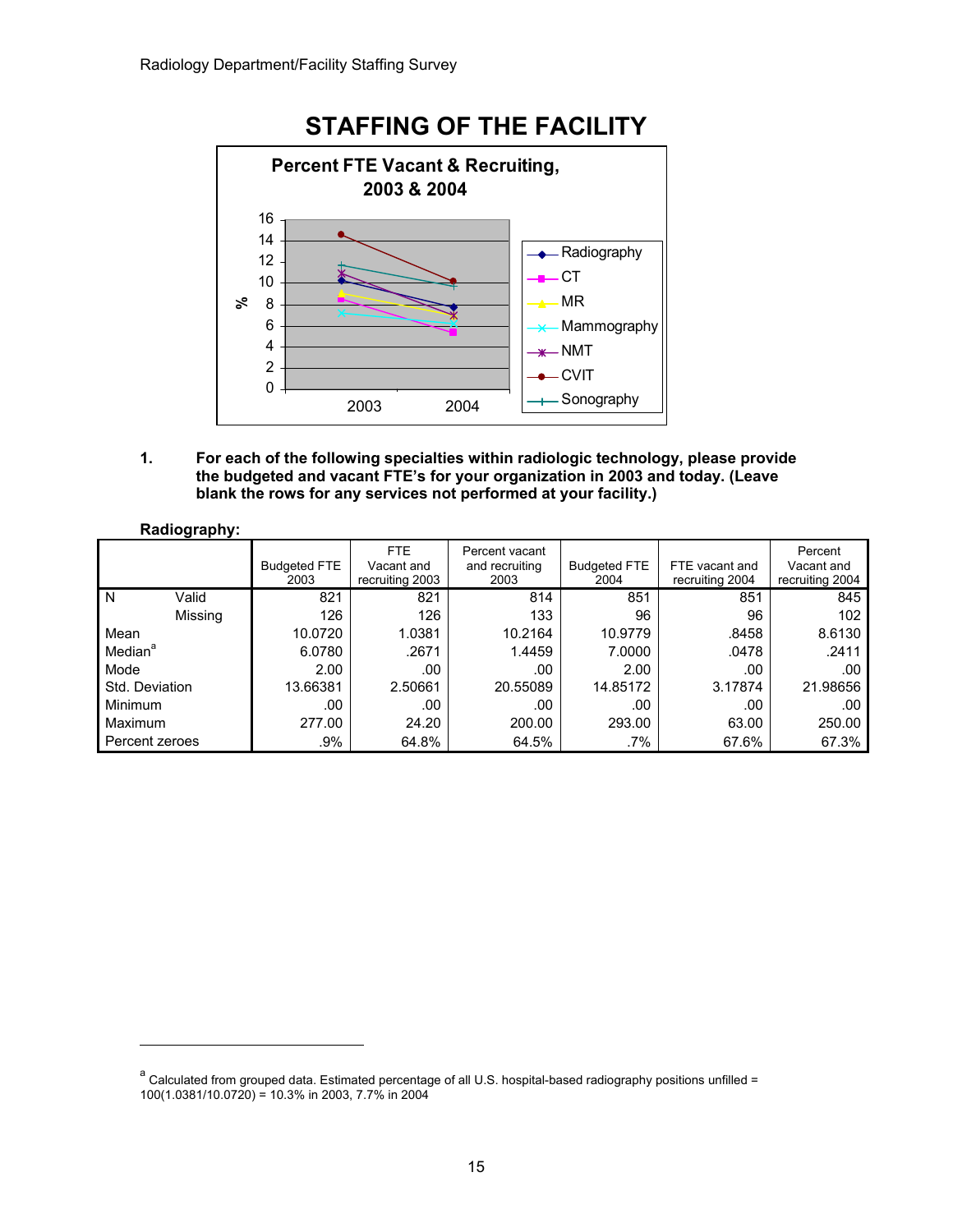### **Computed Tomography:**

|                     |                     | FTE             | Percent vacant |                     |                 | Percent         |
|---------------------|---------------------|-----------------|----------------|---------------------|-----------------|-----------------|
|                     | <b>Budgeted FTE</b> | vacant and      | andrecruiting  | <b>Budgeted FTE</b> | FTE vacant and  | vacant and      |
|                     | 2003                | recruiting 2003 | 2003           | 2004                | recruiting 2004 | recruiting 2004 |
| Valid<br>N          | 744                 | 743             | 639            | 770                 | 770             | 672             |
| Missing             | 203                 | 204             | 308            | 177                 | 177             | 275             |
| Mean                | 3.3616              | .2847           | 8.0304         | 3.9795              | .2126           | 6.2163          |
| Median <sup>a</sup> | 2.0779              | .0204           | 1.1628         | 2.0973              | .0169           | .1810           |
| Mode                | 1.00                | .00             | .00            | 1.00                | .00             | .00             |
| Std. Deviation      | 4.19136             | .89237          | 22.94606       | 8.53276             | .64662          | 18.99001        |
| <b>Minimum</b>      | .00                 | .00             | .00            | .00                 | .00             | .00             |
| Maximum             | 42.00               | 10.90           | 200.00         | 205.00              | 6.00            | 118.11          |
| Percent zeroes      | 14.1%               | 83.0%           | 80.3%          | 12.7%               | 85.5%           | 83.3%           |

#### **Magnetic Resonance Imaging:**

|                     | <b>Budgeted FTE</b><br>2003 | FTE<br>vacant and<br>recruiting 2003 | Percent vacant<br>and recruiting<br>2003 | <b>Budgeted FTE</b><br>2004 | FTE vacant and<br>recruiting 2004 | Percent<br>vacant and<br>recruiting 2004 |
|---------------------|-----------------------------|--------------------------------------|------------------------------------------|-----------------------------|-----------------------------------|------------------------------------------|
| Valid<br>N          | 664                         | 664                                  | 364                                      | 695                         | 695                               | 414                                      |
| Missing<br>Mean     | 283<br>1.6813               | 283<br>.1513                         | 583<br>9.2441                            | 252<br>1.9588               | 252<br>.1359                      | 533<br>7.7362                            |
| Median <sup>b</sup> | .9054                       | .0463                                | 1.4569                                   | 1.1505                      | .0119                             | .5865                                    |
| Mode                | .00                         | .00                                  | .00                                      | .00                         | .00                               | .00                                      |
| Std. Deviation      | 2.73893                     | .52130                               | 24.16681                                 | 3.13836                     | .44996                            | 21.27138                                 |
| Minimum             | .00                         | .00                                  | .00                                      | .00                         | .00                               | .00                                      |
| Maximum             | 32.00                       | 5.00                                 | 100.00                                   | 34.00                       | 4.00                              | 100.00                                   |
| Percent zeroes      | 45.2%                       | 89.6%                                | 81.0%                                    | 40.4%                       | 89.4%                             | 82.1%                                    |

### **Mammography:**

|                     |                |                     | FTE.            | Percent vacant |                     |                 | Percent vacant |
|---------------------|----------------|---------------------|-----------------|----------------|---------------------|-----------------|----------------|
|                     |                | <b>Budgeted FTE</b> | vacant and      | and recruiting | <b>Budgeted FTE</b> | FTE vacant and  | and recruiting |
|                     |                | 2003                | recruiting 2003 | 2003           | 2004                | recruiting 2004 | 2004           |
| l N                 | Valid          | 741                 | 740             | 552            | 760                 | 760             | 578            |
|                     | Missing        | 206                 | 207             | 395            | 187                 | 187             | 369            |
| Mean                |                | 2.0620              | .1479           | 9.2679         | 2.2975              | .1420           | 7.1291         |
| Median <sup>c</sup> |                | 1.0251              | .0457           | .6128          | 1.1800              | .0117           | .2672          |
| Mode                |                | .00                 | .00             | .00            | .00                 | .00             | .00            |
| Std. Deviation      |                | 3.51982             | .60112          | 49.35650       | 3.98910             | .56827          | 22.37040       |
| Minimum             |                | .00                 | .00             | .00            | .00                 | .00             | .00            |
| Maximum             |                | 65.00               | 10.00           | 1034.48        | 68.00               | 10.00           | 100.00         |
|                     | Percent zeroes | 25.5%               | 89.7%           | 86.2%          | 23.9%               | 89.5%           | 86.2%          |

<sup>&</sup>lt;sup>a</sup> Calculated from grouped data. Estimated percent unfilled CT positions = 8.5% in 2003, 5.3% in 2004.<br><sup>b</sup> Calculated from grouped data. Estimated percent unfilled MD positions = 0.0% in 2003, 6.0% in 2004.

<sup>°</sup> Calculated from grouped data. Estimated percent unfilled MR positions = 9.0% in 2003, 6.9% in 2004.<br>°Calculated from grouped data. Estimated percent unfilled mammography positions = 7.2% in 2003, 6.2% in 2004.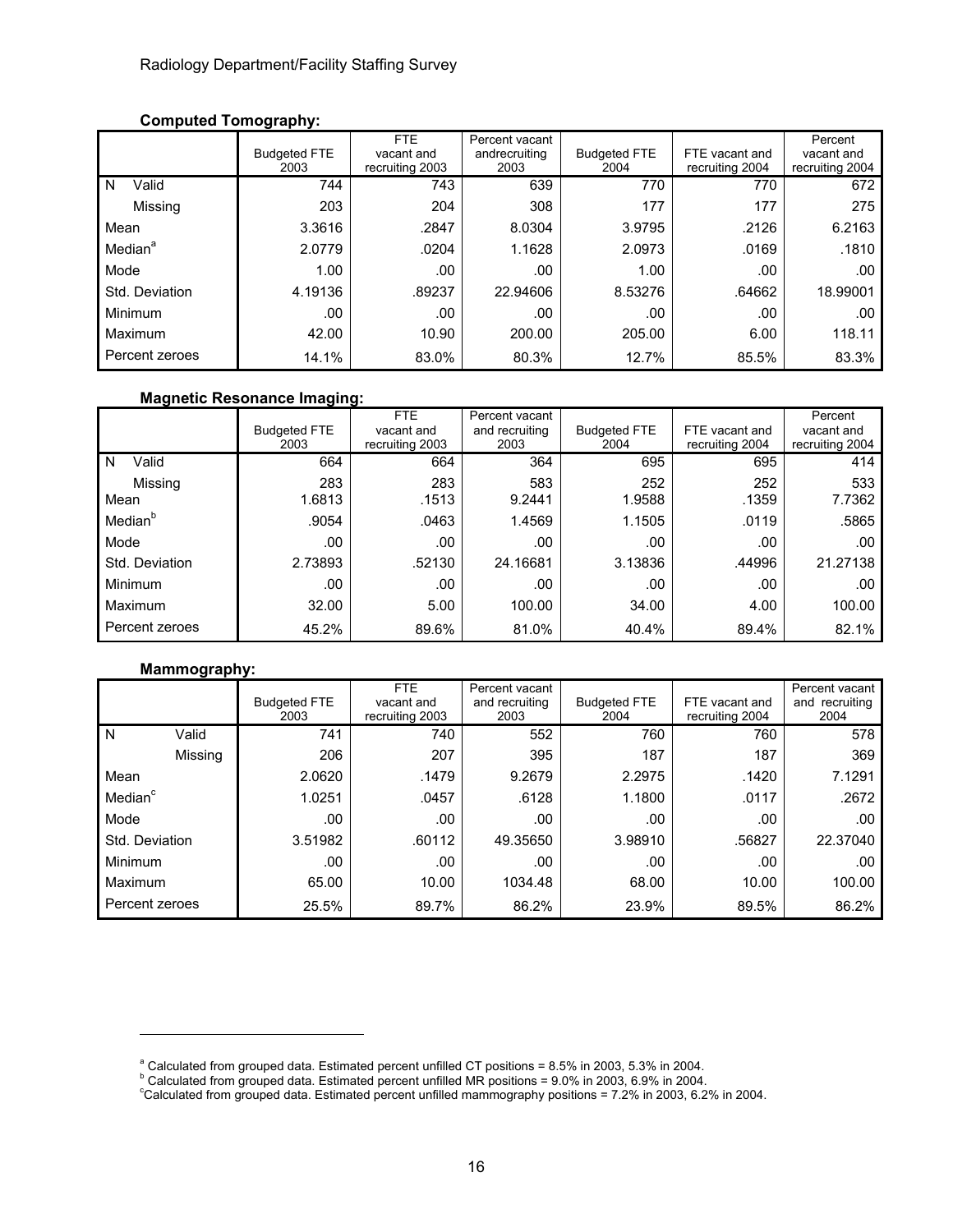#### **Nuclear Medicine Technology:**

|                     |         |                             | <b>FTE</b><br>vacant and | Percent<br>vacant and<br>recruiting |                             | FTE vacant and  | Percent<br>vacant and<br>recruiting |
|---------------------|---------|-----------------------------|--------------------------|-------------------------------------|-----------------------------|-----------------|-------------------------------------|
|                     |         | <b>Budgeted FTE</b><br>2003 | recruiting 2003          | 2003                                | <b>Budgeted FTE</b><br>2004 | recruiting 2004 | 2004                                |
| N                   | Valid   | 729                         | 729                      | 474                                 | 756                         | 756             | 502                                 |
|                     | Missing | 218                         | 218                      | 473                                 | 191                         | 191             | 445                                 |
| Mean                |         | 1.7662                      | .1929                    | 10.7743                             | 1.8624                      | .1277           | 7.1345                              |
| Median <sup>a</sup> |         | 1.0210                      | .0031                    | 1.3747                              | 1.0134                      | .0021           | .4945                               |
| Mode                |         | .00                         | .00                      | .00                                 | .00                         | .00             | .00                                 |
| Std. Deviation      |         | 2.78618                     | .63125                   | 26.28727                            | 2.73051                     | .52583          | 22.08563                            |
| Minimum             |         | .00                         | .00                      | .00                                 | .00                         | .00             | .00                                 |
| Maximum             |         | 40.00                       | 8.00                     | 100.00                              | 40.00                       | 8.00            | 100.96                              |
| Percent zeroes      |         | 35.0%                       | 86.7%                    | 79.5%                               | 33.6%                       | 90.3%           | 85.5%                               |

#### **Cardiovascular Interventional Technology:**

|                     |         | <b>Budgeted FTE</b><br>2003 | <b>FTE</b><br>vacant and<br>recruiting 2003 | Percent<br>vacant and<br>recruiting<br>2003 | <b>Budgeted FTE</b><br>2004 | FTE vacant and<br>recruiting 2004 | Percent<br>vacant and<br>recruiting<br>2004 |
|---------------------|---------|-----------------------------|---------------------------------------------|---------------------------------------------|-----------------------------|-----------------------------------|---------------------------------------------|
| N                   | Valid   | 818                         | 818                                         | 214                                         | 843                         | 843                               | 238                                         |
|                     |         |                             |                                             |                                             |                             |                                   |                                             |
|                     | Missing | 129                         | 129                                         | 733                                         | 104                         | 104                               | 709                                         |
| Mean                |         | .8930                       | .1302                                       | 15.2097                                     | .9625                       | .0977                             | 11.2741                                     |
| Median <sup>b</sup> |         | .0884                       | .0734                                       | 6.0797                                      | .0982                       | .0128                             | 1.5071                                      |
| Mode                |         | .00                         | .00                                         | .00                                         | .00                         | .00                               | .00                                         |
| Std. Deviation      |         | 2.09002                     | .59309                                      | 29.77300                                    | 2.03364                     | .53224                            | 26.57066                                    |
| Minimum             |         | .00                         | .00                                         | .00                                         | .00                         | .00                               | .00                                         |
| Maximum             |         | 25.00                       | 8.00                                        | 100.00                                      | 14.00                       | 10.00                             | 100.00                                      |
| Percent zeroes      |         | 73.8%                       | 92.9%                                       | 72.9%                                       | 71.8%                       | 94.0%                             | 78.6%                                       |

#### **Sonography:**

l

|                     |                | <b>Budgeted FTE</b><br>2003 | <b>FTE</b><br>vacant and<br>recruiting 2003 | Percent vacant<br>and recruiting<br>2003 | <b>Budgeted FTE</b><br>2004 | FTE vacant and<br>recruiting 2004 | Percent vacant<br>and recruiting<br>2004 |
|---------------------|----------------|-----------------------------|---------------------------------------------|------------------------------------------|-----------------------------|-----------------------------------|------------------------------------------|
| N                   | Valid          | 732                         | 732                                         | 623                                      | 757                         | 757                               | 663                                      |
|                     | Missing        | 215                         | 215                                         | 324                                      | 190                         | 190                               | 284                                      |
| Mean                |                | 2.6473                      | .3093                                       | 12.2816                                  | 2.9329                      | .2856                             | 12.5561                                  |
| Median <sup>c</sup> |                | 1.9920                      | .0100                                       | 1.2327                                   | 2.0071                      | .0101                             | 1.2476                                   |
| Mode                |                | 1.00 <sub>1</sub>           | .00                                         | .00                                      | 1.00                        | .00                               | .00                                      |
| Std. Deviation      |                | 3.21818                     | .82506                                      | 28.47219                                 | 3.46926                     | .76756                            | 46.61450                                 |
| Minimum             |                | .00                         | .00                                         | .00                                      | .00                         | .00                               | .00                                      |
| Maximum             |                | 40.00                       | 9.00                                        | 200.00                                   | 40.00                       | 9.00                              | $1000.00^{\circ}$                        |
|                     | Percent zeroes | 14.9%                       | 79.9%                                       | 76.4%                                    | 12.4%                       | 79.8%                             | 76.9%                                    |

<sup>a</sup> Calculated from grouped data. Estimated percent unfilled NMT positions = 10.9% in 2003, 6.9% in 2004.<br><sup>b</sup> Calculated from grouped data. Estimated percent unfilled CVIT positions = 14.6% in 2003, 10.2% in 2004.

 $^{\circ}$  Calculated from grouped data. Estimated percent unfilled CVIT positions = 14.6% in 2003, 10.2% in 2004.<br>coloulated from grouped data. Estimated persont unfilled concerently positions = 14.7% in 2002, 0.7% in 2

° Calculated from grouped data. Estimated percent unfilled sonography positions = 11.7% in 2003, 9.7% in 2004.<br><sup>d</sup> One manager/director reported .1 FTE sonography budgeted, .1 recruiting in 2003 but .1 budgeted, 1 recruit  $\rightarrow$  1,000% of budgeted FTEs vacant and-recruiting in 2004. Examination of the hardcopy questionnaire verified these entries. Second largest percent vacant & recruiting was 200%. Recomputing without the 1,000% figure gives a mean percent vacant and-recruiting of 11.06%, a median of 1.35%, and an estimated national vacancy rate of .28465/2.93665 = 9.7% in 2004.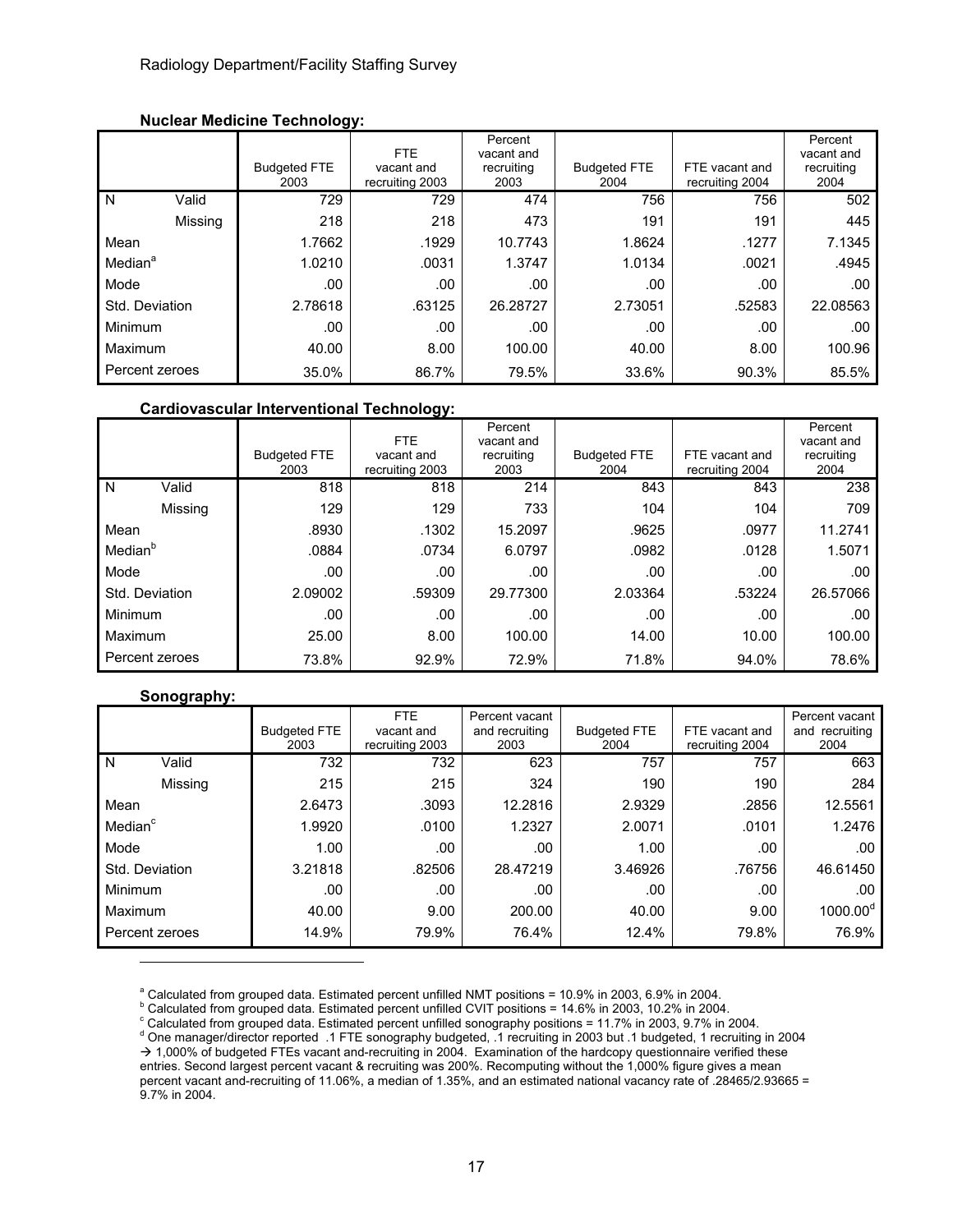|                     |                | .<br><b>Budgeted FTE</b><br>2003 | FTE<br>vacant and<br>recruiting 2003 | Percent vacant<br>and recruiting<br>2003 | <b>Budgeted FTE</b><br>2004 | FTE vacant and<br>recruiting 2004 | Percent vacant<br>and recruiting<br>2004 |
|---------------------|----------------|----------------------------------|--------------------------------------|------------------------------------------|-----------------------------|-----------------------------------|------------------------------------------|
| N                   | Valid          | 614                              | 614                                  | 60                                       | 629                         | 629                               | 67                                       |
|                     | Missing        | 333                              | 333                                  | 887                                      | 318                         | 318                               | 880                                      |
| Mean                |                | .3792                            | .0147                                | 3.5520                                   | .3851                       | .0344                             | 7.2123                                   |
| Median <sup>a</sup> |                | .0076                            | .0004                                | .8081                                    | .0048                       | .0004                             | 1.5873                                   |
| Mode                |                | .00                              | .00                                  | .00                                      | .00                         | .00                               | .00                                      |
|                     | Std. Deviation | 1.85328                          | .17544                               | 15.05432                                 | 1.86634                     | .37031                            | 21.99529                                 |
| Minimum             |                | .00                              | .00                                  | .00                                      | .00                         | .00                               | .00                                      |
| Maximum             |                | 27.00                            | 3.00                                 | 100.00                                   | 27.00                       | 7.00                              | 100.00                                   |
|                     | Percent zeroes | 90.2%                            | 99.0%                                | 90.0%                                    | 89.3%                       | 98.1%                             | 82.1%                                    |

**None of the above ("Other", PET)** 

<sup>&</sup>lt;sup>a</sup> Calculated from grouped data. Estimated percent unfilled "Other" positions = 3.9% in 2003, 8.9% in 2004.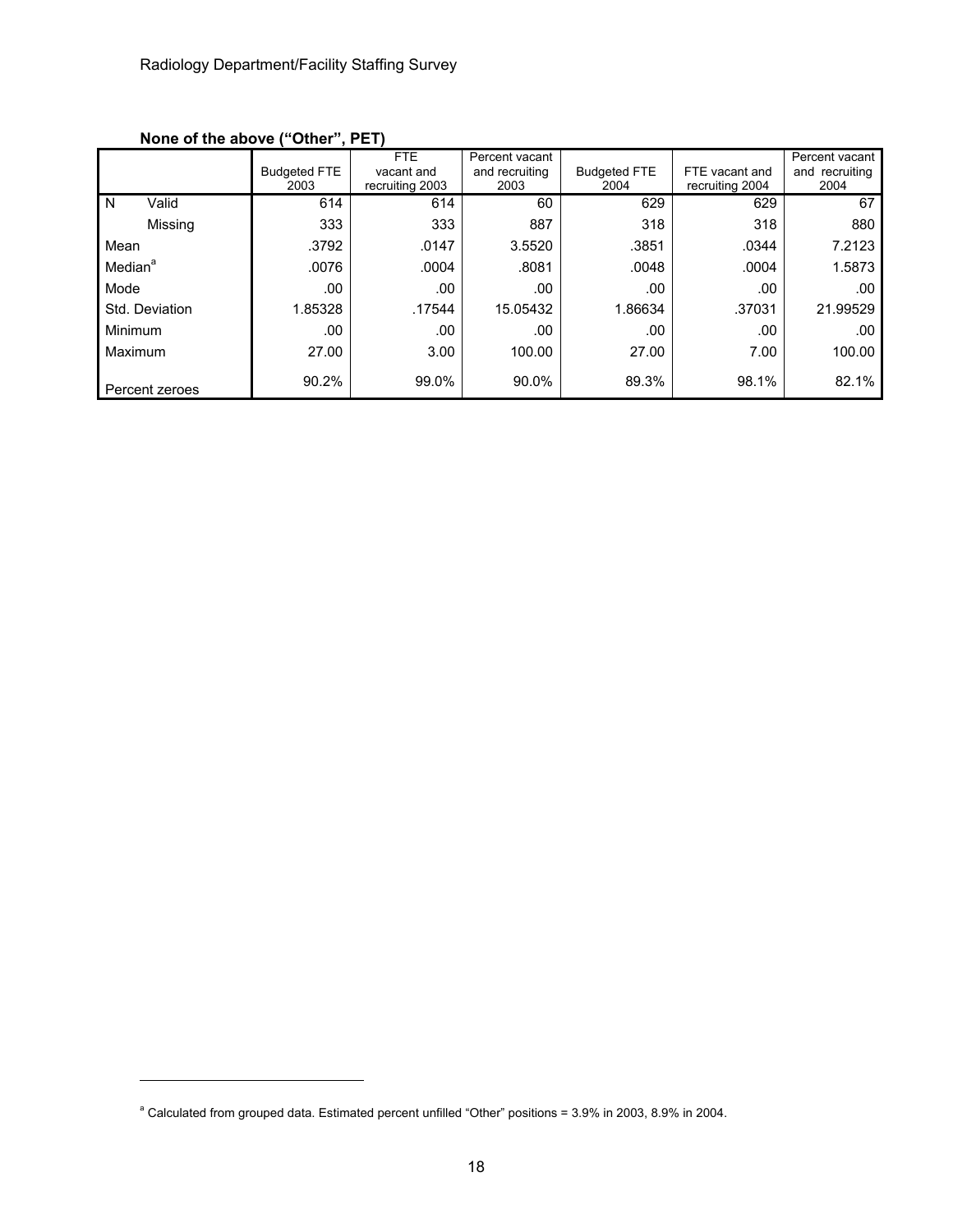|                         |                                                  |         |     |                | $(19-2)$ IOI<br>decrease<br>from '03 to |         |
|-------------------------|--------------------------------------------------|---------|-----|----------------|-----------------------------------------|---------|
|                         |                                                  | Mean    | N   | Std. Deviation | 04'                                     | p-value |
| Pair 1:                 | Percent vacant<br>and recruiting<br>2003         | 10.4257 | 783 | 20.77438       | 2.724                                   |         |
| Radiography             | Percent vacant<br>and recruiting                 | 8.2222  | 783 | 20.68845       |                                         | .007    |
|                         | 2004<br>Percent vacant<br>and recruiting         | 8.0650  | 614 | 23.02382       |                                         |         |
| Pair 2: CT              | 2003<br>Percent vacant                           |         |     |                | 2.676                                   | .008    |
|                         | and recruiting<br>2004                           | 5.5999  | 614 | 18.06788       |                                         |         |
| Pair 3: MR              | Percent vacant<br>and recruiting<br>2003         | 9.5217  | 351 | 24.53978       |                                         |         |
|                         | Percent vacant<br>and recruiting<br>2004         | 7.4457  | 351 | 21.23212       | 2.092                                   | .037    |
| Pair 4: Mammo           | Percent vacant<br>and recruiting                 | 9.2891  | 531 | 50.09904       |                                         |         |
|                         | 2003<br>Percent vacant<br>and recruiting         | 7.0151  | 531 | 22.39692       | 1.060                                   | .290    |
|                         | 2004<br>Percent vacant<br>and recruiting         | 11.2145 | 454 | 26.76591       |                                         |         |
| Pair 5: NMT             | 2003<br>Percent vacant                           | 7.0362  | 454 | 22.13260       | 3.677                                   | .000    |
|                         | and recruiting<br>2004<br>Percent vacant         |         |     |                |                                         |         |
| Pair 6: CVIT            | and recruiting<br>2003                           | 15.5576 | 206 | 30.11809       | 2.593                                   | .010    |
|                         | Percent vacant<br>and recruiting<br>2004         | 11.4234 | 206 | 27.32885       |                                         |         |
| Pair 7:                 | Percent vacant<br>and recruiting<br>2003         | 12.5158 | 602 | 28.85515       |                                         |         |
| Sonography <sup>a</sup> | Percent vacant<br>and recruiting                 | 12.2569 | 602 | 48.00008       | .141                                    | .888    |
| Pair 8: None of         | 2004<br>Percent vacant<br>and recruiting<br>2003 | 3.6821  | 54  | 15.77681       |                                         |         |
| the above               | Percent vacant<br>and recruiting<br>2004         | 6.4795  | 54  | 20.39111       | $-1.468$                                | .148    |

*t*(N-2) for

т

## **Change in mean percent vacant and recruiting from 2003 to 2004:**

<sup>&</sup>lt;sup>a</sup> Omitting the report of 1,000% vacant and-recruiting for sonography in 2004  $\rightarrow$  mean % vacant and-recruiting = 10.61 in 2004 and *t*(600) = 1.651, *p =* .099.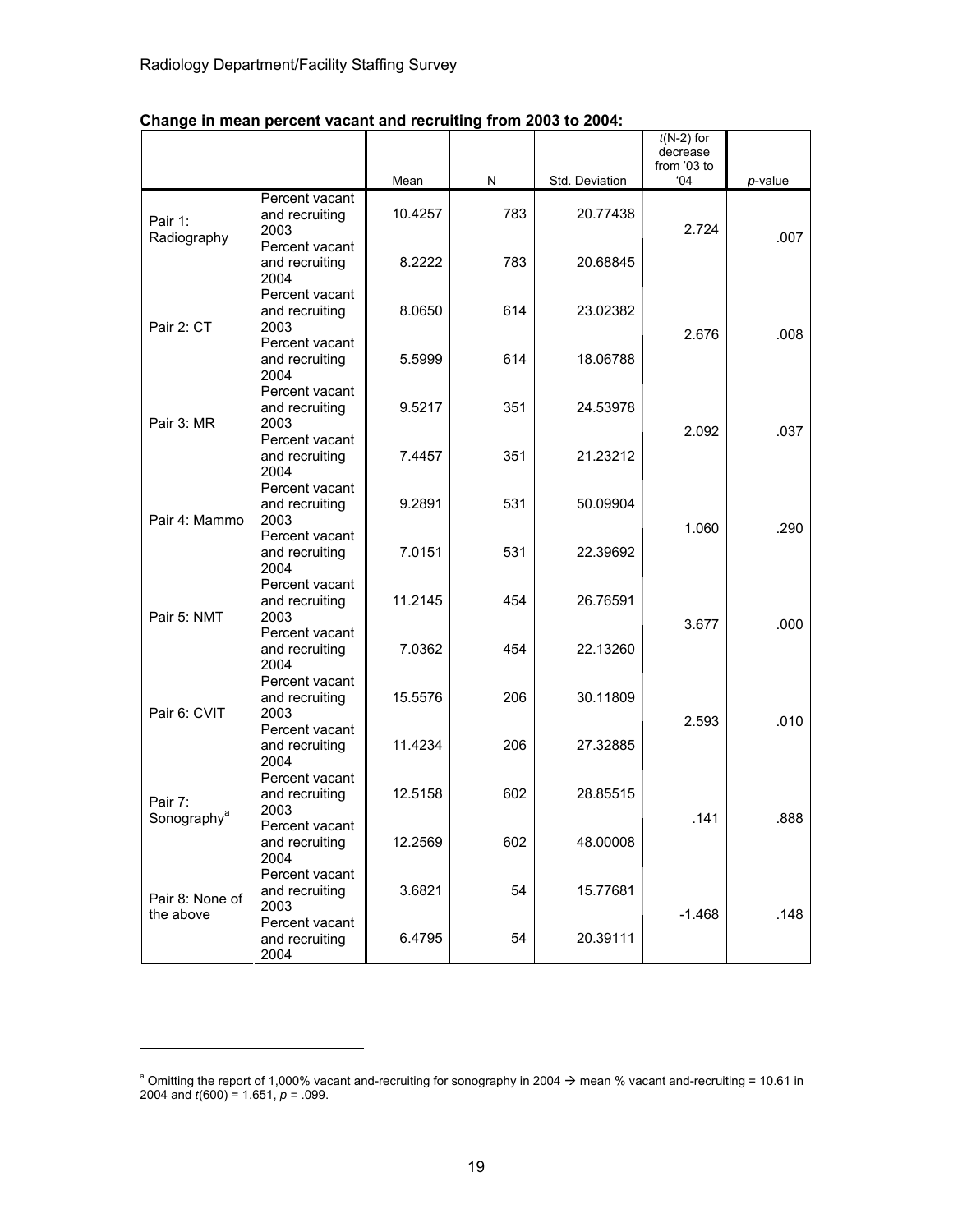## **Other Specialties for Which FTEs Were Reported:**

|                                                                                                              | Frequency | Percent   |
|--------------------------------------------------------------------------------------------------------------|-----------|-----------|
|                                                                                                              | 814       | 86.0      |
| N/A                                                                                                          | 1         | .1        |
| 1 TECH DOWN NOT RECRUITING AT PRESENT                                                                        | 1         | .1        |
| 2 NURSING STAFF for vascular and stress test                                                                 | 1         | .1        |
| 2 TO 10 TECH                                                                                                 | 1         | $\cdot$ 1 |
| 2.5 of the 3.6 stated FTE's also do mammography, we will be adding<br>in-house CT and will all cross-train   | 1         | .1        |
| 3 permanent part-time sonographers (1-24, 2-32 hours)                                                        | 1         | .1        |
| 5 FTE'S ALL CROSS TRAINED, ALL REGISTERED                                                                    | 1         | .1        |
| 5 PRN RAD TECHS                                                                                              | 1         | .1        |
| ALL OF OUR TECHNICIANS ARE CROSS-TRAINED; WE DO NOT<br>STAFF FOR JUST 1 SPECIALTY ONLY.                      | 1         | .1        |
| All modalities are included in Radiographer                                                                  | 1         | .1        |
| ALL POSITIONS ARE FILLED                                                                                     | 1         | $\cdot$ 1 |
| All Rad and CT are combination positions                                                                     | 1         | .1        |
| All radiographers are cross trained into either CT, US, or Mammo.<br>MRI and Nuc Med are mobile services     | 1         | .1        |
| ALL STAFF CROSS-TRAINED                                                                                      | 1         | .1        |
| ALL STAFF DOES CT                                                                                            | 1         | .1        |
| ALL techs cross-trained in CT and 2 also cross-trained in Ultrasound                                         | 1         | .1        |
| ALL TECHS DO CT                                                                                              | 2         | .2        |
| ANGIO INTERVENTIONAL                                                                                         | 1         | $\cdot$ 1 |
| Bone Density Mobile Service for MRI & Nuclear Medicine                                                       | 1         | .1        |
| CASUAL POSITION TO COVER WEEKENDS, holidays, vacation                                                        | 1         | $\cdot$ 1 |
| clerical                                                                                                     | 1         | $\cdot$ 1 |
| Cross training current staff, Using contract for weekends. Need FT<br>weekend R.T. (r)(ct)(us)               | 1         | .1        |
| <b>CT Supervisor</b>                                                                                         | 1         | .1        |
| CT <us<nuc all="" are="" med="" mobile<="" services="" td=""><td>1</td><td>.1</td></us<nuc>                  | 1         | .1        |
| Data not available is performed by an outside service                                                        | 1         | .1        |
| Dexa                                                                                                         | 1         | .1        |
| <b>DEXA EKG</b>                                                                                              | 1         | .1        |
| <b>DIRECTOR</b>                                                                                              | 1         | .1        |
| Director & Receptionist                                                                                      | 1         | .1        |
| EK <sub>6</sub>                                                                                              | 1         | .1        |
| <b>ENDOSCOPY</b>                                                                                             | 1         | .1        |
| EVERYONE BUT SONOGRAPHER DOES RADIOGRAPHY & CT                                                               | 1         | .1        |
| <b>Flex Staff Technologist</b>                                                                               | 1         | .1        |
| FTE'S FOR EACH DEPARTMENT NOT SEPARATED                                                                      | 1         | .1        |
| FTEs are required to perform duties of Radiographers, CT, MR and<br>Mammo                                    | 1         | $\cdot$ 1 |
| HAVE 11 FTE/THEY FILL EACH JOB -- CT, MR, NM,                                                                | 1         | .1        |
| I HAVE A 3 PER DIEM TECHS TO COVER                                                                           | 1         | .1        |
| I oversee the general radiology department and am do not have the<br>other departments information available | 1         | .1        |
| INTERVENTIONAL RADIOGRAPHY                                                                                   | 1         | $\cdot$ 1 |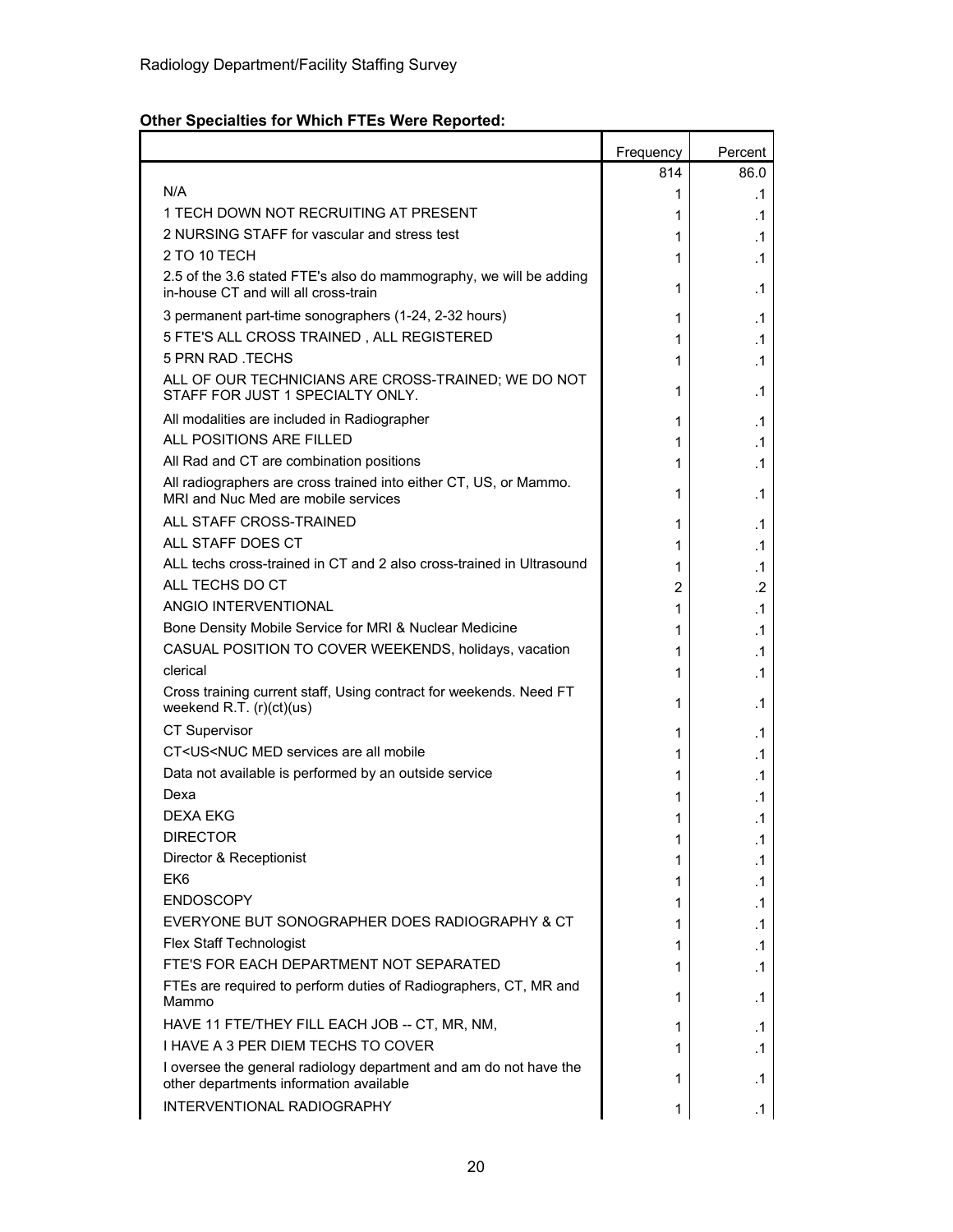| INTERVENTIONAL RADIOLOGY TECHNOLOGIST                                                                                                                    | 1 | $\cdot$ 1 |
|----------------------------------------------------------------------------------------------------------------------------------------------------------|---|-----------|
| IR                                                                                                                                                       | 1 | $\cdot$ 1 |
| M R NM AND SONO ARE TRAVELING/MOBILE NO TEMPS ARE<br><b>USED HERE</b>                                                                                    | 1 | .1        |
| MAMMO PART OF RADIOLOGY NOT SEPARATE                                                                                                                     | 1 | .1        |
| MOBILE VENDOR FOR MRI NO FTE ASSOCIATED                                                                                                                  | 1 | .1        |
| Most techs are multi trained into all fields. We have 4 FTE's & 1 PTE<br>to staff all depts                                                              | 1 | .1        |
| MR, Mammo, and ultrasound performed by a mobile service.                                                                                                 | 1 | .1        |
| MR, MAMMO, NM, SONO ARE ALL MOBILE                                                                                                                       | 1 | $\cdot$ 1 |
| MR, US, NM, BMD are all mobile services. Mammographer is<br>included in Radiographer.                                                                    | 1 | .1        |
| MRI CONTRACT SERVICE ULTRASOUND IS CONTRACT<br><b>SERVICE</b>                                                                                            | 1 | $\cdot$ 1 |
| MRI is provided by a mobile service                                                                                                                      | 1 | .1        |
| MRI MOBILE - US - IN HOUSE DOCTOR                                                                                                                        | 1 | .1        |
| MRI techs furnished by mobile service. Although full time US is full,<br>have need for on call tech. CT & NM call handled by cross trained<br>Rad Techs. | 1 | .1        |
| new lunar dexa machine, the .5 filled with current technologist                                                                                          | 1 | .1        |
| NO ONE NEEDED                                                                                                                                            | 1 | $\cdot$ 1 |
| Note that some technologists are cross trained to perform more than<br>one modality. We have 10 techs.                                                   | 1 | .1        |
| nuc med and ultrasound contracted out                                                                                                                    | 1 | $\cdot$ 1 |
| Nuc Med Tech's do our sono's                                                                                                                             | 1 | .1        |
| numbers are approx                                                                                                                                       | 1 | .1        |
| <b>NURSES</b>                                                                                                                                            | 1 | .1        |
| Of the budgeted radiographers, 2 also do mammo.                                                                                                          | 1 | .1        |
| OFFICE STAFF/FILM CLERK                                                                                                                                  | 1 | $\cdot$ 1 |
| office stuff/film clerk                                                                                                                                  | 1 | .1        |
| OJT Rad Tech                                                                                                                                             | 1 | .1        |
| ONE ON CALL ULTRASOUND                                                                                                                                   | 1 | .1        |
| Other = x-ray operator. The radiographer number is all of x-ray, CT,<br>Mammo, Dexa.                                                                     | 1 | $\cdot$ 1 |
| other modalities are all mobile services that come to the facility - our<br>facility does not employee these persons / added .4 person in mid<br>2004    | 1 | .1        |
| Our mammography technologists are included in the radiographer, I<br>have 4 cross trained staff.                                                         | 1 | $\cdot$ 1 |
| Our Techs are multi-modality to cover all services                                                                                                       | 1 | .1        |
| OUR TECHS DO ALL OUR MODALITIES. MRI IS A MOBILE<br><b>SERVICE</b>                                                                                       | 1 | $\cdot$ 1 |
| PACS ADMINISTRATOR QC/QA COORDINATOR (1 each)                                                                                                            | 1 | $\cdot$ 1 |
| per-diem rad techs                                                                                                                                       | 1 | $\cdot$ 1 |
| Personal are cross trained in each area.                                                                                                                 | 1 | $\cdot$ 1 |
| PET-mobile service only-they supply the techs                                                                                                            | 1 | $\cdot$ 1 |
| <b>PET</b>                                                                                                                                               | 1 | $\cdot$ 1 |
| PRN <sub>3</sub>                                                                                                                                         | 1 | $\cdot$ 1 |
| R IS A CONTRACT SERVICE                                                                                                                                  | 1 | $\cdot$ 1 |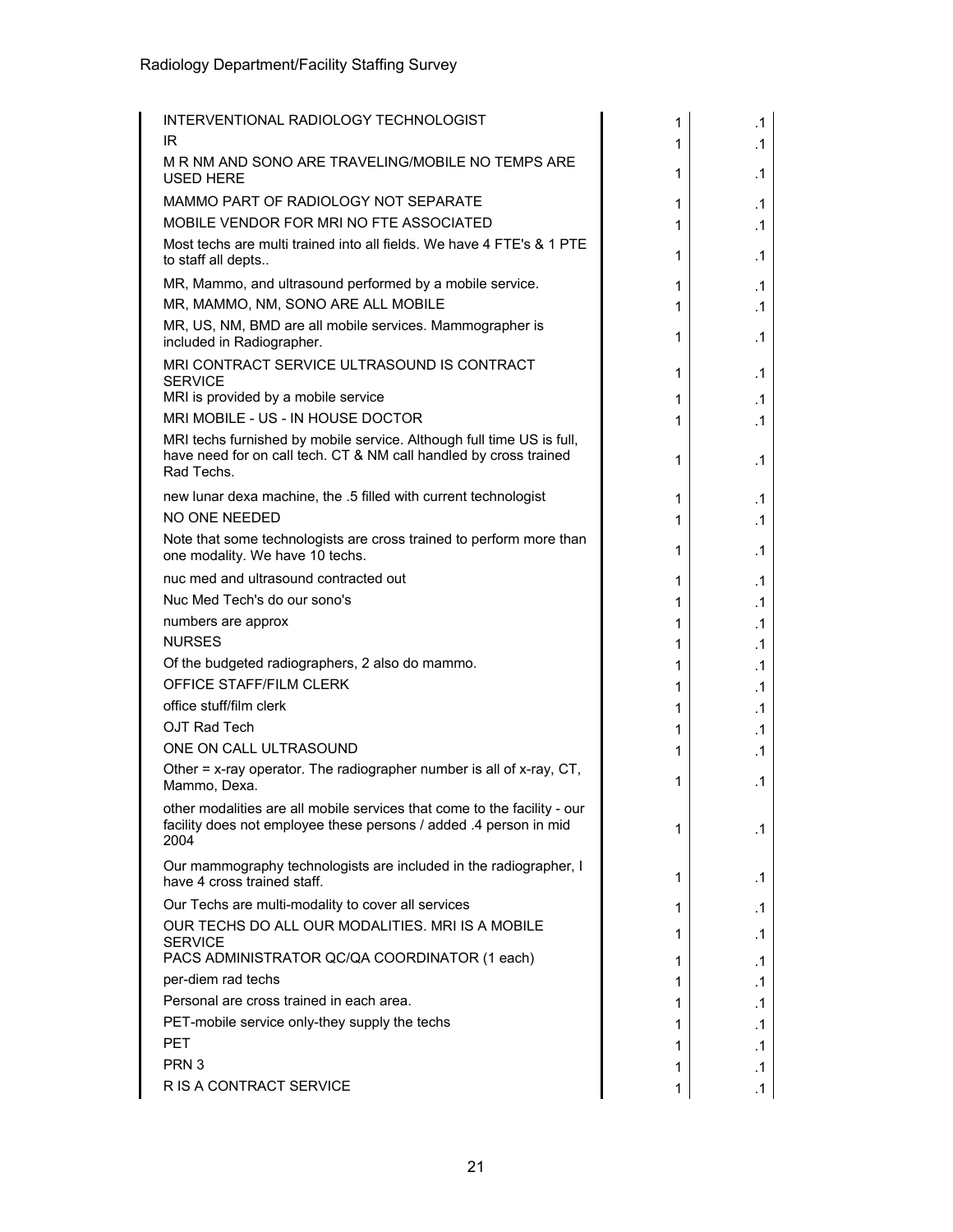| Rad Aid                                                                                        | 1 | .1        |
|------------------------------------------------------------------------------------------------|---|-----------|
| <b>RAD THERAPY</b>                                                                             | 1 | .1        |
| <b>Radiation Therapist</b>                                                                     | 1 | .1        |
| radiation therapy                                                                              | 1 | .1        |
| Radiation Therapy                                                                              | 1 | .1        |
| RADIOGRAPHER IS THE CT AND MAMMO. 1 Contract U.S. Tech.<br>1 PRN Radiographer.                 | 1 | .1        |
| RADIOGRAPHER, CT, MAMMO, SONO ARE MULTITASKED<br>technologists                                 | 1 | .1        |
| RADIOGRAPHY, MAMMOGRAPHY, SONOGRAPHY done by R.T.                                              | 1 | .1        |
| RADIOLOGIC TECHNOLOGY EDUCATORS                                                                | 1 | $\cdot$ 1 |
| RADIOLOGY COORDINATOR                                                                          | 1 | .1        |
| <b>RADIOLOGY NURSE RN</b>                                                                      | 1 | .1        |
| RADIOLOGY SECRETARY                                                                            | 1 | .1        |
| RADIOLOGY SUPERVISOR                                                                           | 1 | $\cdot$ 1 |
| REPLACE ULTRASOUND TECH IN 2 WEEKS                                                             | 1 | .1        |
| <b>RN</b>                                                                                      | 3 | .3        |
| RN, NP                                                                                         | 1 | .1        |
| <b>RTT</b>                                                                                     | 1 | .1        |
| same people                                                                                    | 1 | .1        |
| SATELLITE CLINICS                                                                              | 1 | .1        |
| SCHOOL OF RADIOLOGIC TECHNOLOGY                                                                | 1 | .1        |
| <b>SECRETARY</b>                                                                               | 1 | .1        |
| SMALL DEPARTMENT ULTRA AND MRI SUPPLIED BY ANOTHER<br><b>FACILITY</b>                          | 1 | .1        |
| SMALL DEPT WITH CROSS-TRAINED STAFF. MOST<br>MODALITIES NOT BUDGETED SEPARATELY.               | 1 | .1        |
| Special Procedure Technologist                                                                 | 1 | .1        |
| STAFF IS CROSS-TRAINED, MRI IS MOBILE CONTRACT                                                 | 1 | .1        |
| Staff Technologists perform all modalities. Staffing is scheduled by<br>need.                  | 1 | .1        |
| supervisor                                                                                     | 1 | .1        |
| <b>SUPERVISOR</b>                                                                              | 1 | .1        |
| TECHNOLOGIST ASSISTANT                                                                         | 1 | $\cdot$ 1 |
| TECHNOLOGISTS HAVE TO BE MULTI MODALITY                                                        | 1 | .1        |
| TECHS ARE CROSS-TRAINED - MR AND NUCLEAR ARE<br><b>CONTRACTED SERVICES</b>                     | 1 | .1        |
| The CT position/mammography/radiography positions are combined                                 | 1 | .1        |
| The department is fully staffed, except for sono.                                              | 1 | .1        |
| The two R.T.s are also certified in mammography                                                | 1 | .1        |
| THESE ARE ALL DONE BY THE SAME TECH.                                                           | 1 | $\cdot$ 1 |
| This # IS TOTAL TECHS NOT NEC FT/ HAVE MULTIPLE FLEX<br>SCHEDULES/HAVE 75% AND SMALL POOL/MOST | 1 | .1        |
| <b>TRANSCRIPTION AND FILM ROOM</b>                                                             | 1 | .1        |
| <b>TREADMILL</b>                                                                               | 1 | .1        |
| <b>VASCULAR</b>                                                                                | 1 | .1        |
| VASCULAR AND ECHO TECH                                                                         | 1 | .1        |
| <b>VASCULAR DOPPLER</b>                                                                        | 1 | .1        |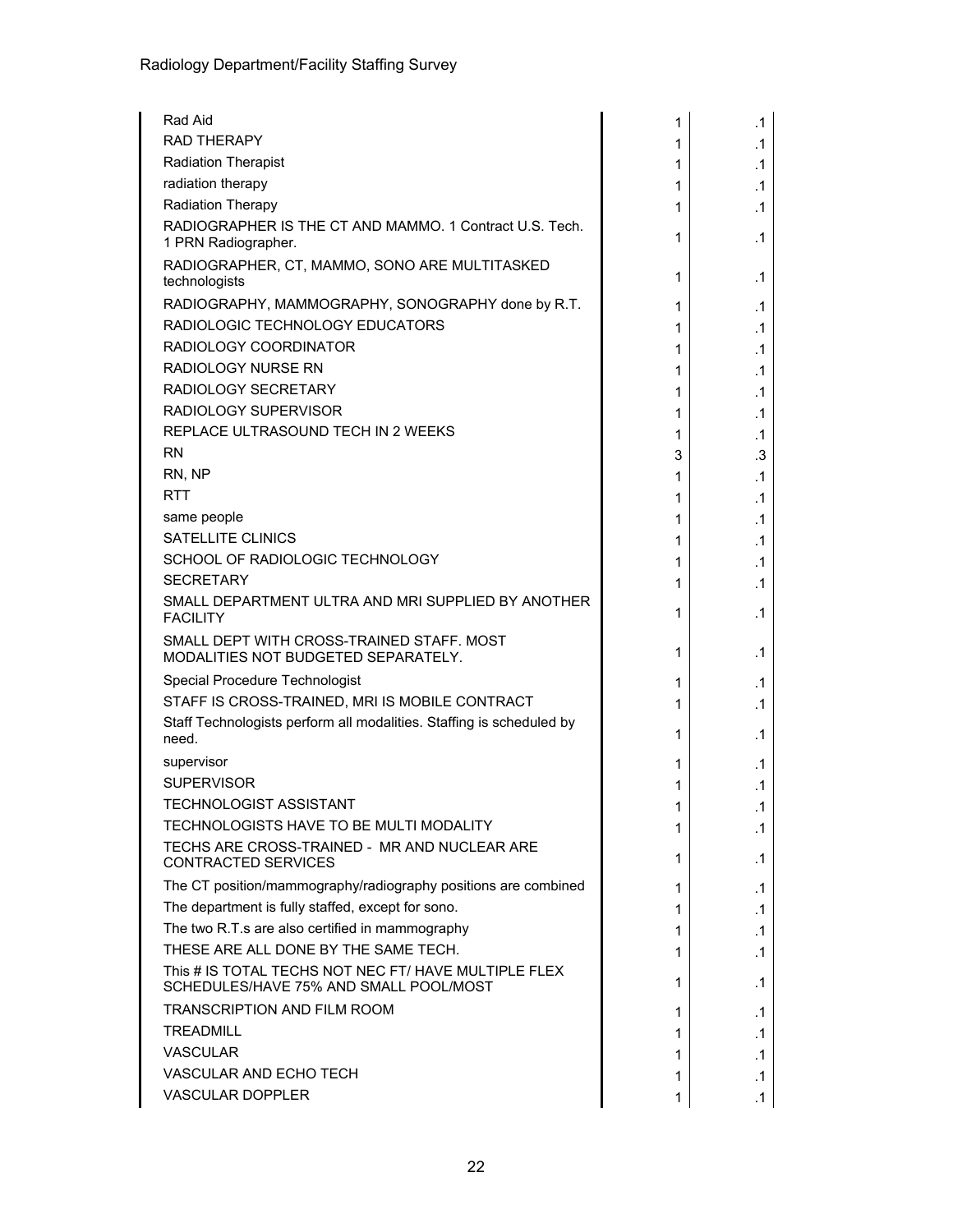| Vascular Sonography and Echocardiology                                                                                                                                                                      |     | $\cdot$ 1 |
|-------------------------------------------------------------------------------------------------------------------------------------------------------------------------------------------------------------|-----|-----------|
| VASCULAR TECH                                                                                                                                                                                               |     | .1        |
| WE ALL 3 DO CT, DIAGNOSTIC AND SONOGRAPHY                                                                                                                                                                   |     | $\cdot$ 1 |
| WE ARE ALL MULTI MODALITY                                                                                                                                                                                   |     | $\cdot$ 1 |
| WE ARE CROSS-TRAINED IN CT AND SONOGRAPHY                                                                                                                                                                   |     | $\cdot$ 1 |
| WE DO NOT SEPARATE FTES ACROSS MODALITIES AND HAVE<br>MULTIPLE CONTRACTED SERVICES                                                                                                                          | 1   | $\cdot$ 1 |
| WE HAVE 3 TECHS THAT COVER RAD/MAMMO/CT DEPT.                                                                                                                                                               | 1   | $\cdot$ 1 |
| We have 2.75 FTEs that cover radiography, CT, and mammography                                                                                                                                               | 1   | $\cdot$ 1 |
| WE HAVE 5 TECHS THAT ARE CROSS TRAINED IN CT/ U/S AND<br><b>MAMMO</b>                                                                                                                                       | 1   | $\cdot$ 1 |
| We have 7 FTE and one part time float ARRT One FTE and one part<br>time sonographer.                                                                                                                        | 1   | $\cdot$ 1 |
| We have a staff of 3FTE's, we all do Radiography and CT- one of us<br>does Mammography also. We utilize mobile services for MRI, US and<br>Nuc Medicine so those tech's do not effect our department FTE's. | 1   | $\cdot$ 1 |
| We have three limited scope operators, one full time LSO and two<br>cross-trained lab techs who are licensed LSOs.                                                                                          | 1   | $\cdot$ 1 |
| We just hired new FT tech, took 3mos to find and had to wait for her<br>to graduate.                                                                                                                        |     | .1        |
| Total                                                                                                                                                                                                       | 947 | 100.0     |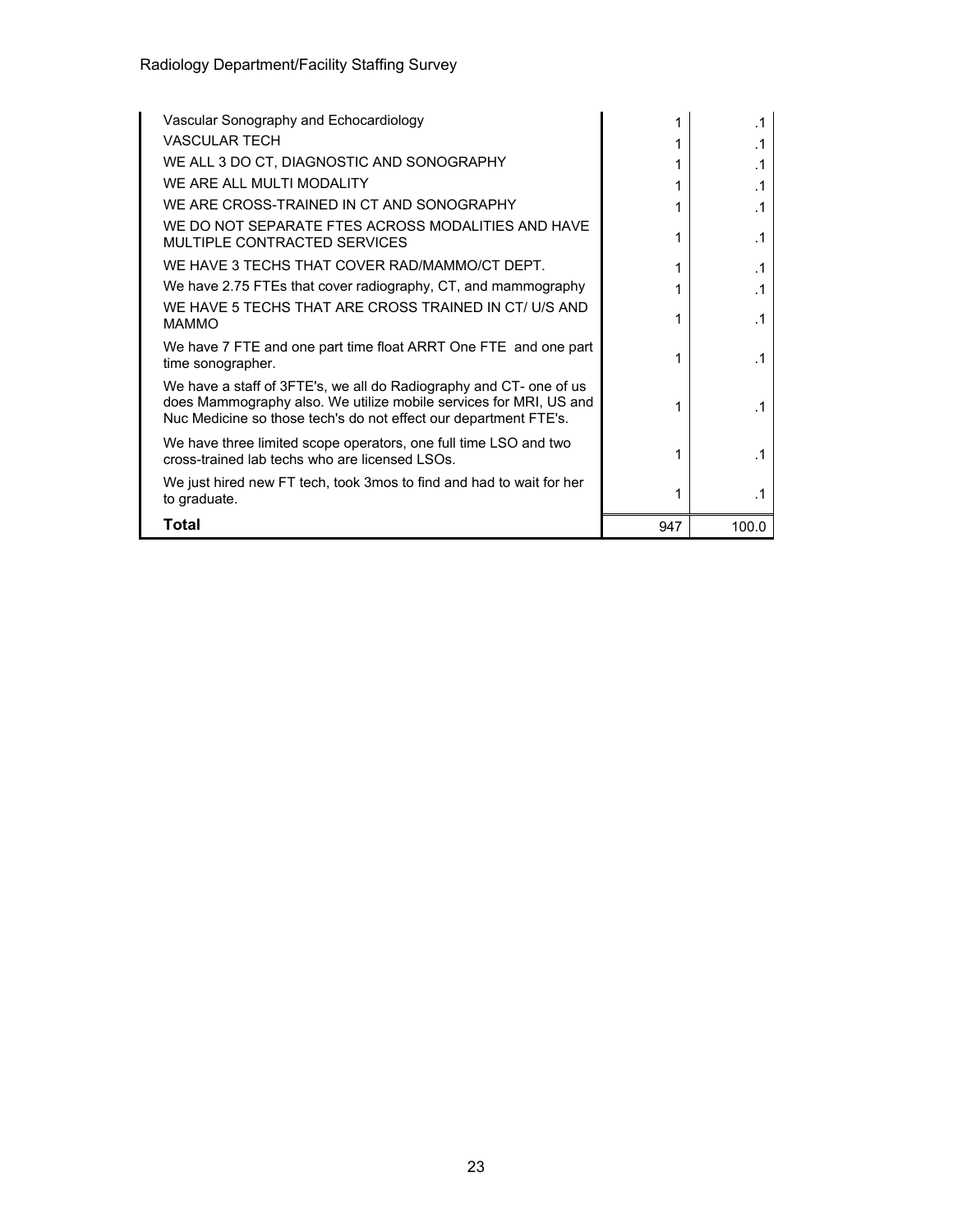## **RECRUITMENT AND RETENTION**

#### **2. Describe how the recruitment effort for each specialty so far in 2004 compares to the effort expended during 2003.**

|              |                       | Radiographer |         |                      | CT Technologist |         |               |
|--------------|-----------------------|--------------|---------|----------------------|-----------------|---------|---------------|
|              |                       | Frequency    | Percent | <b>Valid Percent</b> | Frequency       | Percent | Valid Percent |
| Valid        | More Difficult        | 135          | 14.3    | 18.3                 | 109             | 11.5    | 19.0          |
|              | Same                  | 343          | 36.2    | 46.5                 | 318             | 33.6    | 55.5          |
|              | <b>Less Difficult</b> | 259          | 27.3    | 35.1                 | 146             | 15.4    | 25.5          |
| Missing      | Don't Know            | 94           | 9.9     |                      | 134             | 14.1    |               |
|              | System                | 116          | 12.2    |                      | 240             | 25.3    |               |
| <b>Total</b> |                       | 947          | 100.0   | 100.0                | 947             | 100.0   | 100.0         |

|              |                | <b>MR</b> Technologist                |       |           | Mammographer |               |       |
|--------------|----------------|---------------------------------------|-------|-----------|--------------|---------------|-------|
|              |                | Valid Percent<br>Frequency<br>Percent |       | Frequency | Percent      | Valid Percent |       |
| Valid        | More Difficult | 88                                    | 9.3   | 25.3      | 105          | 11.1          | 22.1  |
|              | Same           | 204                                   | 21.5  | 58.6      | 271          | 28.6          | 56.9  |
|              | Less Difficult | 56                                    | 5.9   | 16.1      | 100          | 10.6          | 21.0  |
| Missing      | Don't Know     | 240                                   | 25.3  |           | 186          | 19.6          |       |
|              | System         | 359                                   | 37.9  |           | 285          | 30.1          |       |
| <b>Total</b> |                | 947                                   | 100.0 | 100.0     | 947          | 100.0         | 100.0 |

|         |                | Nuclear Medicine Technologist         |       |           | Cardiovascular Interventional Technologist |               |       |
|---------|----------------|---------------------------------------|-------|-----------|--------------------------------------------|---------------|-------|
|         |                | Valid Percent<br>Percent<br>Frequency |       | Frequency | Percent                                    | Valid Percent |       |
| Valid   | More Difficult | 162                                   | 17.1  | 38.8      | 64                                         | 6.8           | 27.5  |
|         | Same           | 199                                   | 21.0  | 47.6      | 136                                        | 14.4          | 58.4  |
|         | Less Difficult | 57                                    | 6.0   | 13.6      | 33                                         | 3.5           | 14.2  |
| Missing | Don't Know     | 191                                   | 20.2  |           | 278                                        | 29.4          |       |
|         | System         | 338                                   | 35.7  |           | 436                                        | 46.0          |       |
| Total   |                | 947                                   | 100.0 | 100.0     | 947                                        | 100.0         | 100.0 |

|              |                | Sonographer |                                 |       | Other R.T. Specialty |         |               |
|--------------|----------------|-------------|---------------------------------|-------|----------------------|---------|---------------|
|              |                | Frequency   | <b>Valid Percent</b><br>Percent |       |                      | Percent | Valid Percent |
| Valid        | More Difficult | 235         | 24.8                            | 40.9  | 6                    | .6      | 12.5          |
|              | Same           | 256         | 27.0                            | 44.6  | 35                   | 3.7     | 72.9          |
|              | Less Difficult | 83          | 8.8                             | 14.5  |                      | . 1     | 14.6          |
| Missing      | Don't Know     | 134         | 14.1                            |       | 94                   | 9.9     |               |
|              | System         | 239         | 25.2                            |       | 805                  | 85.0    |               |
| <b>Total</b> |                | 947         | 100.0                           | 100.0 | 947                  | 100.0   | 100.0         |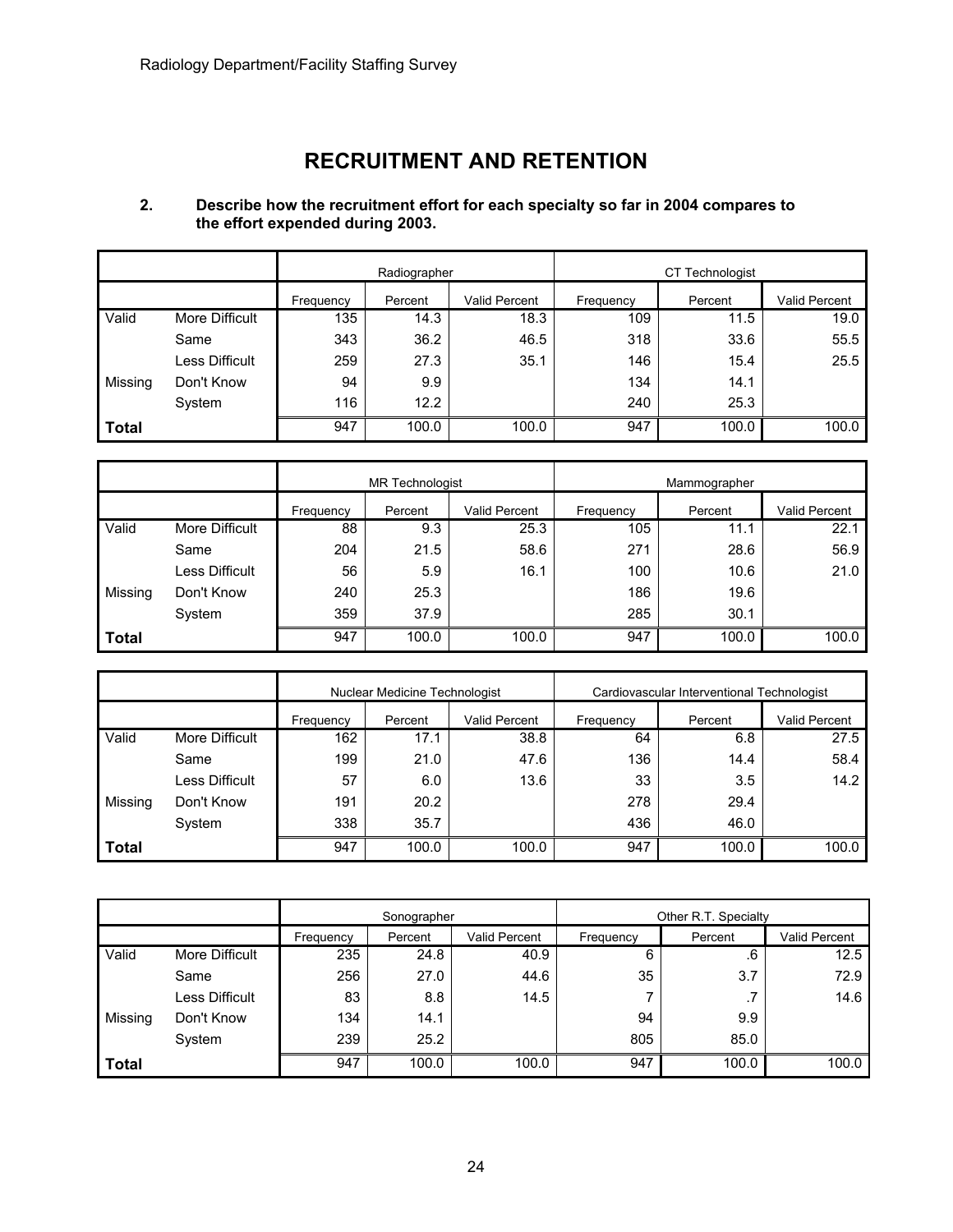## **Other R.T. Specialty for Which FTE Provided:**

|                                                                                                                                                                   | Frequency | Percent   |
|-------------------------------------------------------------------------------------------------------------------------------------------------------------------|-----------|-----------|
| <b>Blank</b>                                                                                                                                                      | 878       | 92.7      |
| *ECHO TECHS ARE DIFFICULT TO FIND.                                                                                                                                | 1         | .1        |
| ?                                                                                                                                                                 | 1         | .1        |
| Angio Interventional                                                                                                                                              | 1         | .1        |
| <b>BONE DENSITY</b>                                                                                                                                               | 1         | .1        |
| CARDIO VASCULAR ULTRASOUND TECH                                                                                                                                   | 1         | .1        |
| CLINICAL INSTRUCTOR FOR SCHOOL                                                                                                                                    | 1         | .1        |
| Current volume doesn't justify specialized technologists. Rural requires multi-<br>modality techs.                                                                | 1         | .1        |
| Dexa                                                                                                                                                              | 1         | .1        |
| DID NOT RECRUIT NO NEED FOR 2003 AND 2004                                                                                                                         | 1         | .1        |
| DIDN'T HIRE ANY NEW STAFF IN 2004                                                                                                                                 | 1         | .1        |
| <b>FULL STAFFED CURRENTLY</b>                                                                                                                                     | 1         | .1        |
| <b>FULLY STAFFED</b>                                                                                                                                              | 1         | .1        |
| Have no present need or budget for an R.T. so we are not recruiting.                                                                                              | 1         | .1        |
| Have not had to recruit                                                                                                                                           | 1         | .1        |
| Have not had to recruit in several years but at that time it was difficult                                                                                        | 1         | .1        |
| Have not had to recruit in the past two years.                                                                                                                    | 1         | .1        |
| HAVEN'T HAD TO RECRUIT FOR SPECIALTIES                                                                                                                            | 1         | .1        |
| I did not have any turn over in personnel last year, we added one FTE in Sept.<br>2004 for bone density                                                           | 1         | .1        |
| I HAVE NOT HAD TO DO ANY RECRUITMENT IN 2003 OR 2004                                                                                                              | 1         | .1        |
| I just started as department manager in December 2003, and as far as I<br>understand there were no vacancies in 2003 so no recruitment efforts were<br>necessary. | 1         | .1        |
| I only hire for these 3 modalities.                                                                                                                               | 1         | .1        |
| <b>IMPOSSIBLE</b>                                                                                                                                                 | 1         | .1        |
| <b>IVLLT</b>                                                                                                                                                      | 1         | .1        |
| Made no recruiting efforts in 2003 or so far in 2004                                                                                                              | 1         | .1        |
| MOBILE CT AND MAMMOGRAPHY                                                                                                                                         | 1         | $\cdot$ 1 |
| <b>NA</b>                                                                                                                                                         | 2         | .2        |
| NA AS WE ARE NOT ACTIVELY RECRUITING                                                                                                                              | 1         | $\cdot$ 1 |
| No need of recruitment                                                                                                                                            |           | $\cdot$ 1 |
| no recruiting was done                                                                                                                                            | 1         | .1        |
| NO RECRUITMENT                                                                                                                                                    | 1         | .1        |
| no recruitment efforts                                                                                                                                            | 1         | .1        |
| NO RECRUITMENT IN 6 YEARS                                                                                                                                         | 1         | .1        |
| NO RECRUITMENT ISSUES                                                                                                                                             | 1         | .1        |
| No recruitment necessary                                                                                                                                          | 1         |           |
| NO RECRUITMENT NEEDED                                                                                                                                             |           | .1        |
| No recruitment was conducted in 2003 or 2004                                                                                                                      | 1         | .1        |
| not applicable, haven't had to recruit anyone                                                                                                                     | 1         | .1        |
| <b>NOT RECRUITING</b>                                                                                                                                             | 1         | .1<br>.2  |
| NOT RECRUITING TECHS AT THIS TIME POSITIONS ALL FILLED LAST YEAR                                                                                                  | 2         |           |
| Not recruiting. Partial lay offs/                                                                                                                                 | 1         | $\cdot$ 1 |
| Our Dept does cross-training and coverage as needed.                                                                                                              | 1         | .1        |
|                                                                                                                                                                   | 1         | .1        |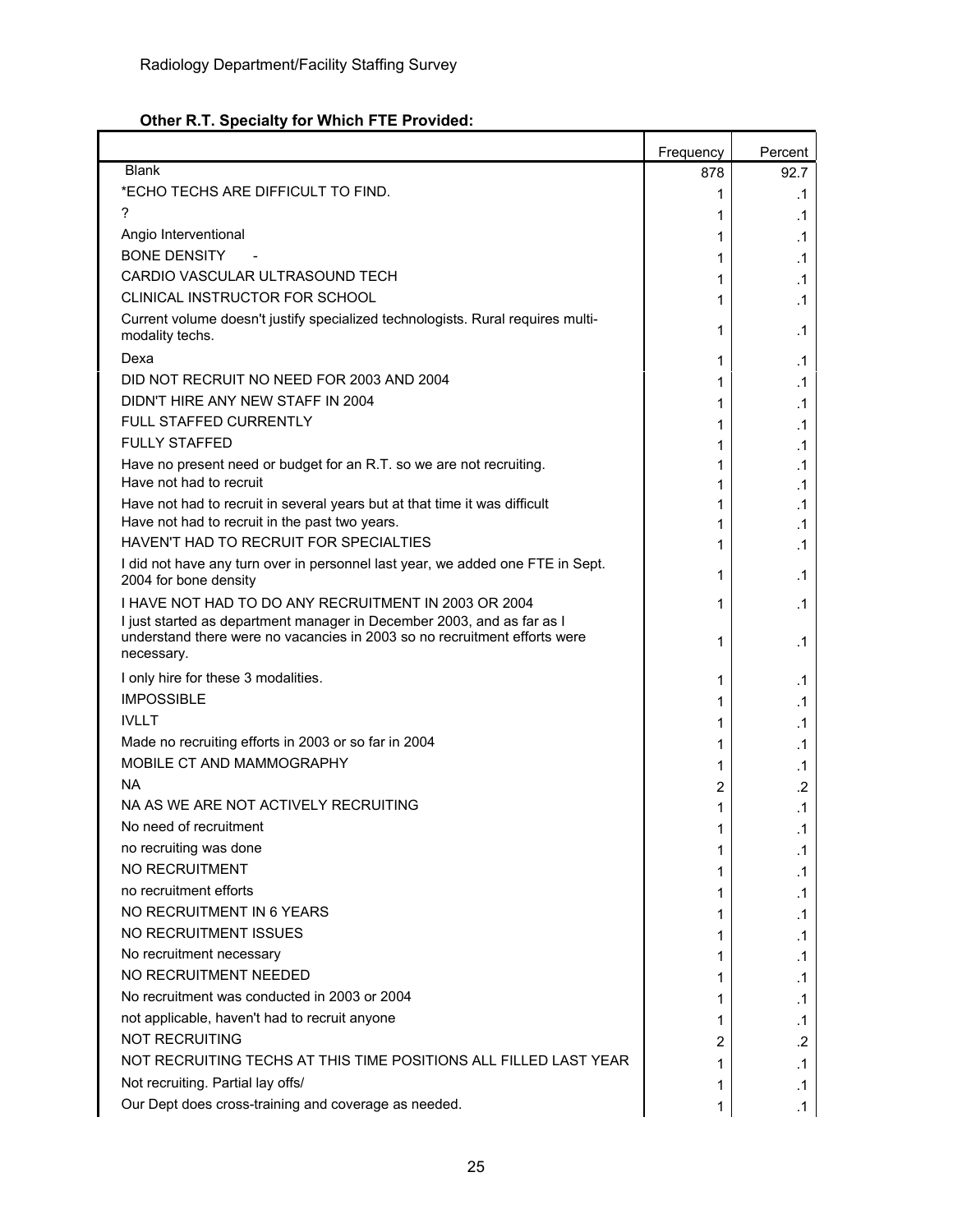| PACS ADMINISTRATOR COMING SOON                                                                                                                                                                        | 1   | $\cdot$ 1 |
|-------------------------------------------------------------------------------------------------------------------------------------------------------------------------------------------------------|-----|-----------|
| Part time and per diem help is more difficult to find.                                                                                                                                                |     | $\cdot$ 1 |
| <b>PFT</b>                                                                                                                                                                                            | 1   | $\cdot$ 1 |
| PET CT TECH MORE DIFFICULT                                                                                                                                                                            | 1   | .1        |
| PET/CT TECHNOLOGIST                                                                                                                                                                                   | 1   | $\cdot$ 1 |
| <b>RAD THERAPY</b>                                                                                                                                                                                    | 1   | .1        |
| RADIOLOGY NURSE                                                                                                                                                                                       | 1   | $\cdot$ 1 |
| <b>RADIOLOGY NURSE RN</b>                                                                                                                                                                             | 1   | $\cdot$ 1 |
| Recruitment has become obsolete with instituting the scholarship program in our<br>organization.                                                                                                      | 1   | $\cdot$ 1 |
| <b>RN</b>                                                                                                                                                                                             | 1   | $\cdot$ 1 |
| <b>RTT</b>                                                                                                                                                                                            | 1   | .1        |
| SONOGRAPHER MUST BE RADIOGRAPHER ALSO DUE TO ON-CALL<br><b>REQUIREMENTS</b>                                                                                                                           | 1   | $\cdot$ 1 |
| TECHNICAL ASSISTANT JOB CODE DELETED                                                                                                                                                                  | 1   | $\cdot$ 1 |
| THIS IS A ONE TECH DEPT.                                                                                                                                                                              | 1   | $\cdot$ 1 |
| Vascular Sonography and Echocardiology                                                                                                                                                                | 1   | $\cdot$ 1 |
| <b>VERY HARD OBTAINING u/s TECHS</b>                                                                                                                                                                  | 1   | .1        |
| We've had no needs in the last few years.                                                                                                                                                             | 1   | $\cdot$ 1 |
| We advertised for 1 diagnostic radiographer position and received numerous<br>applicants & hired immediately with no difficulty.<br>WE ARE NOT CURRENTLY RECRUITING ANYONE                            | 1   | $\cdot$ 1 |
|                                                                                                                                                                                                       | 1   | $\cdot$ 1 |
| We have greater difficulty due to location being rural and the need for cross<br>training due to being "on call" and ability to do CT as well as Radiography<br>We have had no openings in since 2002 | 1   | $\cdot$ 1 |
| WE HAVE MOBILE MRI                                                                                                                                                                                    | 1   | .1        |
|                                                                                                                                                                                                       | 1   | $\cdot$ 1 |
| We have such a limited vacancy this is not measurable.<br>We hired two new ARRT in the last 1 1/2 years. No Technologist left in past 4                                                               | 2   | $\cdot$   |
| years.                                                                                                                                                                                                | 1   | .1        |
| <b>Total</b>                                                                                                                                                                                          | 947 | 100.0     |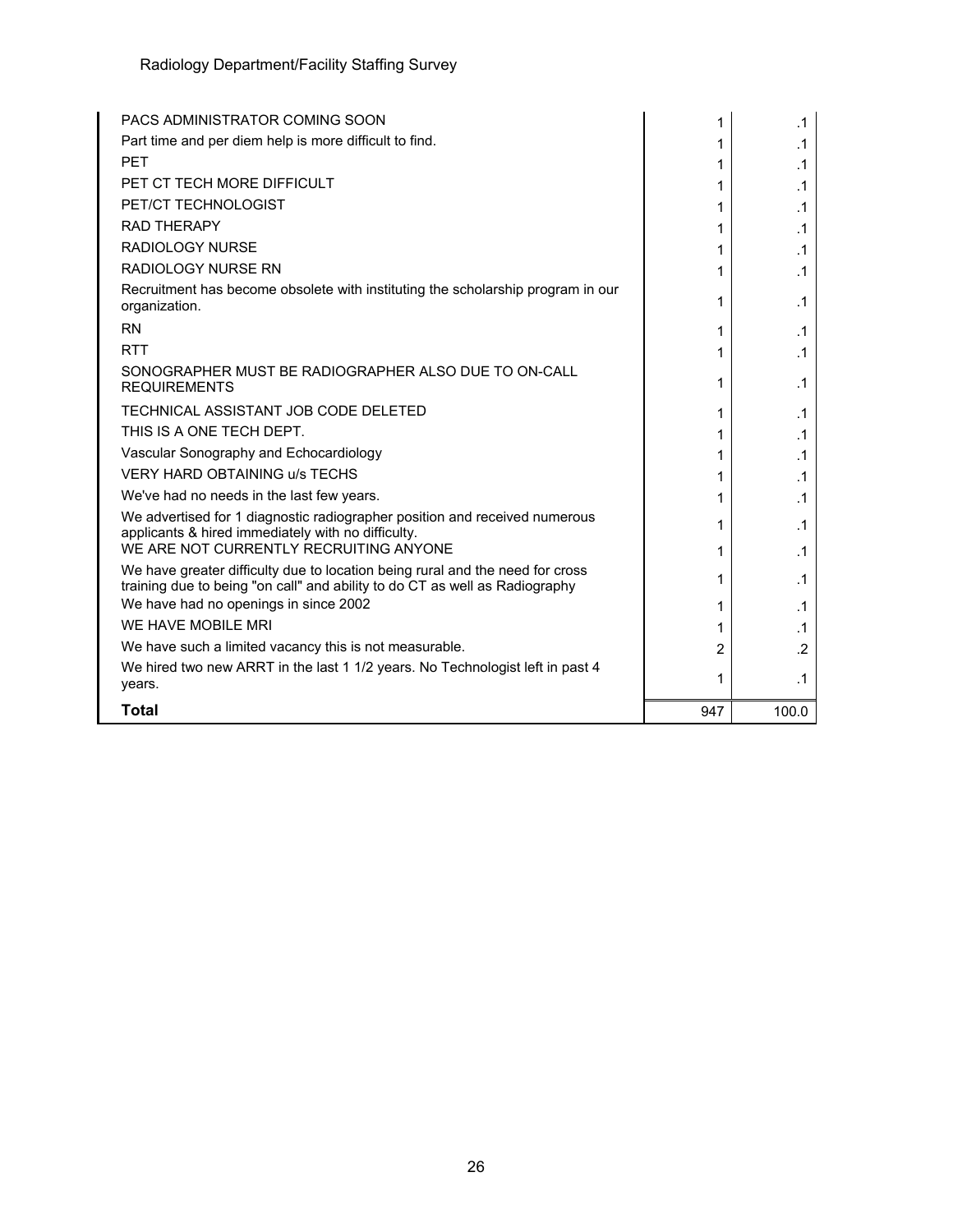#### **3. If budgeted FTEs in any of these modalities have decreased over the past year, what do you believe is the reason for this decrease?**

First, what proportion of the facilities offering services in each modality showed decreases in budgeted FTEs, and what proportion of the facilities showed a decrease in budgeted FTEs for one or more modalities from 2003 to 2004?

|                                          | N   | Sum    | Proportion "Yes" |
|------------------------------------------|-----|--------|------------------|
| Did FTEs for any specialty decrease?     | 817 | 131.00 | .1380            |
| Did radiography FTEs decrease?           | 791 | 62.00  | .0780            |
| Did CT FTEs decrease?                    | 714 | 24.00  | .0250            |
| Did MR FTEs decrease?                    | 638 | 18.00  | .0190            |
| Did mammography FTEs decrease?           | 710 | 20.00  | .0210            |
| Did NMT FTEs decrease?                   | 700 | 32.00  | .0340            |
| Did CVIT FTEs decrease?                  | 788 | 11.00  | .0120            |
| Did sonography FTEs decrease?            | 704 | 26.00  | .0270            |
| Did FTEs for another specialty decrease? | 533 | 7.00   | .0070            |

Quite a few of the respondents checked one or more reasons for a decline in budgeted FTEs, even though the FTEs they reported did not indicate a decrease had occurred for any specialty, or if they had not reported any FTEs. These managers and directors were probably interpreting the question as the more general one of what they perceive to be causes of decreases in FTEs, when and if such decreases occur. The percentage of respondents mentioning different reasons is therefore reported separately for each of these subgroups in the following table: One column for the reasons checked by those who reported no FTEs; a second column for the reasons checked by those whose reported FTEs showed no decrease in any specialty from 2003 to 2004, and a third column for those whose FTEs did show a decrease for at least one specialty from 2003 to 2004.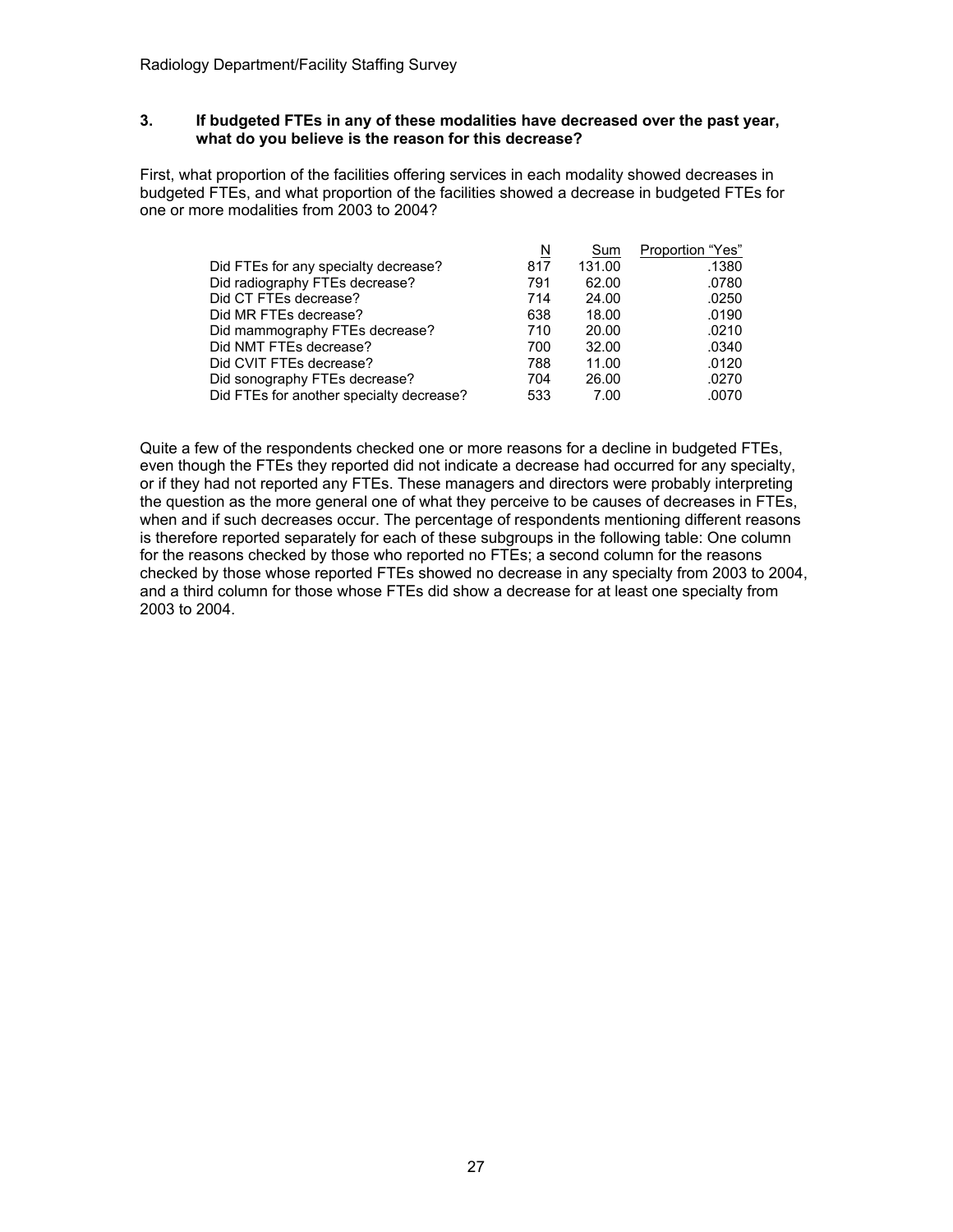| Reason for decline in budgeted FTE |                                                                                                                                | Did FTEs for any specialty decrease?* |            |              |              |  |  |
|------------------------------------|--------------------------------------------------------------------------------------------------------------------------------|---------------------------------------|------------|--------------|--------------|--|--|
|                                    |                                                                                                                                | Missing                               | <b>No</b>  | Yes          | Total*       |  |  |
| No reason given                    |                                                                                                                                | 93(71.5%)                             | 520(75.8%) | 44(33.6%)    | 657 (69.4%)  |  |  |
| One or<br>More                     | Patient demand declined                                                                                                        | 8(21.6%)                              | 42(25.3%)  | $34(39.1\%)$ | 84(29.0%)    |  |  |
| Reasons<br>Given                   | Overall department or<br>facility budget declined,                                                                             |                                       |            |              |              |  |  |
|                                    | forcing downsize.                                                                                                              | 20(54.1%)                             | 60(36.1%)  | 38(43.7%)    | 118(40.7%)   |  |  |
|                                    | Formerly budgeted FTEs<br>were so difficult to fill they<br>were dropped from the                                              |                                       |            |              |              |  |  |
|                                    | budget.                                                                                                                        | 8(21.6%)                              | 19(11.4%)  | $7(8.0\%)$   | 34(11.7%)    |  |  |
|                                    | Number of patients<br>processed per hour by<br>each R.T. increased, so<br>number of FTEs required<br>to handle the workload    |                                       |            |              |              |  |  |
|                                    | declined.                                                                                                                      | $4(10.8\%)$                           | 27(16.3%)  | 15(17.2%)    | 46(15.9%)    |  |  |
|                                    | Average number of hours<br>worked per week by our<br>R.T.s increased, so<br>number of R.T.s required<br>to handle the workload |                                       |            |              |              |  |  |
|                                    | declined.                                                                                                                      | 1(2.7%)                               | 20(12.0%)  | $8(9.2\%)$   | 29(10.0%)    |  |  |
|                                    | Other                                                                                                                          | 8(21.6%)                              | 39(23.5%)  | 14(16.1%)    | $61(21.0\%)$ |  |  |
|                                    | Respondents giving one<br>or more reasons                                                                                      | 37(28.5%)                             | 166(24.2%) | 87(66.4%)    | 290(30.6%)   |  |  |
|                                    |                                                                                                                                |                                       |            |              |              |  |  |
| <b>Total</b>                       |                                                                                                                                | 130                                   | 686        | 131          | 947          |  |  |

#### **Other Reasons:**

|                                                                                                                                                                          | Frequency | Percent   |
|--------------------------------------------------------------------------------------------------------------------------------------------------------------------------|-----------|-----------|
|                                                                                                                                                                          | 856       | 90.4      |
| 2                                                                                                                                                                        |           | $\cdot$ 1 |
| 1) DR, multi-slice CT, multi-channel MRI and other technological<br>advancements reduced table time                                                                      |           | .1        |
| 1.5 TECHS IN POST (NO CHANGE)                                                                                                                                            |           | .1        |
| adjusted staffing                                                                                                                                                        |           | $\cdot$ 1 |
| AIA                                                                                                                                                                      |           | .1        |
| BETTER PAY AT OUR FACILITIES                                                                                                                                             |           | $\cdot$ 1 |
| <b>BUDGETED FTES HAVE INCREASED IN ALL AREAS</b>                                                                                                                         |           | $\cdot$ 1 |
| CLINIC PUT IN CT SCANNER -- MRI PERSON LEFT                                                                                                                              |           | $\cdot$ 1 |
| COMPETITION WITH OUTPATIENT CLINICS (PHYSICIAN<br>OFFICES)                                                                                                               |           | .1        |
| Department previously staffed with NCT'. Just now showing the<br>advantage of having R.T.s.                                                                              | 1         | .1        |
| Evaluation of department structure & staff mix with procedure<br>volumes drives a need for higher productivity thus resulting in a<br>decline of required budgeted FTEs. |           | $\cdot$ 1 |
| Even though there is an increase in patient procedures the work<br>has become more efficient due to PACS.                                                                |           |           |

<sup>\*</sup> Percents add to more than 100% because some respondents gave multiple reasons for declines.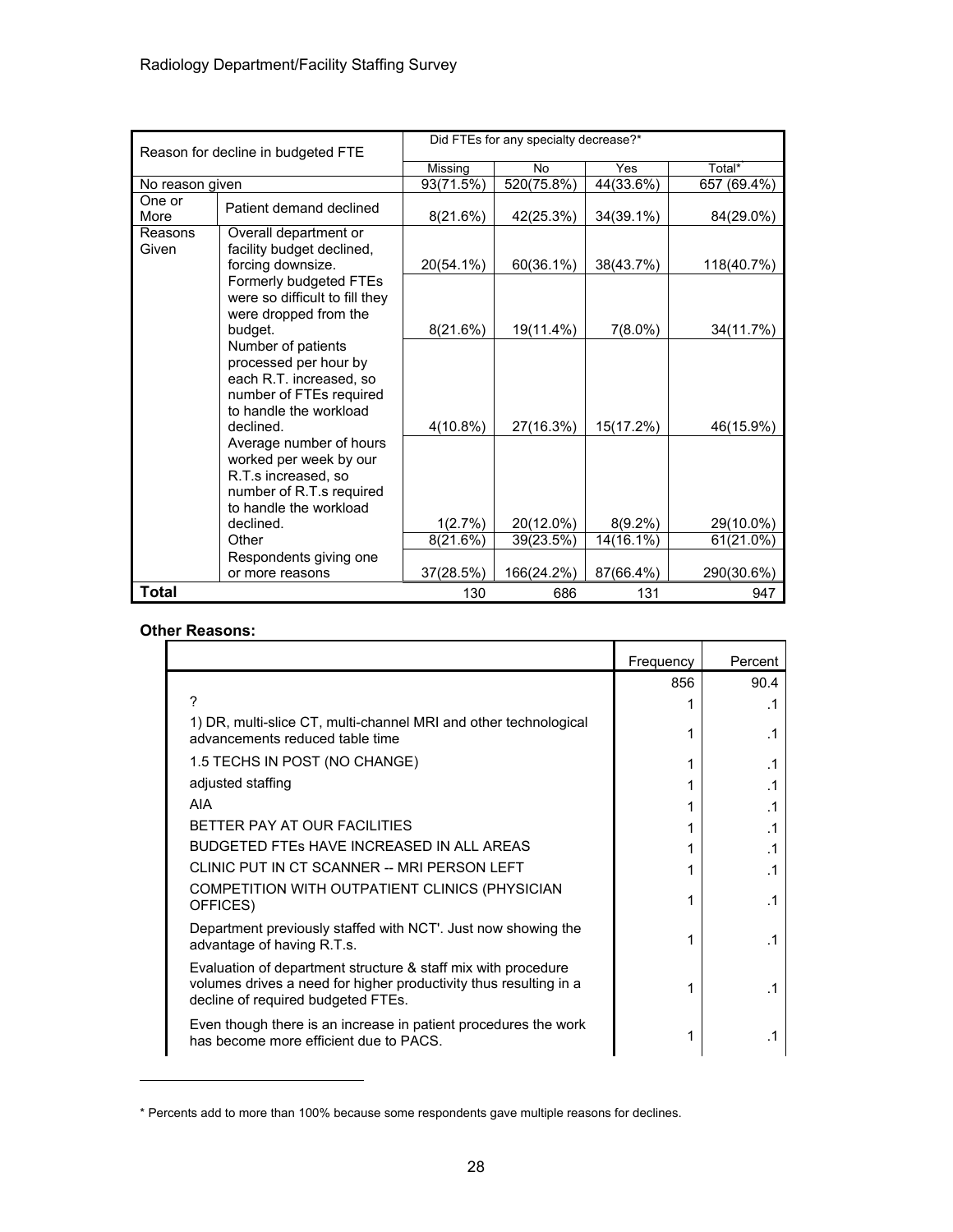| FOUR FTES LEFT TO MORE ATTRACTIVE JOBS.                                                                                                                                                               | 1 | .1        |
|-------------------------------------------------------------------------------------------------------------------------------------------------------------------------------------------------------|---|-----------|
| FTEs are budgeted the same both years                                                                                                                                                                 | 1 | .1        |
| FTES HAVE INCREASED                                                                                                                                                                                   | 1 | $\cdot$ 1 |
| FTEs haven't changed.                                                                                                                                                                                 | 1 | $\cdot$ 1 |
| FTE increasing due to increase in workload                                                                                                                                                            | 1 | .1        |
| FTEs have not decreased                                                                                                                                                                               | 1 | $\cdot$ 1 |
| <b>FULLY STAFFED</b>                                                                                                                                                                                  | 1 | $\cdot$ 1 |
| <b>GROWING</b>                                                                                                                                                                                        | 1 | $\cdot$ 1 |
| HAD TEMPS UNTIL FTE COULD BE FOUND                                                                                                                                                                    | 1 | $\cdot$ 1 |
| has not changed                                                                                                                                                                                       | 1 | $\cdot$ 1 |
| HAVE NOT DECREASED                                                                                                                                                                                    | 1 | .1        |
| Implemented PACS                                                                                                                                                                                      | 1 | .1        |
| In general radiology, we anticipate a decline in procedures<br>(patients having more specialized exams instead) and after<br>obtaining the PACs, we should be able to reevaluate staffing as<br>well. | 1 | $\cdot$ 1 |
| <b>INCREASED FTES</b>                                                                                                                                                                                 | 1 | .1        |
| <b>INSTALLATION OF RIS/PACS</b>                                                                                                                                                                       | 1 | $\cdot$ 1 |
| <b>IVIA</b>                                                                                                                                                                                           | 1 | $\cdot$ 1 |
| Large classes graduated. More techs available.                                                                                                                                                        | 1 | $\cdot$ 1 |
| <b>LOCATION AND TYPE OF PATIENT</b>                                                                                                                                                                   | 1 | $\cdot$ 1 |
| low pay                                                                                                                                                                                               | 1 | .1        |
| LOW SALARIES & EDUCATORS CAN MAKE MORE<br><b>ELSEWHERE</b>                                                                                                                                            | 1 | .1        |
| LOW VOLUME NEED 1 FTE TO HELP WITH CALL                                                                                                                                                               | 1 | $\cdot$ 1 |
| <b>LOW WAGES</b>                                                                                                                                                                                      | 1 | $\cdot$ 1 |
| more techs in the area                                                                                                                                                                                | 1 | $\cdot$ 1 |
| MOVED ONE FTE TO NEW SITE WITH SAME EQUIPMENT                                                                                                                                                         | 2 | .2        |
| N/A -overall workload has increased in all departments                                                                                                                                                | 1 | $\cdot$ 1 |
| n/a                                                                                                                                                                                                   | 3 | .3        |
| N/A                                                                                                                                                                                                   | 4 | .4        |
| N/A                                                                                                                                                                                                   | 1 | .1        |
| NEW RECRUITMENT AND PRETENSION TECHNIQUES                                                                                                                                                             | 1 | .1        |
| N/A                                                                                                                                                                                                   | っ | $\cdot$   |
| No change                                                                                                                                                                                             | 2 | .2        |
| <b>NO CHANGE IN FTES</b>                                                                                                                                                                              | 1 | .1        |
| No change in staffing over past two years.                                                                                                                                                            | 1 | .1        |
| <b>NO CHANGE REALLY</b>                                                                                                                                                                               | 1 | .1        |
| NO CHANGES HERE IN 6 YEARS                                                                                                                                                                            | 1 | $\cdot$ 1 |
| No decline in services. Procedure counts about the same no need<br>to recruit.                                                                                                                        | 1 | .1        |
| no decrease                                                                                                                                                                                           | 2 | .2        |
| <b>NO DECREASE</b>                                                                                                                                                                                    | 5 | .5        |
| NO DECREASES NOTED                                                                                                                                                                                    | 1 | $\cdot$ 1 |
| <b>NO FTE DECREASE</b>                                                                                                                                                                                | 1 | .1        |
| NONE HAVE DECREASED AT THIS FACILITY                                                                                                                                                                  | 1 | .1        |
| not enough R.T.s                                                                                                                                                                                      | 1 | .1        |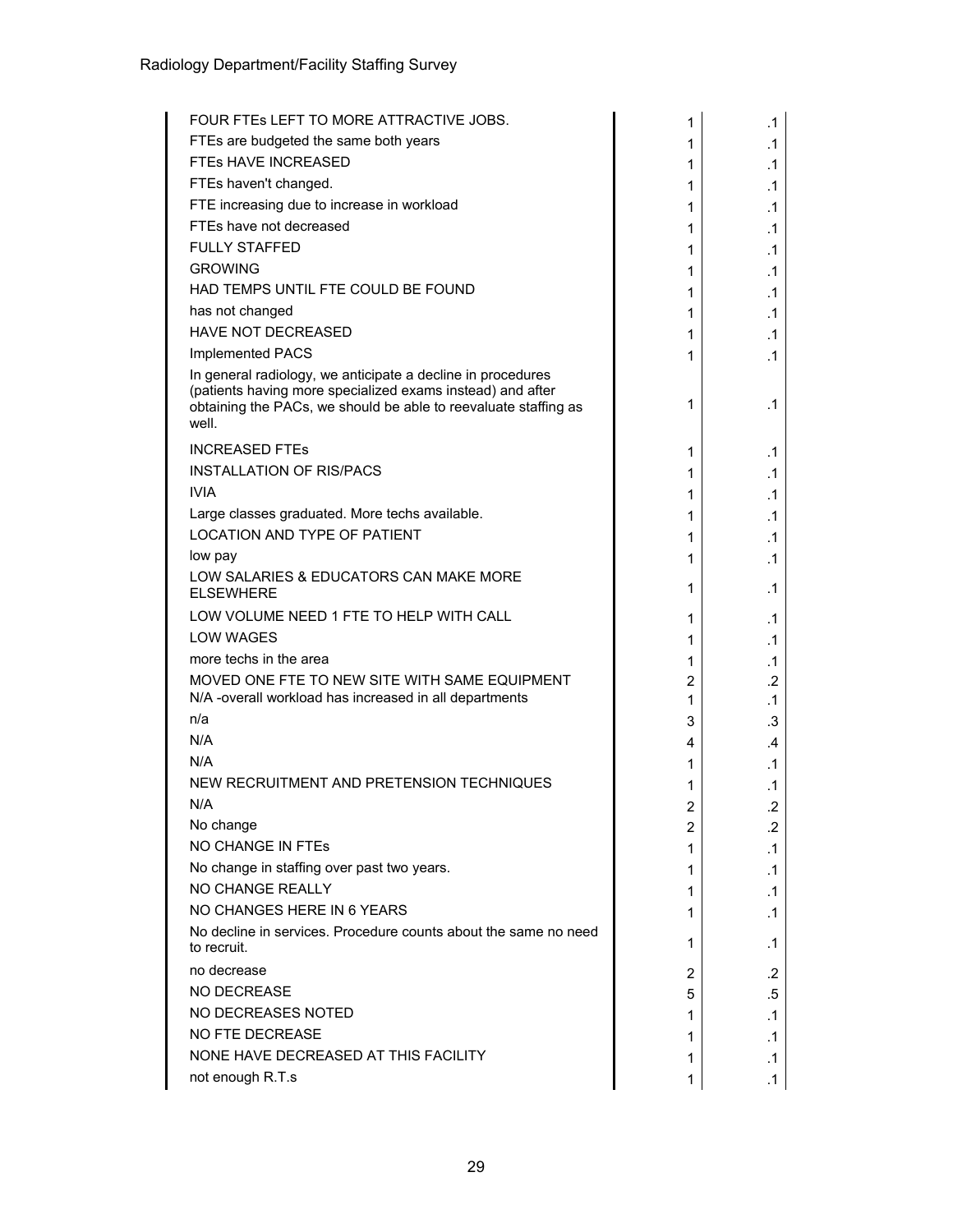| On the contrary our workload has increased! Our staff is one<br>tech/chief all in one personme                                 | 1      | .1                     |
|--------------------------------------------------------------------------------------------------------------------------------|--------|------------------------|
| OPENING OF AN OP IMAGING CENTER                                                                                                |        |                        |
| OUTPATIENT CENTER OPENED TWO YEARS AGO                                                                                         | 1<br>1 | $\cdot$ 1<br>$\cdot$ 1 |
| <b>OVERALL STATE BUDGET</b>                                                                                                    |        |                        |
| PACS DECREASED WORKLOAD THROUGH IMPROVED                                                                                       | 1      | $\cdot$ 1              |
| UTILIZATION - MORE PATIENT TIME AND LESS PAPERWORK<br>FOR TECHS.                                                               | 1      | .1                     |
| PACS DEPLOYMENT DR USED                                                                                                        | 1      | .1                     |
| People are going into specialty areas makes it difficult to maintain<br>red tech.                                              | 1      | $\cdot$ 1              |
| PHYSICIANS OPENED THEIR OWN RADIOLOGY DEPT.                                                                                    | 1      | .1                     |
| poor management refuses to hire RTT                                                                                            | 1      | .1                     |
| PT DECLINE                                                                                                                     | 1      | $\cdot$ 1              |
| PT load increase but FTEs did not change                                                                                       | 1      | .1                     |
| <b>QUIT</b>                                                                                                                    | 1      | .1                     |
| SALARIES HAVE IMPROVED LOCALLY. WE STARTED OUR<br>OWN TRAINING FACILITY IN PARTNERSHIP WITH THE<br>JUNIOR COLLEGE 2 YEARS AGO. | 1      | .1                     |
| SEVERAL HAVE DURING DAY/WEEK ON CALL AND WEEKEND<br><b>COVERAGE REQUIRED</b>                                                   | 1      | $\cdot$ 1              |
| SOME FTE BUDGET HAS BEEN THE SAME                                                                                              | 1      | .1                     |
| Stayed the same.                                                                                                               | 1      | $\cdot$ 1              |
| Techs are multi - modality. I am able to move them where needed.                                                               | 1      | $\cdot$ 1              |
| There were no FTE decreases                                                                                                    | 1      | $\cdot$ 1              |
| Very difficult to fill positions due to ER call which includes<br>weeknights and weekends.                                     | 1      | .1                     |
| Volume has not decreased in any modality.                                                                                      | 1      | $\cdot$ 1              |
| WE HAVE 0 PERCENT STAFF TURNOVER SINCE 2000.                                                                                   | 1      | $\cdot$ 1              |
| We have had no problems filling positions.                                                                                     | 1      | $\cdot$ 1              |
| WE HAVE ONLY BEEN OPEN 18 MONTHS - VOLUME IS LOW                                                                               | 1      | $\cdot$ 1              |
| Workload has increased, but hospital is being sold which makes<br>retaining great help difficult.                              | 1      | .1                     |
| <b>Total</b>                                                                                                                   | 947    | 100.0                  |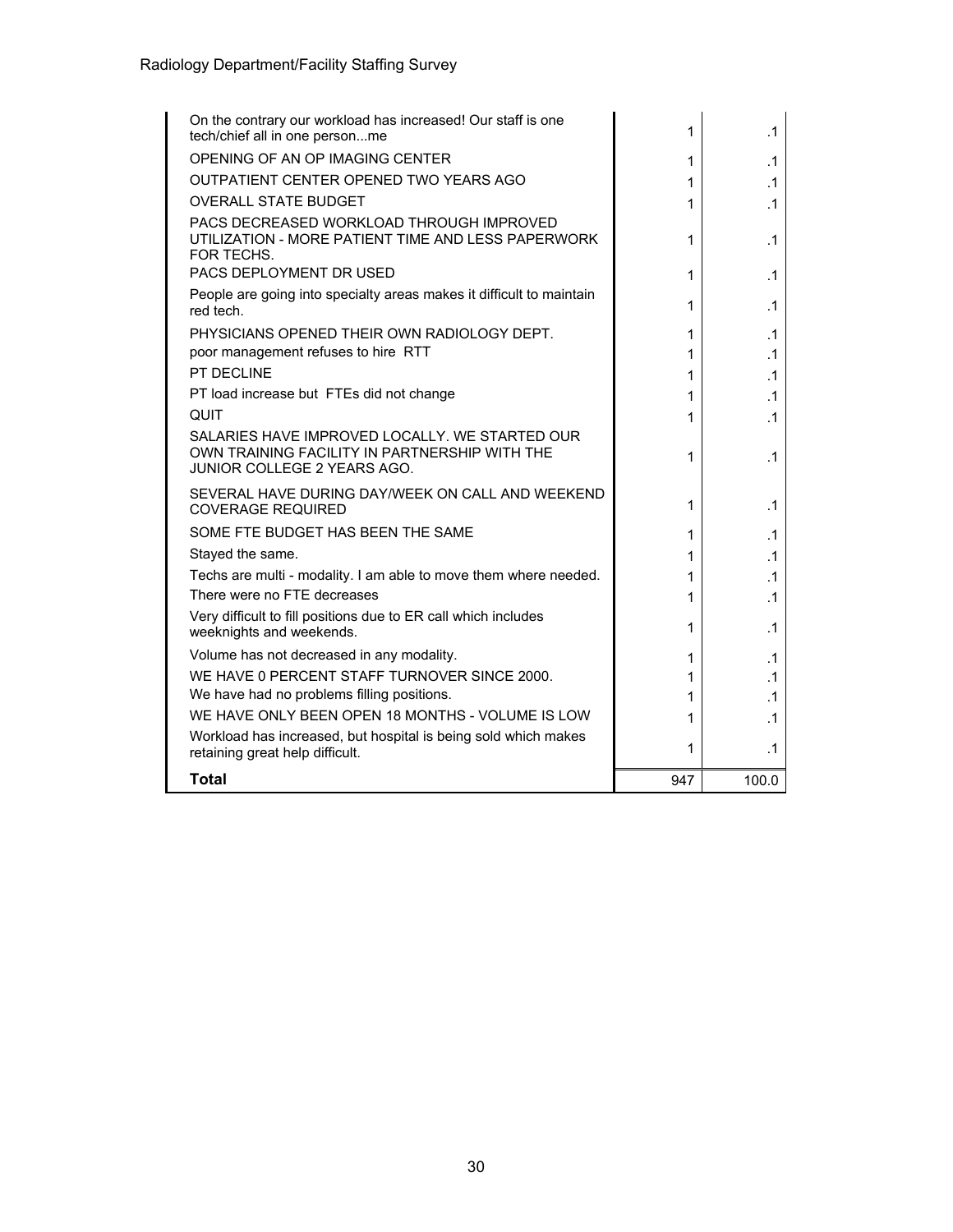|                | Radiography:<br>Employees'<br>average length<br>of employment<br>at your facility | Radiography:<br>Turnover rate | CT:<br>Employees'<br>average length<br>of employment<br>at your facility | CT:<br>Turnover<br>rate | MR: Employees'<br>average length of<br>employment at<br>your facility | MR:<br>Turnover<br>rate | Mammography:<br>Employees'<br>average length of<br>employment at<br>your facility | Mammography:<br>Turnover rate |
|----------------|-----------------------------------------------------------------------------------|-------------------------------|--------------------------------------------------------------------------|-------------------------|-----------------------------------------------------------------------|-------------------------|-----------------------------------------------------------------------------------|-------------------------------|
| Valid          | 807                                                                               | 721                           | 690                                                                      | 619                     | 438                                                                   | 393                     | 594                                                                               | 530                           |
| Missing        | 140                                                                               | 226                           | 257                                                                      | 328                     | 509                                                                   | 554                     | 353                                                                               | 417                           |
| Mean           | 3.26                                                                              | 2.55                          | 3.31                                                                     | 2.53                    | 3.24                                                                  | 2.60                    | 3.33                                                                              | 2.52                          |
| Median         | 3.00                                                                              | 3.00                          | 3.00                                                                     | 3.00                    | 3.00                                                                  | 3.00                    | 3.00                                                                              | 3.00                          |
| Mode           | 3                                                                                 | 3                             | 3                                                                        | 3                       | 3                                                                     | 3                       | 3                                                                                 | 3                             |
| Std. Deviation | .827                                                                              | .957                          | .813                                                                     | .928                    | .800                                                                  | .950                    | .838                                                                              | .914                          |
| % Much Lower   | 2.4%                                                                              | 17.8%                         | 1.4%                                                                     | 18.4%                   | 2.5%                                                                  | 18.1%                   | 2.4%                                                                              | 19.8%                         |
| % Lower        | $9.0\%$                                                                           | 24.0%                         | 8.0%                                                                     | 21.3%                   | 7.1%                                                                  | 16.3%                   | 5.4%                                                                              | 17.2%                         |
| % Higher       | 22.2%                                                                             | 11.0%                         | 21.6%                                                                    | 8.2%                    | 19.6%                                                                 | 8.1%                    | 19.5%                                                                             | 6.6%                          |
| % Much Higher  | 8.6%                                                                              | 1.5%                          | 10.0%                                                                    | 1.3%                    | 8.2%                                                                  | 2.3%                    | 11.6%                                                                             | .9%                           |

#### **4. For each specialty area, how have the following staffing indicators changed since January 2003?**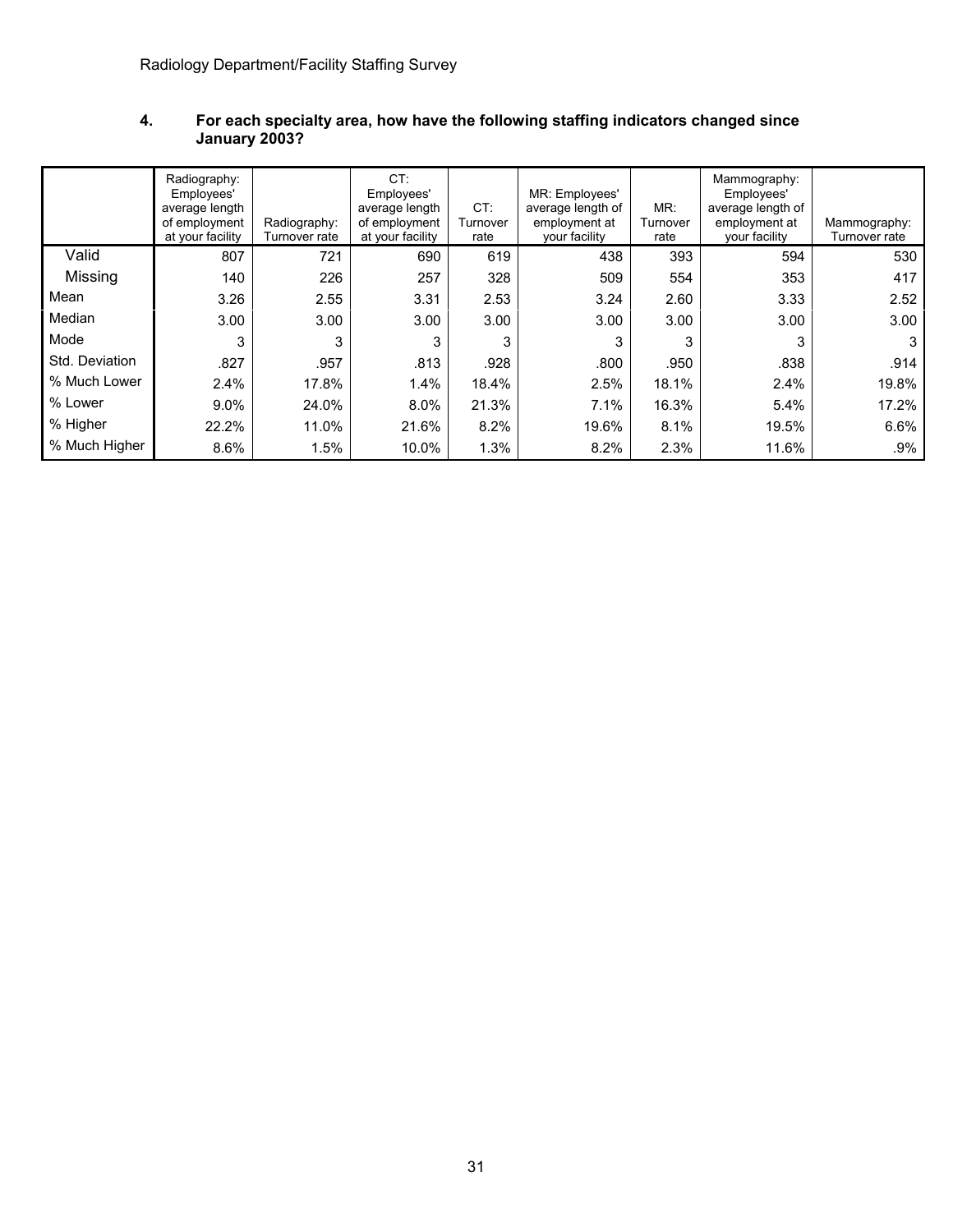|                        |                           |                            |     |                | Statistical Significance of<br>Difference |      |
|------------------------|---------------------------|----------------------------|-----|----------------|-------------------------------------------|------|
|                        | Measure                   | Percent<br>paying<br>bonus | N   | Std. Deviation | $t(N-2)$                                  | р    |
| Pair 1: CT             | In January 2003           | 22.2%                      | 670 | .416           | $-3.672$                                  | .000 |
|                        | Currently (2004)          | 17.8%                      | 670 | .382           |                                           |      |
| Pair 2: CT             | Amount of bonus<br>(2003) | \$2,798.65                 | 104 | \$1,648.56     | .768                                      | .444 |
|                        | Amount of bonus<br>(2004) | \$2,673.65                 | 104 | \$1,383.21     |                                           |      |
| Pair 3:<br>Radiography | In January 2003           | 27.5%                      | 808 | .447           | $-4.737$                                  | .000 |
|                        | Currently (2004)          | 21.2%                      | 808 | .409           |                                           |      |
| Pair 4:<br>Radiography | Amount of bonus<br>(2003) | \$2.749.34                 | 134 | \$1,833.30     | .455                                      | .650 |
|                        | Amount of bonus<br>(2004) | \$2,687.39                 | 134 | \$1,717.78     |                                           |      |
| Pair 5: MR             | In January 2003           | 19.0%                      | 546 | .393           | $-3.365$                                  | .001 |
|                        | Currently (2004)          | 15.4%                      | 546 | .361           |                                           |      |
| Pair 6: MR             | Amount of bonus<br>(2003) | \$2,628.22                 | 73  | \$1,186.11     | $-.804$                                   | .424 |
|                        | Amount of bonus<br>(2004) | \$2,713.15                 | 73  | \$1,267.31     |                                           |      |
| Pair 7:<br>Mammography | In January 2003           | 15.8%                      | 631 | .365           | $-1.764$                                  | .078 |
|                        | Currently (2004)          | 14.1%                      | 631 | .348           |                                           |      |
| Pair 8:<br>Mammography | Amount of bonus<br>(2003) | \$2,720.80                 | 75  | \$1,779.38     | .725                                      | .471 |
|                        | Amount of bonus<br>(2004) | \$2,567.47                 | 75  | \$1,347.48     |                                           |      |

#### **5. Were you paying sign-on bonuses for R.T.s in 2003? Are you paying them currently? If yes, please indicate amount typically paid.**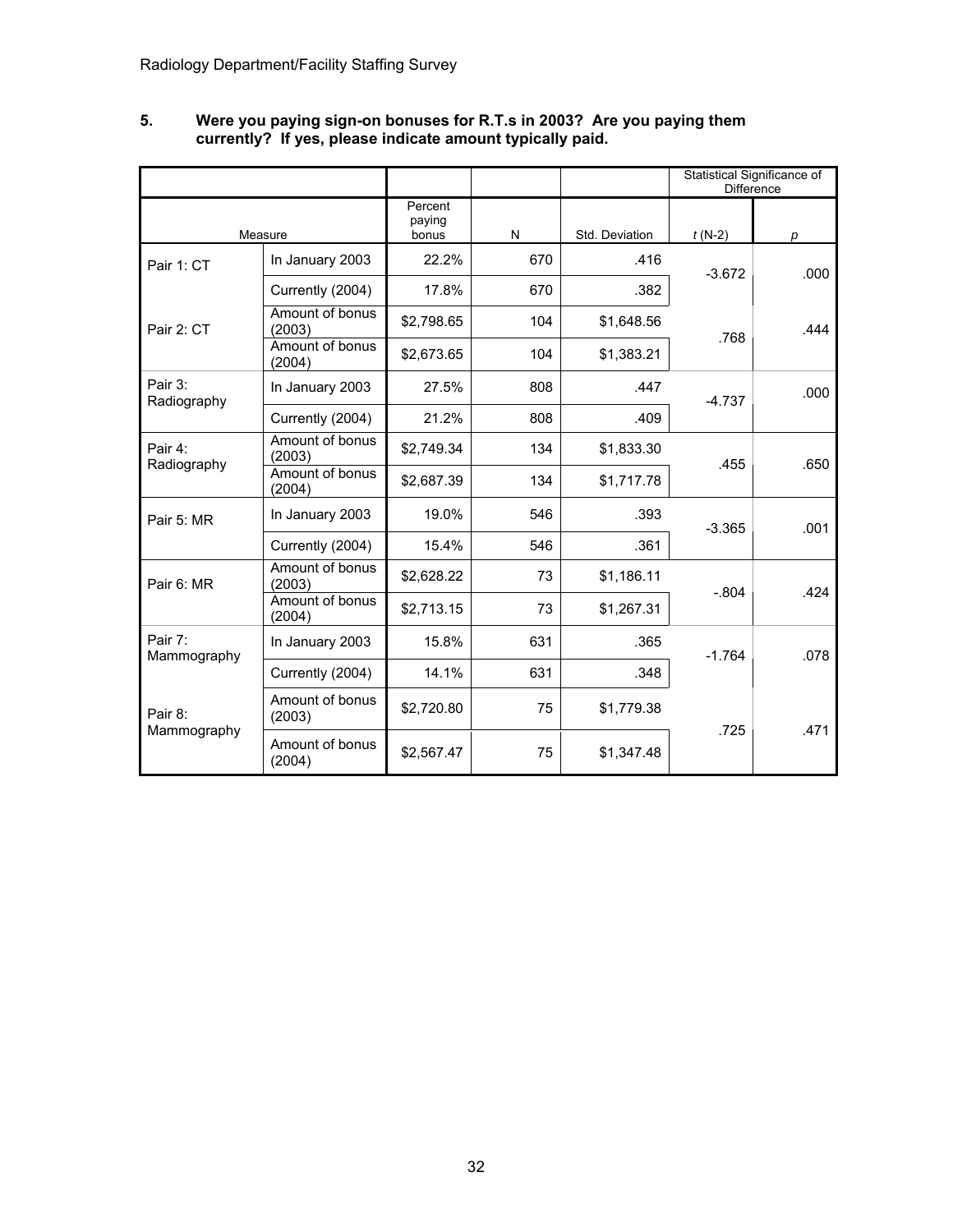#### **Indicate the percentage range you estimate for the following radiologic technology coverage situations:**

Respondents could either select from 0%, 1-6%, 7-13%, 14-20%, 21+% or write in a specific percentage. For purposes of this analysis, replaced each range selection with the midpoint of that range – e.g., if the respondent checked "1-6%" it was scored as 3.5%.

|                     |         | Percent of<br>radiographers<br>FTEs filled w/<br>temps/travelers | Percent above<br>average<br>temp/traveling<br>radiographers<br>are paid | Percent of CT<br>FTEs filled w/<br>temps/travelers | Percent above<br>average<br>temp/traveling<br>CT techs<br>are paid |
|---------------------|---------|------------------------------------------------------------------|-------------------------------------------------------------------------|----------------------------------------------------|--------------------------------------------------------------------|
| N                   | Valid   | 890                                                              | 699                                                                     | 798                                                | 592                                                                |
|                     | Missing | 57                                                               | 248                                                                     | 149                                                | 355                                                                |
| Mean                |         | 2.3366                                                           | 24.4092                                                                 | 2.0539                                             | 11.0650                                                            |
| Median <sup>a</sup> |         | .6417                                                            | 1.9132                                                                  | .2735                                              | .7929                                                              |
| Mode                |         | .00                                                              | .00                                                                     | .00                                                | .00                                                                |
| Std. Deviation      |         | 8.94800                                                          | 50.08442                                                                | 13.52625                                           | 29.86240                                                           |
| Minimum             |         | .00                                                              | .00                                                                     | .00                                                | .00                                                                |
| Maximum             |         | 120.00                                                           | 400.00                                                                  | 300.00                                             | 100.00                                                             |
| Percent zeroes      |         | 82.4%                                                            | 63.9%                                                                   | 92.6%                                              | 81.3%                                                              |

|                     |         | Percent of MR<br>FTEs filled w/<br>temps/travelers | Percent above<br>average<br>temp/traveling<br>MRs are paid | Percent of<br>mammographers<br>FTEs filled w/<br>temps/travelers | Percent above<br>average<br>temp/traveling<br>mammographers<br>are paid |
|---------------------|---------|----------------------------------------------------|------------------------------------------------------------|------------------------------------------------------------------|-------------------------------------------------------------------------|
| N                   | Valid   | 670                                                | 538                                                        | 745                                                              | 588                                                                     |
|                     | Missing | 277                                                | 409                                                        | 202                                                              | 359                                                                     |
| Mean                |         | 1.7313                                             | 11.4247                                                    | 2.0383                                                           | 10.7194                                                                 |
| Median <sup>a</sup> |         | .0451                                              | .6707                                                      | .0926                                                            | .1947                                                                   |
| Mode                |         | .00.                                               | .00                                                        | .00                                                              | .00.                                                                    |
| Std. Deviation      |         | 14.05946                                           | 35.54997                                                   | 15.61846                                                         | 34.88558                                                                |
| Minimum             |         | .00                                                | .00                                                        | .00                                                              | .00                                                                     |
| Maximum             |         | 300.00                                             | 419.00                                                     | 300.00                                                           | 400.00                                                                  |
| Percent zeroes      |         | 95.7%                                              | 83.8%                                                      | 95.6%                                                            | 83.7%                                                                   |

<sup>&</sup>lt;sup>a</sup> Calculated from grouped data.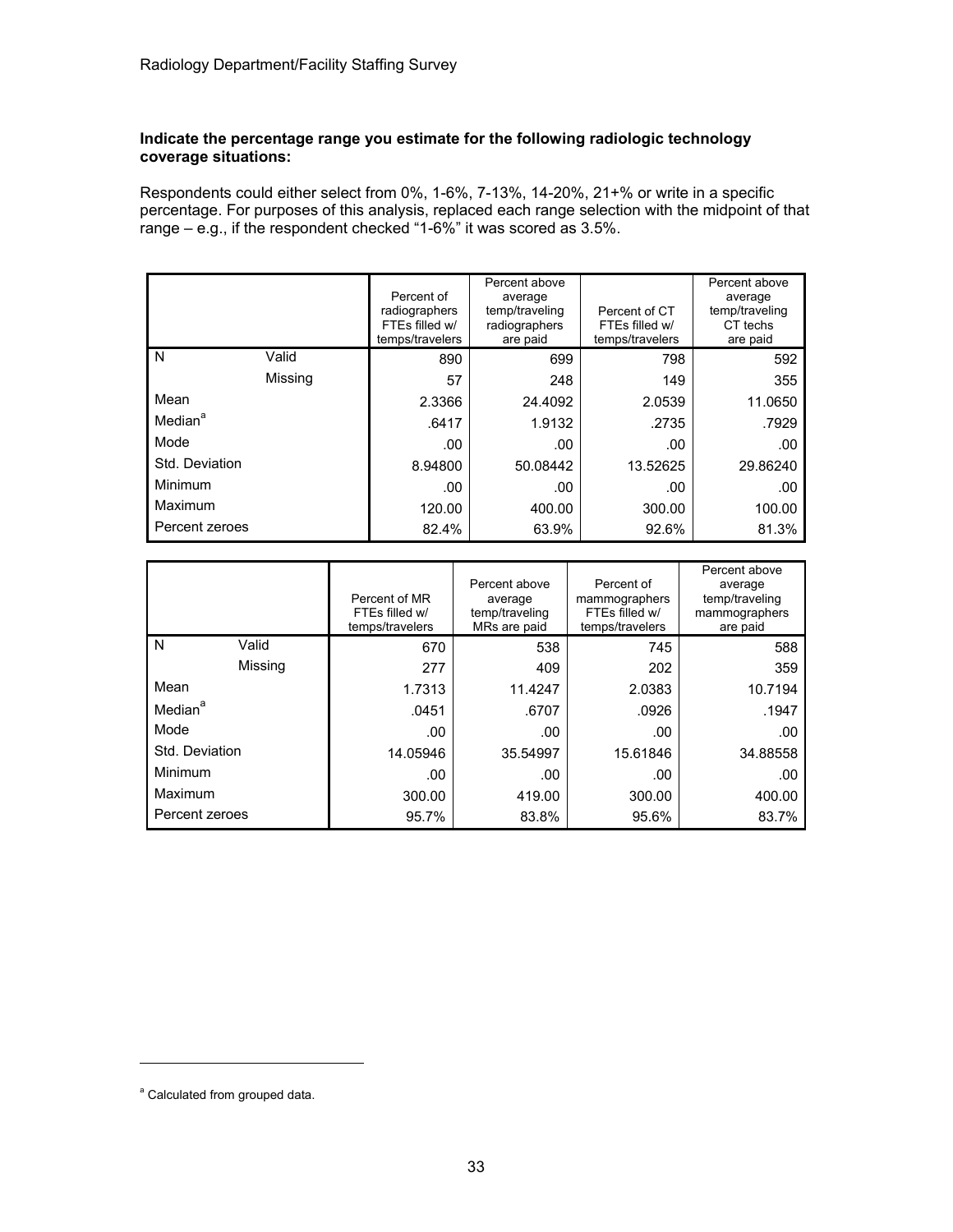### **7. Has your facility experienced any of the following consequences of a work force shortage?**

|                                               | Valid N | %Yes | %No  |
|-----------------------------------------------|---------|------|------|
| Curtailed plans for facility expansion.       | 827     | 5.1  | 94.9 |
| Curtailed plans for acquiring new technology. | 841     | 9.4  | 90.6 |
| Reduced number of staffed diagnostic units.   | 856     | 10.6 | 89.4 |
| Discontinued R.T. educational programs.       | 834     | 6.7  | 93.3 |
| Increased wait times for procedures.          | 866     | 36.4 | 63.6 |
| Cancelled procedures.                         | 864     | 22.0 | 78.0 |
| Decreased patient satisfaction.               | 839     | 26.1 | 73.9 |
| Increased patient complaints.                 | 837     | 26.6 | 73.4 |
| Other                                         | 173     | 11.6 | 88.4 |

### **Other consequence:**

|                                                                                                                                                                                                                                                        | Frequency | Percent   |
|--------------------------------------------------------------------------------------------------------------------------------------------------------------------------------------------------------------------------------------------------------|-----------|-----------|
| <b>Blank</b>                                                                                                                                                                                                                                           | 899       | 94.9      |
| 7                                                                                                                                                                                                                                                      | 1         | .1        |
| Above indications identified when there has been unexpected LOAD<br>due to illness                                                                                                                                                                     | 1         | .1        |
| As a result of a much smaller candidate pool, I have sometimes had<br>to hire applicants I would have liked to pass on. The current shortage<br>has enabled chronic under-performers to get jobs as hiring managers<br>have had to overlook red flags. | 1         | .1        |
| BECAUSE WE HAVE REPLACED WITH TRAVELERS OUR NEW<br><b>IMPACT HAS BEEN BUDGETARY.</b>                                                                                                                                                                   | 1         | $\cdot$ 1 |
| CONCERNED ABOUT WAIT TIMES                                                                                                                                                                                                                             | 1         | .1        |
| DECREASE EMPLOYEE SATISFACTION/MORALE                                                                                                                                                                                                                  | 1         | .1        |
| decreased physician satisfaction                                                                                                                                                                                                                       | 1         | $\cdot$ 1 |
| <b>DECREASED PHYSICIAN SATISFACTION</b>                                                                                                                                                                                                                | 1         | $\cdot$ 1 |
| Delays in ED throughput                                                                                                                                                                                                                                | 1         | .1        |
| Difficult to keep agency staff oriented due to turnover                                                                                                                                                                                                | 1         | .1        |
| Difficulties finding relief technologists                                                                                                                                                                                                              | 1         | $\cdot$ 1 |
| Difficulty allowing staff to take time off for educational opportunities.                                                                                                                                                                              | 1         | $\cdot$ 1 |
| Education: We give techs the opportunity for CEU's with an agenda<br>submitted by an Education Committee.                                                                                                                                              | 1         | .1        |
| employee burn out for call time                                                                                                                                                                                                                        | 1         | .1        |
| EMPLOYEE MORAL HAS DECLINED                                                                                                                                                                                                                            | 1         | $\cdot$ 1 |
| increase overtime payouts to staff open shifts                                                                                                                                                                                                         | 1         | .1        |
| <b>INCREASE PHYSICIAN COMPLAINTS</b>                                                                                                                                                                                                                   | 1         | .1        |
| <b>INCREASE REFERRING PHYSICIAN DISSATISFACTION</b>                                                                                                                                                                                                    | 1         | $\cdot$ 1 |
| <b>INCREASE STRESS</b>                                                                                                                                                                                                                                 | 1         | $\cdot$ 1 |
| INCREASED NUMBER OF CURRENT TECHNOLOGISTS<br>SEARCHING FOR ANOTHER JOB                                                                                                                                                                                 | 1         | .1        |
| Increased physician complaints                                                                                                                                                                                                                         | 1         | .1        |
| Increased turnover due to amount of call being taken.                                                                                                                                                                                                  | 1         | .1        |
| INCREASED WORK RELATED INJURIES.                                                                                                                                                                                                                       | 1         | .1        |
| MORALE ISSUES. CURRENTLY FULLY STAFFED.                                                                                                                                                                                                                | 1         | .1        |
| NO CHANGE IN STAFF IN 2 YEARS                                                                                                                                                                                                                          | 1         | .1        |
| ONLY PROBLEM IS WITH FASTER R.T. BURNOUT                                                                                                                                                                                                               | 1         | $\cdot$ 1 |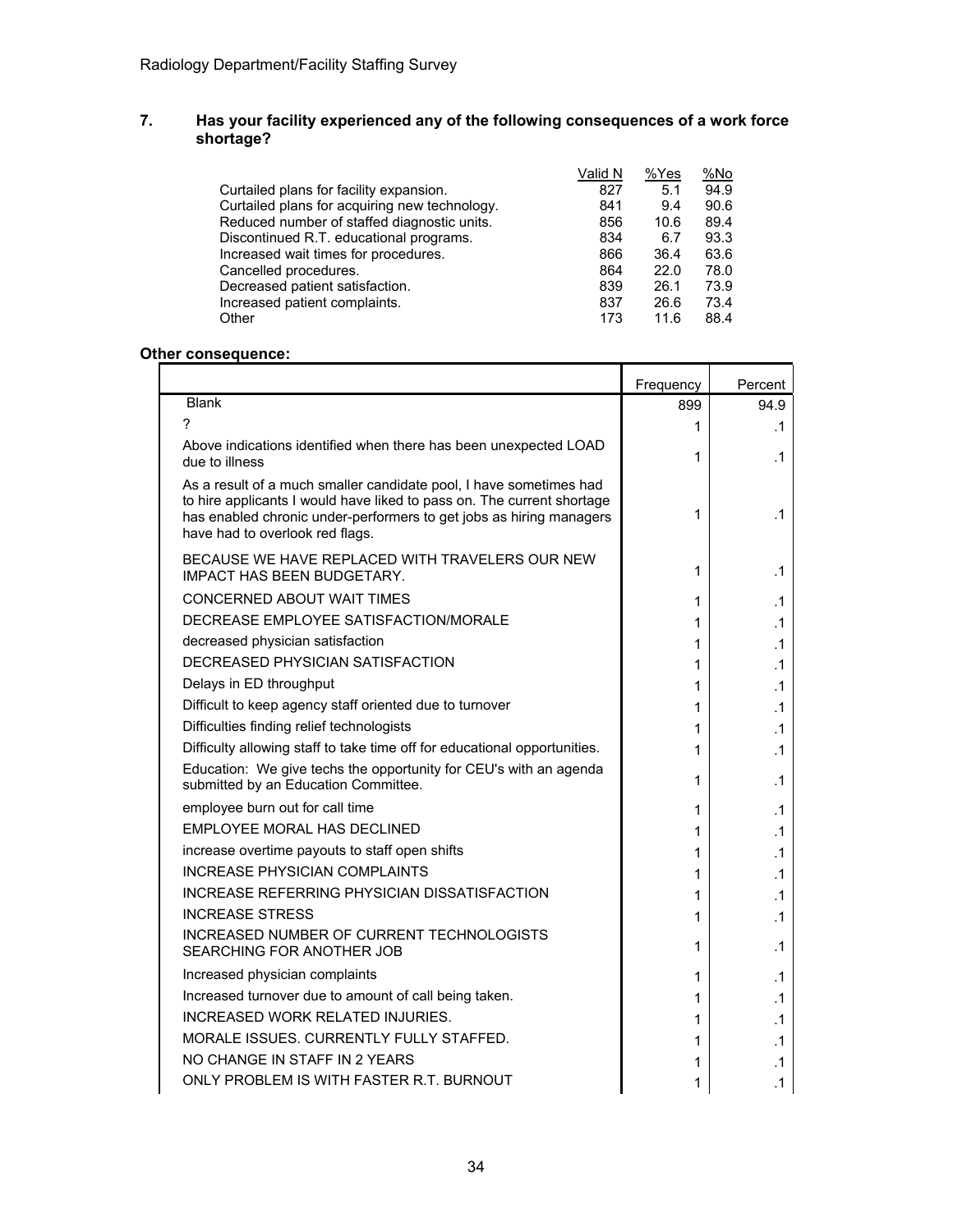| OUR INCREASED WAIT TIMES IS DUE TO BEING DOWN TO 1<br><b>RAP</b>                                                                                                                                                                                                             | 1   | .1        |
|------------------------------------------------------------------------------------------------------------------------------------------------------------------------------------------------------------------------------------------------------------------------------|-----|-----------|
| Physician increased complaints -- waiting times.                                                                                                                                                                                                                             | 1   | $\cdot$ 1 |
| POSSIBLE ADDITIONAL STAFF TURNOVER DUE TO EXTRA<br>WORKLOAD.                                                                                                                                                                                                                 | 1   | $\cdot$ 1 |
| Prior high turnover undermines physician confidence and referrals to<br>our facility. In June we came in with a full staff of 3 R.T.s and brought<br>in Applications specialists to properly set up CT protocols and train<br>staff. Now Dr's starting to regain confidence. | 1   | .1        |
| Productivity and cross-training into multiple modalities is the Key to<br>survival.                                                                                                                                                                                          | 1   | .1        |
| Radiographers are in demand. Administration understands the value<br>of a good Radiographers skills.                                                                                                                                                                         | 1   | $\cdot$ 1 |
| REMAINING STAFF HAVING TO WORK OT TO FILL VOID.                                                                                                                                                                                                                              | 1   | .1        |
| RESCHEDULE OR TRANSFER TO ANOTHER FACILITY WITHIN<br><b>OUR NETWORK.</b>                                                                                                                                                                                                     | 1   | $\cdot$ 1 |
| SHORTAGE OF SONOGRAPHS                                                                                                                                                                                                                                                       | 1   | $\cdot$ 1 |
| Slight increase in complaints from clinic/physician ordering<br>procedure.                                                                                                                                                                                                   | 1   | $\cdot$ 1 |
| <b>STAFF BURNOUT</b>                                                                                                                                                                                                                                                         | 1   | .1        |
| STAFF COVERS CT SHIFTS -- AGITATED                                                                                                                                                                                                                                           | 1   | $\cdot$ 1 |
| Technologist unable to utilize new multi-slice CT machine to full<br>capability of technology.                                                                                                                                                                               | 1   | $\cdot$ 1 |
| THERE ARE MANY OPPORTUNITIES FOR EMPLOYMENT IN<br>THIS AREA.                                                                                                                                                                                                                 | 1   | .1        |
| Very rural, staffed with 2 teens. We do general rad and ct. We have<br>both been employed here for 13 plus years. We employ relief once in<br>awhile to fill in on weekends.                                                                                                 | 1   | .1        |
| WE ARE A VERY SMALL HOSPITAL W/ MYSELF AND 1 OTHER                                                                                                                                                                                                                           | 1   | .1        |
| WE ARE CURRENTLY FULLY STAFFED AND HAVE BEEN FOR 1<br><b>YEAR</b>                                                                                                                                                                                                            | 1   | .1        |
| WE DID RECEIVE HIGHER WAGES                                                                                                                                                                                                                                                  | 1   | $\cdot$ 1 |
| We have not had a hard time hiring technologist because word of<br>mouth spread good place to work.                                                                                                                                                                          | 1   | $\cdot$ 1 |
| We staff with a minimum number of technologists. If volume<br>increases then patient wait times increase.                                                                                                                                                                    | 1   | .1        |
| We worked very lean but not by choice -- now administration expects<br>this as routine.                                                                                                                                                                                      | 1   | .1        |
| Total                                                                                                                                                                                                                                                                        | 947 | 100.0     |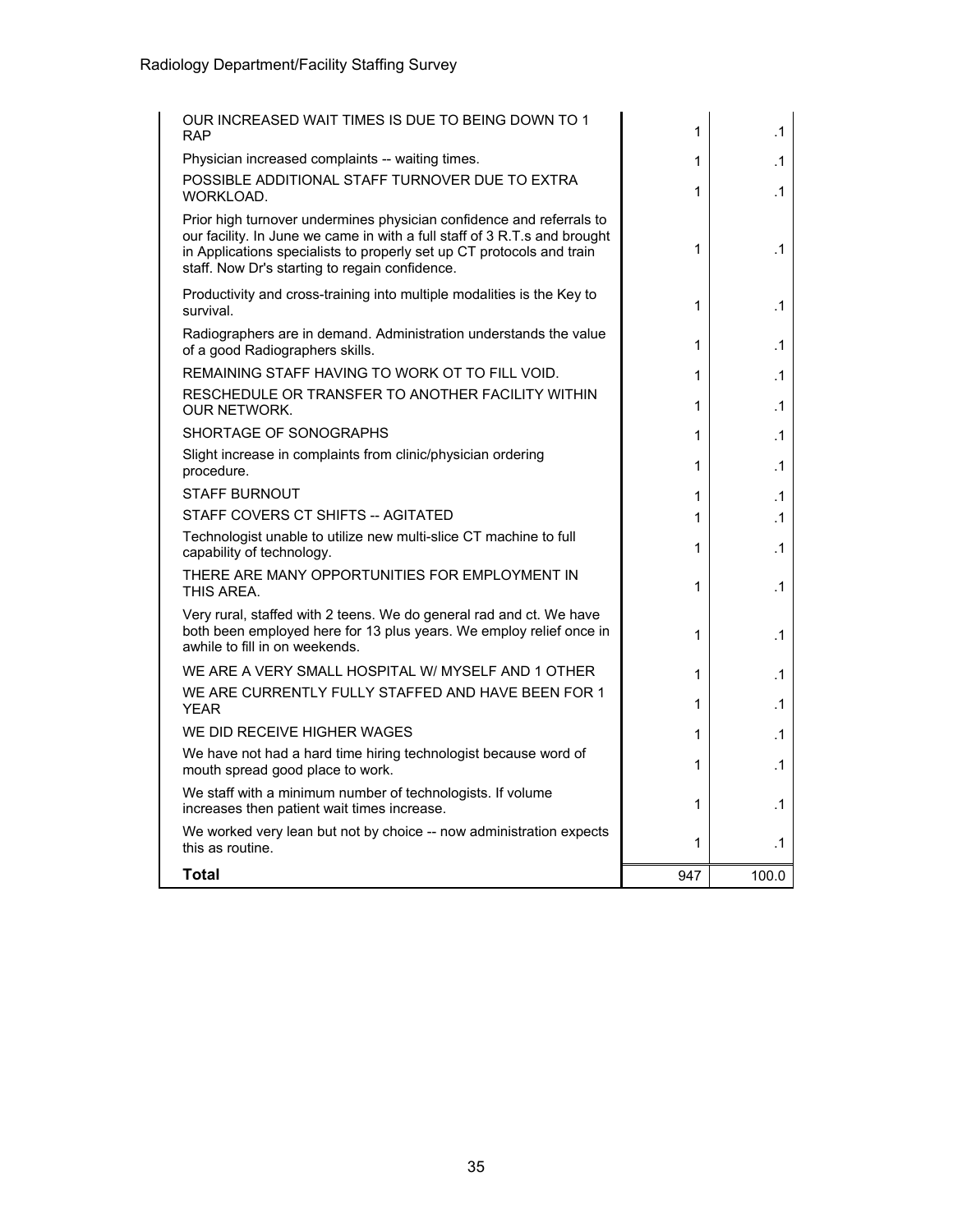## **VERBATIM COMMENTS**

#### **8. Please add any comments you feel are necessary to clarify any of your responses to the preceding seven questions and/or any additional comments you wish to share on your perceptions of the supply of radiologic technologists.**

|                                                                                                                                                                                                                                                                              | Frequency | Percent                |
|------------------------------------------------------------------------------------------------------------------------------------------------------------------------------------------------------------------------------------------------------------------------------|-----------|------------------------|
| <b>Blank</b>                                                                                                                                                                                                                                                                 | 612       | 64.6                   |
| #6 OUR FACILITY WILL NOT USE TEMPS                                                                                                                                                                                                                                           | 1         | $\cdot$ 1              |
| ****please note**** I just received this today, September 13, 2004, and do not know where it<br>has been. I see the date you wanted it back has passed, but I will fill it out and send it back<br>anyway. Thank you<br>[On Q1, wrote "Mobile" beside mammo & NMT for 2003.] | 1<br>1    | $\cdot$ 1              |
| [Q1, MR, NMT, S: "mobile".]                                                                                                                                                                                                                                                  |           | $\cdot$ 1              |
| [Q1: Left all "budgeted FTEs" blank, but filled in "Vacant & recruiting" -- not sure how to<br>interpret.                                                                                                                                                                    | 1<br>1    | $\cdot$ 1<br>$\cdot$ 1 |
| [Q1: Listed CT, Mammo, & Sonographer as "cross trained", w 0 unfilled.]                                                                                                                                                                                                      | 1         | $\cdot$ 1              |
| [Q1: Same techs handle R, CT, mammo. Also, NMT contracted.]                                                                                                                                                                                                                  | 1         | $\cdot$ 1              |
| [Q5, bonuses for R, CT, M: The \$10,000 is over 2 yrs.]                                                                                                                                                                                                                      | 1         | $\cdot$ 1              |
| [Q6: Checked 0% trav, but 14-20% more "if needed".]                                                                                                                                                                                                                          | 1         | $\cdot$ 1              |
| [Wrote on 1st page: "Rec'd 9/15/04"]                                                                                                                                                                                                                                         | 1         | $\cdot$ 1              |
| 110 BED HOSPITAL 2 FTE W OVER 32 YEARS AT THIS SITE. 2 PTE TO WORK<br>ROTATING WEEKENDS. NO PROBLEM FILLING THAT position as needed.                                                                                                                                         | 1         | $\cdot$ 1              |
| 2 YEARS OR SO NOW FULLY STAFFED                                                                                                                                                                                                                                              | 1         | .1                     |
| 2003 AND 2004 I HAVE MAINTAINED THE SAME STAFF. IF FEEL THAT I HAVE BEEN<br>BLESSED TO HAVE THE SAME STAFF BECAUSE I KNOW THEY COULD GET JOBS AT<br>OTHER SITES WITH WAGE INCREASES.                                                                                         | 1         | $\cdot$ 1              |
| 2004 ACQUIRING IN HOUSE MRI SERVICE                                                                                                                                                                                                                                          | 1         | $\cdot$ 1              |
| 3 R.T.s cover all modalities except NM. Our work load has increased and we are currently<br>looking for more technologists. All 3 Technologists have been here 10 years or more.<br>About four years ago we started a scholarship program for local residents. This has      | 1         | $\cdot$ 1              |
| significantly improved our ability to staff the department. Turnover is very low. All techs are<br>cross-trained. I recommend this program to everyone                                                                                                                       | 1         | $\cdot$ 1              |
| ADJUST SALARIES AND VISIT HIGH SCHOOLS, VISIT COLLEGES, LET PEOPLE KNOW<br>ABOUT OPPORTUNITIES IN THE FIELD.                                                                                                                                                                 |           | $\cdot$ 1              |
| Administrator's lack of concern and expectations has risen in the last few years. Techs do not<br>feel right about doing rush jobs on patients, especially when administration FTEs is out of<br>proportion.                                                                 | 1         | $\cdot$ 1              |
| affiliated with two large teaching programs, (we are considered preferred employer)                                                                                                                                                                                          | 1         | $\cdot$ 1              |
| AFTER 2 YEARS OF EFFORT, WE HAVE NO OPEN POSITIONS                                                                                                                                                                                                                           | 1         | $\cdot$ 1              |
| AGGRESSIVE PLANNING WITH HR TO SUPPORT RECRUITMENT AND RETENTION                                                                                                                                                                                                             | 1         | $\cdot$ 1              |
| ALL DEPENDABLE AND WE HAVE HAD NO PROBLEMS WITH BEING SHORT ON<br>WORKERS.                                                                                                                                                                                                   | 1         | $\cdot$ 1              |
| All functions are performed by R.T.s, no administrative or support personnel are available to<br>Radiology.                                                                                                                                                                  | 1         | $\cdot$ 1              |
| ALL OUR STAFF DO MULTI MODALITIES. THERE IS A SHORTAGE OF STAFF IN SOME<br>AREAS. THIS IS INDICATIVE I THINK OF PAY AND WORKING CONDITIONS.                                                                                                                                  | 1         | $\cdot$ 1              |
| Although we are short one FTE, we all carry the burden and try not to let patient's know if we<br>are stressed.                                                                                                                                                              | 1         | $\cdot$ 1              |
| Area programs are producing 40 to 50 technologists per year. CT/MR positions generally filled<br>through cross-training. School affiliation helps with recruitment.                                                                                                          | 1         | $\cdot$ 1              |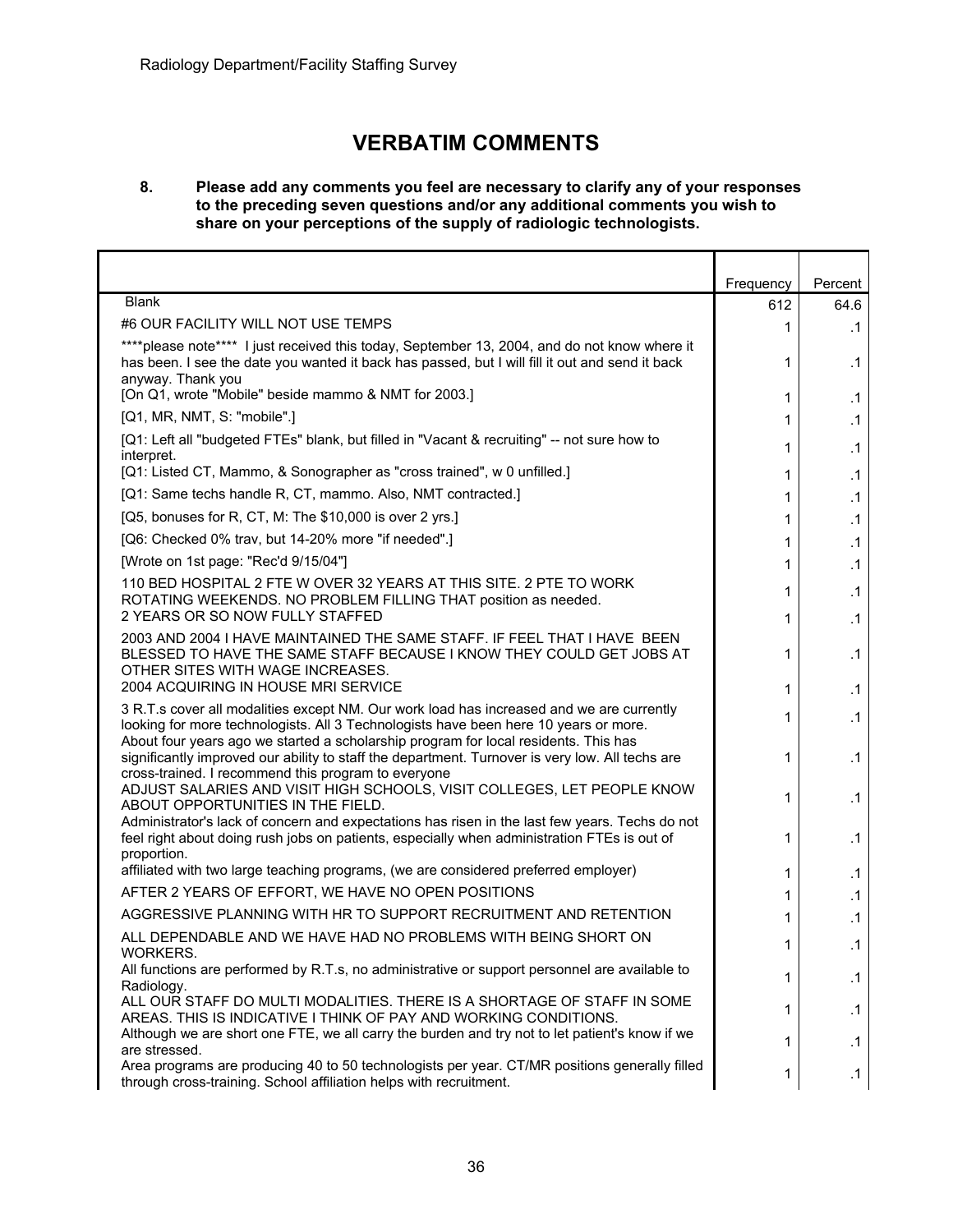| As a small rural hospital, our technologists are multi-facetedall of them are cross trained in<br>one modality or more. Our base of employees may fluctuate but it always returns to people<br>who are from this area and plan to stay. | 1                                                                                                                                                                                                                                                                                                                                                                                                                                                                                                                                                                                                                                                                                                                                                                                                                                                                                                                                                                                                                                                                                                                                                                                                                                                                                                   | $\cdot$ 1       |
|-----------------------------------------------------------------------------------------------------------------------------------------------------------------------------------------------------------------------------------------|-----------------------------------------------------------------------------------------------------------------------------------------------------------------------------------------------------------------------------------------------------------------------------------------------------------------------------------------------------------------------------------------------------------------------------------------------------------------------------------------------------------------------------------------------------------------------------------------------------------------------------------------------------------------------------------------------------------------------------------------------------------------------------------------------------------------------------------------------------------------------------------------------------------------------------------------------------------------------------------------------------------------------------------------------------------------------------------------------------------------------------------------------------------------------------------------------------------------------------------------------------------------------------------------------------|-----------------|
| AT NEARBY COMMUNITY COLLEGE 20 STUDENTS ACCEPTED.                                                                                                                                                                                       | 1                                                                                                                                                                                                                                                                                                                                                                                                                                                                                                                                                                                                                                                                                                                                                                                                                                                                                                                                                                                                                                                                                                                                                                                                                                                                                                   | $\cdot$ 1       |
|                                                                                                                                                                                                                                         | 1                                                                                                                                                                                                                                                                                                                                                                                                                                                                                                                                                                                                                                                                                                                                                                                                                                                                                                                                                                                                                                                                                                                                                                                                                                                                                                   | $\cdot$ 1       |
| BEING A RURAL FACILITY WITH LIMITED RESOURCES, WE DO NOT PAY HIGH<br>ENOUGH WAGES TO ATTRACT ANY NEW EMPLOYEES.,                                                                                                                        | 1                                                                                                                                                                                                                                                                                                                                                                                                                                                                                                                                                                                                                                                                                                                                                                                                                                                                                                                                                                                                                                                                                                                                                                                                                                                                                                   | $\cdot$ 1       |
| BEING IN BUSH ALASKA IN A SUPER RURAL AREA, RECRUITMENT OF MULTI-<br>DISCIPLINED PERSONNEL. OUR NEEDS REQUIRE SONOGRAPHER TO PULL R.T./U/S<br>CALL AFTER HOURS WITH 95% OF CALL-BACKS BEING RADIOLOGICAL.                               | 1                                                                                                                                                                                                                                                                                                                                                                                                                                                                                                                                                                                                                                                                                                                                                                                                                                                                                                                                                                                                                                                                                                                                                                                                                                                                                                   | $\cdot$ 1       |
| more with less. Limited staffing and limited equipment forces longer patient wait times and or<br>canceled exams.                                                                                                                       | 1                                                                                                                                                                                                                                                                                                                                                                                                                                                                                                                                                                                                                                                                                                                                                                                                                                                                                                                                                                                                                                                                                                                                                                                                                                                                                                   | $\cdot$ 1       |
|                                                                                                                                                                                                                                         | 1                                                                                                                                                                                                                                                                                                                                                                                                                                                                                                                                                                                                                                                                                                                                                                                                                                                                                                                                                                                                                                                                                                                                                                                                                                                                                                   | $\cdot$ 1       |
|                                                                                                                                                                                                                                         | 1                                                                                                                                                                                                                                                                                                                                                                                                                                                                                                                                                                                                                                                                                                                                                                                                                                                                                                                                                                                                                                                                                                                                                                                                                                                                                                   | $\cdot$ 1       |
|                                                                                                                                                                                                                                         | 1                                                                                                                                                                                                                                                                                                                                                                                                                                                                                                                                                                                                                                                                                                                                                                                                                                                                                                                                                                                                                                                                                                                                                                                                                                                                                                   | $\cdot$ 1       |
| LEAST 2 CATEGORIES UP TO AS MANY AS 4                                                                                                                                                                                                   | 1                                                                                                                                                                                                                                                                                                                                                                                                                                                                                                                                                                                                                                                                                                                                                                                                                                                                                                                                                                                                                                                                                                                                                                                                                                                                                                   | $\cdot$ 1       |
|                                                                                                                                                                                                                                         |                                                                                                                                                                                                                                                                                                                                                                                                                                                                                                                                                                                                                                                                                                                                                                                                                                                                                                                                                                                                                                                                                                                                                                                                                                                                                                     | $\cdot$ 1       |
| RATHER THAN R.T. SHORTAGE.                                                                                                                                                                                                              | 1                                                                                                                                                                                                                                                                                                                                                                                                                                                                                                                                                                                                                                                                                                                                                                                                                                                                                                                                                                                                                                                                                                                                                                                                                                                                                                   | .1<br>$\cdot$ 1 |
|                                                                                                                                                                                                                                         |                                                                                                                                                                                                                                                                                                                                                                                                                                                                                                                                                                                                                                                                                                                                                                                                                                                                                                                                                                                                                                                                                                                                                                                                                                                                                                     |                 |
| SATURDAYS FOR routine SCHEDULING. [Q1: "Mammographer included in radiographer"]<br>CURRENTLY STAFFING SHORTAGES ARE NOT AN ISSUE HERE AND HAVE NOT BEEN                                                                                 |                                                                                                                                                                                                                                                                                                                                                                                                                                                                                                                                                                                                                                                                                                                                                                                                                                                                                                                                                                                                                                                                                                                                                                                                                                                                                                     | $\cdot$ 1       |
| SHORTAGE. IF THEY WOULD ACCEPT PERMANENT POSITIONS THERE WOULD BE NO                                                                                                                                                                    | 1                                                                                                                                                                                                                                                                                                                                                                                                                                                                                                                                                                                                                                                                                                                                                                                                                                                                                                                                                                                                                                                                                                                                                                                                                                                                                                   | $\cdot$ 1       |
| Currently, Southeast [name of state] Is Stable and Has an Abundance of Candidates                                                                                                                                                       | 1                                                                                                                                                                                                                                                                                                                                                                                                                                                                                                                                                                                                                                                                                                                                                                                                                                                                                                                                                                                                                                                                                                                                                                                                                                                                                                   | $\cdot$ 1       |
| DEPT STAFFING HAS BEEN VERY STABLE EVEN THRU DIFFICULT FINANCIAL TIMES.<br><b>VERY DEDICATED STAFF.</b>                                                                                                                                 | 1                                                                                                                                                                                                                                                                                                                                                                                                                                                                                                                                                                                                                                                                                                                                                                                                                                                                                                                                                                                                                                                                                                                                                                                                                                                                                                   | $\cdot$ 1       |
| DEPT TURNOVER UNDER 3 PERCENT                                                                                                                                                                                                           | 1                                                                                                                                                                                                                                                                                                                                                                                                                                                                                                                                                                                                                                                                                                                                                                                                                                                                                                                                                                                                                                                                                                                                                                                                                                                                                                   | $\cdot$ 1       |
| Diagnostic Rad Techs are easier to find and graduates are having difficulty finding jobs in our<br>area. Sonographers are extremely difficult to find at this time.                                                                     | 1                                                                                                                                                                                                                                                                                                                                                                                                                                                                                                                                                                                                                                                                                                                                                                                                                                                                                                                                                                                                                                                                                                                                                                                                                                                                                                   | .1              |
| is our ability to work with and assist the radiologists the way we could in the past, which                                                                                                                                             | 1                                                                                                                                                                                                                                                                                                                                                                                                                                                                                                                                                                                                                                                                                                                                                                                                                                                                                                                                                                                                                                                                                                                                                                                                                                                                                                   | $\cdot$ 1       |
| DIAGNOSTIC TECHS ARE IN GREATER SUPPLY. THAT HAS ALLOWED US TO TRAIN<br>SEVERAL CT TECHNOLOGISTS                                                                                                                                        | 1                                                                                                                                                                                                                                                                                                                                                                                                                                                                                                                                                                                                                                                                                                                                                                                                                                                                                                                                                                                                                                                                                                                                                                                                                                                                                                   | $\cdot$ 1       |
|                                                                                                                                                                                                                                         | 1                                                                                                                                                                                                                                                                                                                                                                                                                                                                                                                                                                                                                                                                                                                                                                                                                                                                                                                                                                                                                                                                                                                                                                                                                                                                                                   | $\cdot$ 1       |
|                                                                                                                                                                                                                                         | 1                                                                                                                                                                                                                                                                                                                                                                                                                                                                                                                                                                                                                                                                                                                                                                                                                                                                                                                                                                                                                                                                                                                                                                                                                                                                                                   | $\cdot$ 1       |
|                                                                                                                                                                                                                                         | 1                                                                                                                                                                                                                                                                                                                                                                                                                                                                                                                                                                                                                                                                                                                                                                                                                                                                                                                                                                                                                                                                                                                                                                                                                                                                                                   | $\cdot$ 1       |
| they are the suckers for remaining. They have categorized themselves as the "Rentals"                                                                                                                                                   | 1                                                                                                                                                                                                                                                                                                                                                                                                                                                                                                                                                                                                                                                                                                                                                                                                                                                                                                                                                                                                                                                                                                                                                                                                                                                                                                   | $\cdot$ 1       |
| Employee morale has declined.                                                                                                                                                                                                           | 1                                                                                                                                                                                                                                                                                                                                                                                                                                                                                                                                                                                                                                                                                                                                                                                                                                                                                                                                                                                                                                                                                                                                                                                                                                                                                                   | $\cdot$ 1       |
| EXPERIENCED ULTRASOUND TECH A DIFFICULT FIND. HIGH REGISTRY USE,<br><b>ESPECIALLY FOR VASCULAR EXAMS</b>                                                                                                                                | 1.                                                                                                                                                                                                                                                                                                                                                                                                                                                                                                                                                                                                                                                                                                                                                                                                                                                                                                                                                                                                                                                                                                                                                                                                                                                                                                  | $\cdot$ 1       |
| FAST FOR THEM TO CONTINUE FOR LONG. US TECHS ARE                                                                                                                                                                                        | 1                                                                                                                                                                                                                                                                                                                                                                                                                                                                                                                                                                                                                                                                                                                                                                                                                                                                                                                                                                                                                                                                                                                                                                                                                                                                                                   | $\cdot$ 1       |
| Fortunate having school program supplying techs near                                                                                                                                                                                    | 1.                                                                                                                                                                                                                                                                                                                                                                                                                                                                                                                                                                                                                                                                                                                                                                                                                                                                                                                                                                                                                                                                                                                                                                                                                                                                                                  | $\cdot$ 1       |
| Fortunately we are in a good situation with having a Radiology program near by. This helps<br>tremendously with keeping the department staffed.                                                                                         | 1                                                                                                                                                                                                                                                                                                                                                                                                                                                                                                                                                                                                                                                                                                                                                                                                                                                                                                                                                                                                                                                                                                                                                                                                                                                                                                   | $\cdot$ 1       |
| Fortunately, we are affiliated with a local R.T. college. Our staffing needs are regularly met by                                                                                                                                       | 1                                                                                                                                                                                                                                                                                                                                                                                                                                                                                                                                                                                                                                                                                                                                                                                                                                                                                                                                                                                                                                                                                                                                                                                                                                                                                                   | $\cdot$ 1       |
| GROWING NO PROBLEMS WITH TECHS.                                                                                                                                                                                                         | 1                                                                                                                                                                                                                                                                                                                                                                                                                                                                                                                                                                                                                                                                                                                                                                                                                                                                                                                                                                                                                                                                                                                                                                                                                                                                                                   | $\cdot$ 1       |
|                                                                                                                                                                                                                                         | BECAME CLINICAL SITE FOR R.T. PROGRAM -- PROVIDES ACCESS TO ALL<br><b>GRADUATES</b><br>Better quality techs are needed! Facilities are expanding and not hiring techs, forced to do<br>BONUS PAID FOR NUC MED AND IN US = HARD TO FIND<br>Bonus paid for Nuc. Med. and US=hard to find.<br>BONUSES PAID FOR NM TECH IN 2004 \$1,000-\$2,500<br>BRING A SMALL DEPARTMENT ALL TECHNOLOGISTS ARE MULTI MODALITY IN AT<br>BUDGET/Equip/Staff -limit- patient load and create a backlog in CT/US/MRI<br>CANCELLED PROCEDURES VERY RARELY. NOW AS A RESULT OF VACATIONS<br>changes in administration CEO, CFO, Dept. Management<br>CT CONTINUES TO INCREASE; THEREFORE, WE ADDED ANOTHER FTE AND OPENED<br>FOR ABOUT 3 YEARS. IN MY OPINION, TRAVELING TECHS HAVE CREATED THE<br>SHORTAGES. Employers should consider wages somewhere<br>Diagnostic Rad techs, and Nuclear techs, are the current shortages here. Our biggest shortfall<br>diminishes pt. and MD service.<br>DO NOT USE TEMPS.<br>Doing more on the job training and hiring students just out of school.<br>[City] IS DOING OKAY IN MOST MODALITIES EXCEPT FOR NUCLEAR MEDICINE.<br>EMPLOYEE LOYALTY IS AT AN ALL TIME LOW. THE EMPLOYEES LEFT BEHIND feel like<br>(travelers) and the "Mentals" (those who remain).<br>graduating R.T.s. | 1<br>1<br>1     |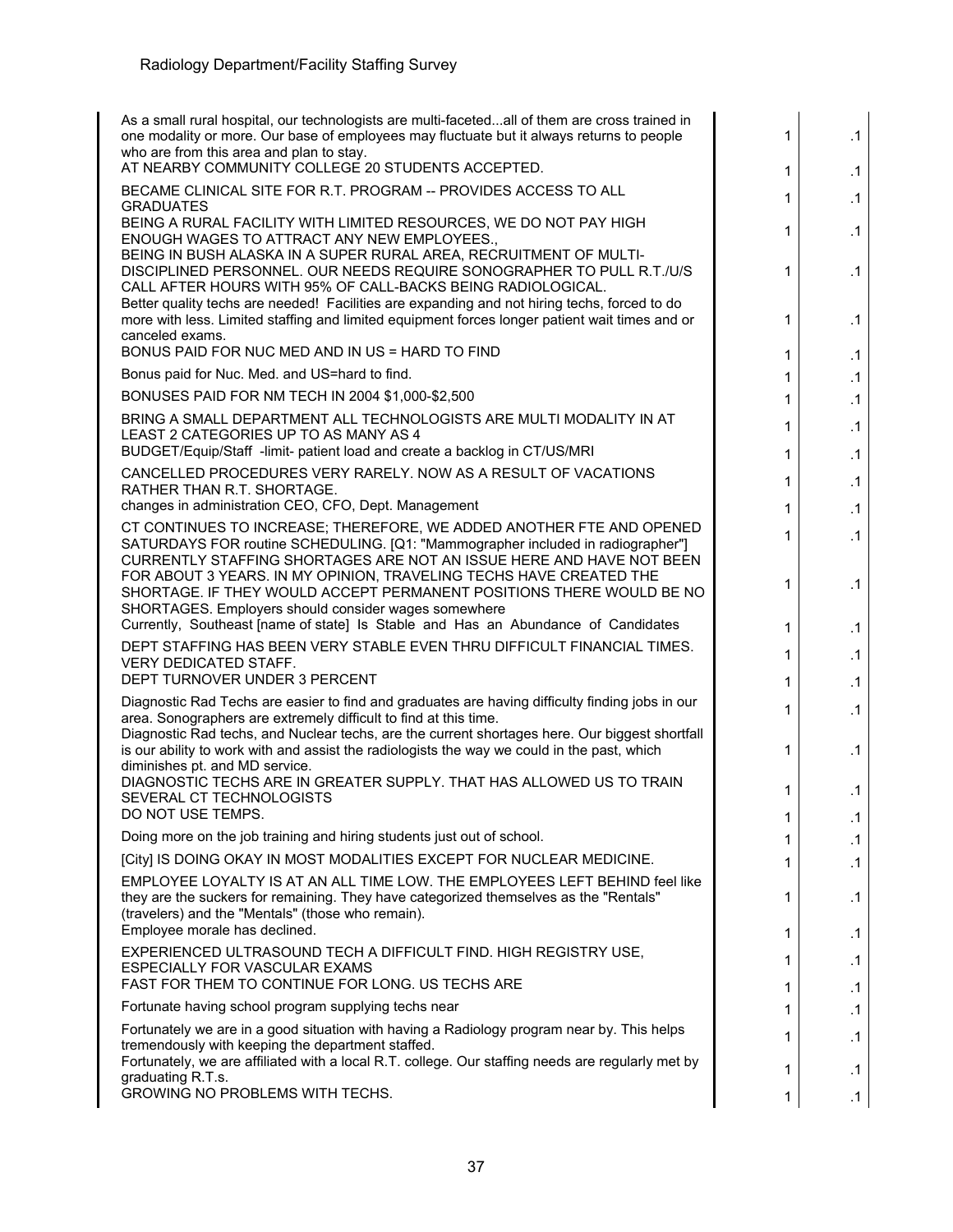| Had a short period of time when was short of staff. It was during that time had complaints. Full                                                                                                                                                                  | 1                          | .1        |
|-------------------------------------------------------------------------------------------------------------------------------------------------------------------------------------------------------------------------------------------------------------------|----------------------------|-----------|
| staff $(-1)$ now.<br>HARDSHIP EXEMPTIONS FOR RURAL HOSPITALS ALLOW US TO TRAIN OJTs TO<br>PERFORM ROUTINE RADIOGRAPHY                                                                                                                                             | $\mathbf 1$                | .1        |
| HAVE INCREASED THE NUMBER OF CASUAL EMPLOYEES                                                                                                                                                                                                                     | $\mathbf 1$                | .1        |
| HAVE ONLY USED A TRAVELER 3 TIMES IN MY 28 YEARS OF MANAGEMENT.                                                                                                                                                                                                   | $\mathbf 1$                | $\cdot$ 1 |
| HAVE PREVIOUS KNOWLEDGE.                                                                                                                                                                                                                                          | 1                          | $\cdot$ 1 |
| Here in [state], there are several licensed limited operator programs filling the ranks and our<br>many graduates from R.T. schools. I know of no shortage.                                                                                                       | $\mathbf{1}$               | $\cdot$ 1 |
| HOSPITAL IS LOCATED IN A PRIME AREA (DESIRABLE PLACE TO LIVE) SO DON'T<br>HAVE TROUBLE RECRUITING/RETENTION.<br>I'VE MANAGED TO KEEP ENOUGH STAFF, BUT I HAVE A LOT OF CONTACTS IN THE                                                                            | $\mathbf 1$                | .1        |
| AREA, HAVE 5 FTEs SHORTAGES, JUST AS BAD AS LAST TIME.<br>I AM NEW AT THIS FACILITY AND DO NOT have previous ???                                                                                                                                                  | $\mathbf 1$<br>$\mathbf 1$ | .1<br>.1  |
| I am not currently and have not used temps for the past 2 1/2 years                                                                                                                                                                                               | 1                          | .1        |
| I am seeing more applicants, but the quality of the applicants is way down. I am seeing                                                                                                                                                                           |                            |           |
| beginning radiographers that don't seem to know how to do the basic procedures and don't<br>show any motivation.                                                                                                                                                  | $\mathbf 1$                | .1        |
| I AM THE FULLTIME TECH. I HAVE A PART-TIME TECH AND JUST got A FULLTIME CT<br>TECH. For new CT. I have 2 PRNs with this. In the past I have had no problem with coverage.                                                                                         | 1                          | .1        |
| I believe if the state of _____ required licensure then wages would increase and more students<br>would have an interest in entering the field.                                                                                                                   | 1                          | .1        |
| I currently am located between 3 radiology schools so I'm far from the norm. I feel this<br>information from your questionnaire should be used for accurate results.                                                                                              | 1                          | .1        |
| I do not use any temps and do not plan to.                                                                                                                                                                                                                        | $\mathbf 1$                | $\cdot$ 1 |
| I FEEL THE SHORTAGE FOR RAD TECHS IS DECREASING.                                                                                                                                                                                                                  | $\mathbf{1}$               | $\cdot$ 1 |
| I HAVE BEEN IN THIS DEPARTMENT FOR 20 YEARS. WHEN I STARTED THERE WERE 5<br>TECHS NOW ONLY 2. ME AND A PART-TIMER. I HAVE GOTTEN FEW RAISES. I AM<br>MAKING \$15 AN HOUR. [On type of facility, substituted "State" for "Government"]                             | 1                          | $\cdot$ 1 |
| I HAVE BEEN RECRUITING DIRECTLY FROM OUR HIGH SCHOOL IN THE<br>RADIOGRAPHY PROGRAM LOCATED IN A CITY CLOSE BY. I THEN HIRE THEM AS A<br>TECH AIDE AND HELP PAY THEIR TUITION FOR SCHOOL. THE ONE OPENING I HAD<br>WAS BECAUSE I NEEDED THE TECH AIDE TO GRADUATE. | 1                          | .1        |
| I HAVE BEEN VERY FORTUNATE IN KEEPING A FULL STAFF AND CONSTANTLY<br>HAVING TECHS FROM OTHER AREA HOSPITALS APPLYING FOR POSITIONS.                                                                                                                               | $\mathbf 1$                | $\cdot$ 1 |
| I have been very lucky recruiting and maintaining my staff in this market.                                                                                                                                                                                        | $\mathbf 1$                | .1        |
| I HAVE HAD GREAT DIFFICULTY IN FINDING RADIOGRAPHERS WITH OPERATING<br>ROOM EXPERIENCE OR WHO ARE WILLING TO LEARN. Q5, \$800 bonus: "After first<br>anniversary."                                                                                                | 1                          | .1        |
| I HAVE MULTIPLE RESUMES ON MY DESK FOR BOTH RAD TECHS AND ULTRASOUND<br>TECHS - NO OPEN POSITIONS.                                                                                                                                                                | 1                          | $\cdot$ 1 |
| I have not had a need for temps as I have used current staff to cross train xr and ct, nm and<br>registered ct techs to mr.                                                                                                                                       | 1                          | $\cdot$ 1 |
| I have not had to hire other than a part-time mammographer this year.                                                                                                                                                                                             | 1                          | .1        |
| I have to use OJT staff to staff our department because this area does not attract R.T.s.                                                                                                                                                                         | 1.                         | .1        |
| I THINK IT IS BETTER BUT STILL A SHORTAGE                                                                                                                                                                                                                         | 1                          | .1        |
| I TRY TO HIRE TECHS. FROM THIS AREA WITH FAMILY TIES, MUCH LOWER<br><b>TURNOVER RATE.</b>                                                                                                                                                                         | 1                          | .1        |
| I WAS A LIMITED TECH AND WENT TO SCHOOL ONLINE TO BECOME AN R.T. IN<br>ORDER TO HELP CT. WE NOW JUST HIRED ANOTHER NEW GRAD FROM THE AREA.<br>RURAL AREAS ARE HARD TO RECRUIT TOO.                                                                                | 1                          | $\cdot$ 1 |
| I WOULD CERTAINLY BE INTERESTED TO DISCOVER IF THE PERCENT OF AGENCY<br>TECHS COMPARES TO THE VACANCIES                                                                                                                                                           | 1                          | $\cdot$ 1 |
| If locality, pay and benefits are adequate for cost of living for your FTE, and working conditions<br>are good with workload and opportunities fair, you have a greater chance of retention of the                                                                | 1                          | $\cdot$ 1 |
| employee. These are key factors!!!<br>In 1992 we had 3 open positions; it took almost a year to fill them. We used temps at that time.                                                                                                                            | 1                          | .1        |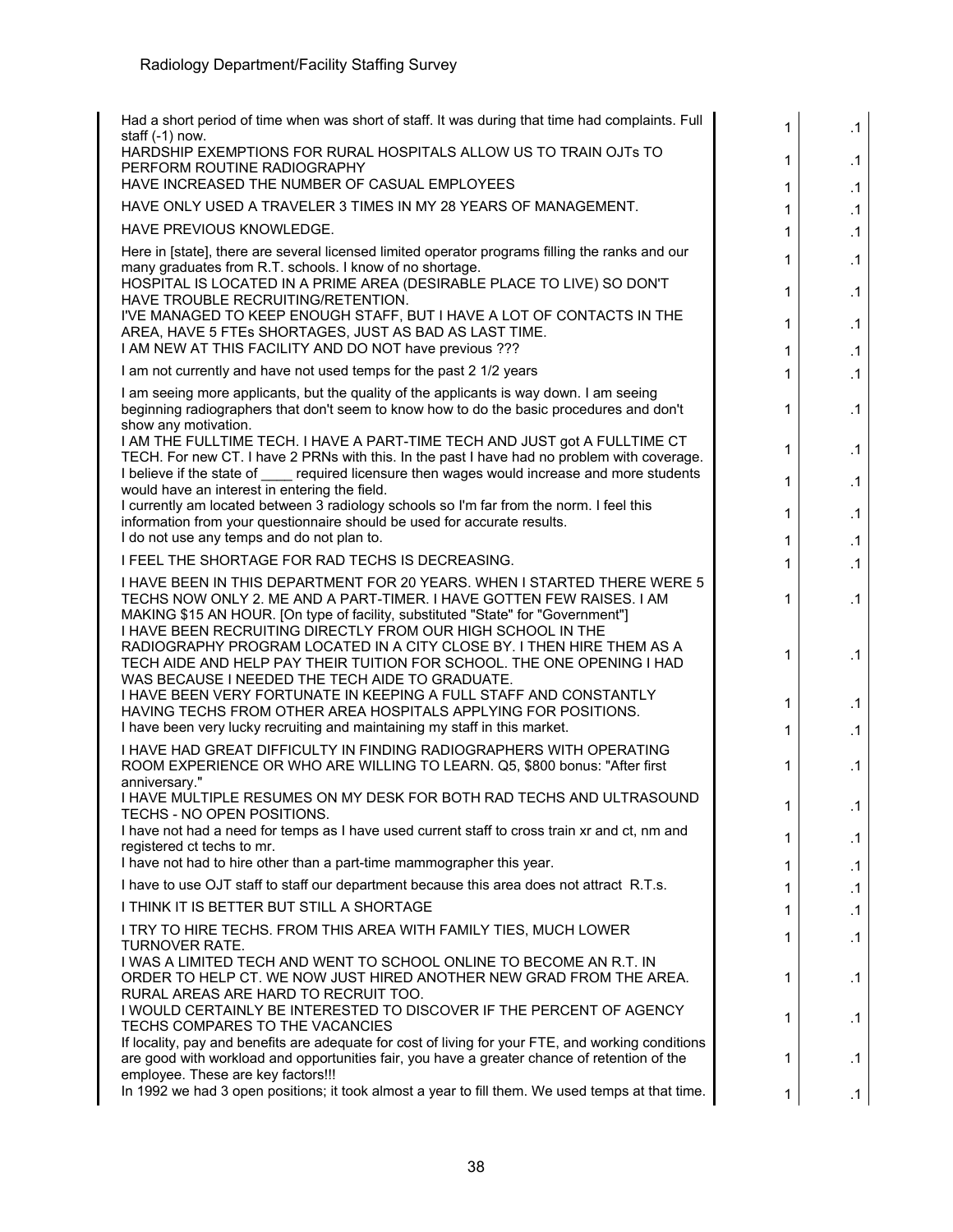| IN MY AREA SOME SHORTAGES CONTINUE TO EXIST IN CT AND MRI. THIS IS                                                                                                                              |   |           |
|-------------------------------------------------------------------------------------------------------------------------------------------------------------------------------------------------|---|-----------|
| SOMEWHAT CAUSED BY THE AGGRESSIVE GROWTH OF THESE MODALITIES                                                                                                                                    | 1 | $\cdot$ 1 |
| In the [city] area there is an adequate supply of new graduate technologists to fill all vacant<br>positions. Hiring experienced staff can be difficult, people do not want to move.            | 1 | .1        |
| Including facilities like ours (1 rad tech only) could be misleading to your survey.                                                                                                            | 1 | .1        |
| INCREASED WAIT TIMES PRIMARILY IN MAMMO ARE DUE TO SHORTAGE OF STAFF.                                                                                                                           | 1 | $\cdot$ 1 |
| increasing work load same number of technologists and rad rooms                                                                                                                                 | 1 | $\cdot$ 1 |
| Information includes hospital and satellite facilities                                                                                                                                          | 1 | $\cdot$ 1 |
| It's important for leaders to take care of staff. Competing physician owned facilities is making it                                                                                             |   |           |
| difficult for hospitals to survive.                                                                                                                                                             | 1 | .1        |
| It appears to be a war between FTE and travelers. In a Hospital setting, the FTEs are paid<br>from a different budget than travelers, yet the travelers are paid more with much less loyalty to | 1 | .1        |
| a facility. Somehow there must be a balance.                                                                                                                                                    |   |           |
| It is difficult to find techs who will work in rural areas such as this, especially specialty techs.                                                                                            | 1 | $\cdot$ 1 |
| It is hard for me to fill out this survey and help you at all since we are small rehab hospital with                                                                                            |   |           |
| 2 FTE and only one routine room. We have recently purchased a C-arm which we are doing<br><b>Modified Barium Swallows.</b>                                                                      | 1 | .1        |
| IT IS VERY HARD TO STAY WAGE COMPETITIVE. ONE COMPETITOR RAISES THEIR                                                                                                                           | 1 | .1        |
| RATES, THEN WE RAISE OURS, ETC. IT'S A CONSTANT PROCESS.                                                                                                                                        |   |           |
| It took me 3 years to recruit 6 technologists. Salaries where increased 2 times during this<br>period. I offered sign-on bonuses and government benefits as incentives. I have lost only one    | 1 | $\cdot$ 1 |
| of these techs. He is going to Nuc Med school.                                                                                                                                                  |   |           |
| JOB MARKET IN [state] HAS TREMENDOUSLY SETTLED DOWN WITH FEW JOB<br>OPPORTUNITIES.                                                                                                              | 1 | .1        |
| Just filled 18 hr week position w/new grad. Much easier to get someone than for ft position in                                                                                                  | 1 |           |
| 2003.                                                                                                                                                                                           |   | $\cdot$ 1 |
| MADE THE TECHNOLOGIST ISSUE SECONDARY.                                                                                                                                                          | 1 | .1        |
| Make the ASRT or ARRT license good enough to work anywhere within the 50 states. Not<br>everyone is too happy or looking forward to taking state exams every time we move.                      | 1 | .1        |
| MAMMOGRAPHY IS NOT AVAILABLE WITHIN MY HOSPITAL. IT IS A JOINT VENTURE                                                                                                                          |   |           |
| BETWEEN RADIOLOGISTS AND HOSPITAL. OUR ORGANIZATION HAS DECIDED THAT                                                                                                                            | 1 | .1        |
| WE WILL NOT USE TEMP LABOR.<br>Mobile MRI service replaced night shift with on call during staffing shortages. Increased wait                                                                   |   |           |
| times on this shift only.                                                                                                                                                                       | 1 | .1        |
| Mobile MRI, Ultrasound, and Nuclear Medicine. Do not use Temps. Tech Services-Small<br>Department fortunate enough to have three, local techs, plus one per diem tech.                          | 1 | .1        |
| More R.T.s are needed in rural facilities. NCT's have their usage, but not apart from qualified                                                                                                 |   |           |
| supervising technologists.                                                                                                                                                                      | 1 | .1        |
| More than a few applicants don't want to work at hospitals (especially smaller ones) because<br>of the call that is involved.                                                                   | 1 | .1        |
| MOST OF MY STAFF HAVE BEEN CROSS-TRAINED IN SEVERAL MODALITIES AND ARE                                                                                                                          |   |           |
| WILLING TO ROTATE MODALITIES. MY BIGGEST CHALLENGE IS IN AVAILABILITY OF                                                                                                                        | 1 | $\cdot$ 1 |
| FORMAL EDUCATION FOR CROSS-TRAINING. I WOULD LIKE TO SEE MORE<br>CT/MAMMOGRAPHY FORMAL EDUCATION PROGRAMS via Internet.                                                                         |   |           |
| MOST OF MY TECHS ARE WIVES OF FARMERS OR FARM RELATED INDUSTRIES. NOT                                                                                                                           |   |           |
| A LARGE TURNOVER RATE. ALSO CLINICAL SITE FOR STUDENTS WE USUALLY HIRE<br>FROM THEM AND CROSS TRAIN.                                                                                            | 1 | .1        |
| MRI TECH SHORTAGE EQUALS 1 MAGNET DOWN BACKLOG UP                                                                                                                                               | 1 | .1        |
| MY DEPARTMENT HAS HAD EXTREME DIFFICULTY IN FINDING R.T.s AND STAFFING                                                                                                                          |   |           |
| FTES IN THE LAST TWO YEARS.                                                                                                                                                                     | 1 | .1        |
| My longest employed tech has been here 30 years. We have an average of 15 years service<br>with the lowest being 3yrs. The techs come and don't want to leave.                                  | 1 | .1        |
| My perception is that Nuclear Med techs are getting scarcer than in prior years.                                                                                                                | 1 | $\cdot$ 1 |
| <b>NEVER USED TEMPS</b>                                                                                                                                                                         | 1 | .1        |
| NEW GRADS ARE NOT INTERESTED IN WORKING IN SMALL RURAL HOSPITALS,                                                                                                                               |   | .1        |
| WHICH MAKES RECRUITMENT DIFFICULT.                                                                                                                                                              | 1 |           |
| NM TECH SHORTAGE EQUALS BACKLOG UP, TRAVELER TECHS BROUGHT IN                                                                                                                                   | 1 | $\cdot$ 1 |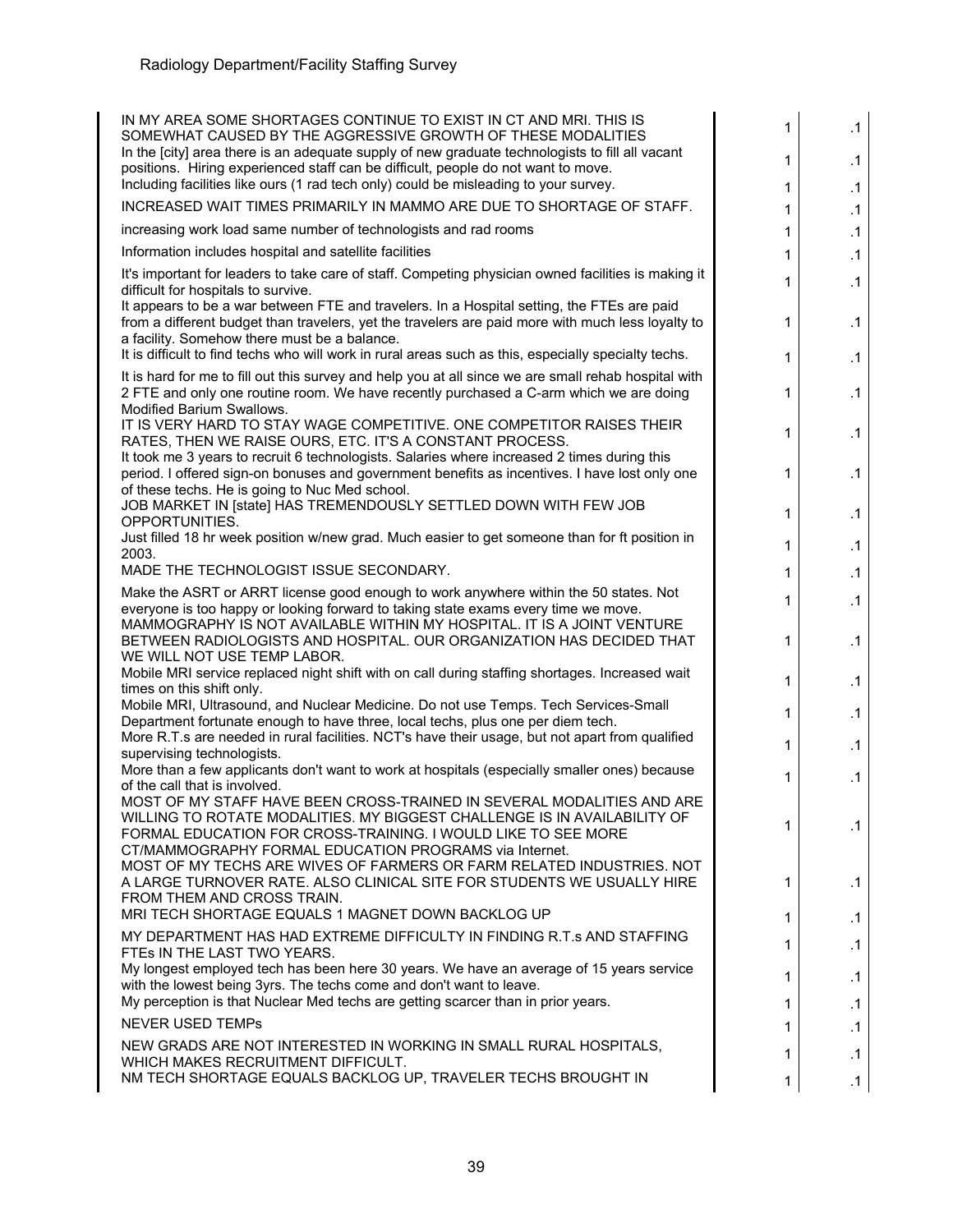| NO STAFFING PROBLEMS DUE TO AFFILIATIONS WITH SCHOOLS OF RAD.                                                                                                                                                                                                | 1            | .1        |
|--------------------------------------------------------------------------------------------------------------------------------------------------------------------------------------------------------------------------------------------------------------|--------------|-----------|
| <b>TECHNOLOGY.</b><br>NO TEMPS TRAVELERS NOW. HAVE USED RECENTLY IN CT AND NUC MED TO<br>COVER EXTENDED ILLNESSES.                                                                                                                                           | $\mathbf 1$  | $\cdot$ 1 |
| NOT ONLY DO I SEE A SHORTAGE WITH RADIOLOGIC TECHNOLOGISTS, BUT ALSO I<br>SEE A DECLINE IN QUALITY OF NEW GRADUATES. [Q2, DKs: "Haven't had to recruit."]                                                                                                    | $\mathbf{1}$ | .1        |
| NOT TRAINED WELL ENOUGH AND QUALITY THERE IS LOW.                                                                                                                                                                                                            | $\mathbf{1}$ | $\cdot$ 1 |
| Note: Comments regarding traveler staffing (\$ > 2x reg rate) and consequences of shortage<br>are historical, prior to 2004. Shortages met via internal cross-training for CT, MR, US and<br>Mammography. Gen Radiographer recruitment enhanced as a result. | 1            | .1        |
| Nuc Med Techs are the most difficult to locate. Just hired two this week, \$50./hr. [region]<br>Thank you.                                                                                                                                                   | 1            | .1        |
| Nuclear Medicine and CT still seem to be our hardest positions to fill. We get candidates that<br>are later stolen by agency. Agency can pay them higher wages and give perks our budget<br>cannot sustain.                                                  | 1            | .1        |
| Number of mammo techs is included in the total number of techs. We work on a very slim front<br>line                                                                                                                                                         | 1            | .1        |
| Once hired the staff become long-term employees. Most have between 6 and 14 years of<br>service here. Two new employees appear to want to stay. We are getting request from<br>technologists about any possible openings.                                    | 1            | .1        |
| ONLY HAVE TEMPS FOR SOME OF THE WEEKEND COVERAGE AND THEY HAVE BEEN<br>DEPENDABLE ALSO.                                                                                                                                                                      | $\mathbf 1$  | .1        |
| Only staff tech, would like salary info. concerning clinical employees.                                                                                                                                                                                      | $\mathbf{1}$ | .1        |
| Only used a temp for about 4 months, and not on a full time basis.                                                                                                                                                                                           | $\mathbf 1$  | $\cdot$ 1 |
| OPENED NEW OUTPATIENT IMAGING CENTER. GIVEN NO NEW STAFF FREQUENTLY<br>SHUT DOWN.                                                                                                                                                                            | $\mathbf 1$  | .1        |
| OUR AREA IS RAPIDLY EXPANDING WITH UPPER MIDDLE CLASS. I HAVE BEEN AT<br>FULL STAFF SINCE JULY 2003.                                                                                                                                                         | $\mathbf{1}$ | $\cdot$ 1 |
| Our biggest staffing challenge is Ultrasound. We are typically charged about 3 times the<br>average Rad Tech wages for a temp.                                                                                                                               | 1            | .1        |
| Our department is staff with 3 technologist who cross-train into CT, U/S; we are a rural<br>hospital and receive our MRI/Mammo/Nuc Med as mobile units.                                                                                                      | $\mathbf 1$  | $\cdot$ 1 |
| OUR DEPARTMENT IS VERY STABLE. WHEN WE ARE SHORT STAFFED, WE FUND A<br>LITTLE OVERTIME, WHEN WE ARE VERY BUSY WE WORK FASTER AND HARDER.                                                                                                                     | $\mathbf 1$  | .1        |
| Our facility is a medical school and strictly orthopedics. Work can be as high as 120 to 30<br>patients.                                                                                                                                                     | 1            | $\cdot$ 1 |
| Our facility is an exception to national trends and we're proud of it!                                                                                                                                                                                       | $\mathbf{1}$ | $\cdot$ 1 |
| OUR FACILITY IS CLASSIFIED AS A LTAC HOSPITAL. WE DO MOSTLY portable<br>procedures. THE WORKLOAD IS SUCH IN THAT WE HAVE ONE FULL-TIME TECH. WE<br>USE PART-TIME PRN PERSONNEL AS NEEDED.                                                                    | 1            | .1        |
| OUR HOSPITAL HAD A JOB REDUCTION AND LAYOFF                                                                                                                                                                                                                  | $\mathbf 1$  | .1        |
| Our hospital has hosted a health career info day for 7 area high schools 10th - 12th grade<br>students. We are fortunate it has helped with the # of x-ray techs from this area and "knock on<br>wood" we haven't experienced a shortage for 2 yrs.          | 1            | .1        |
| Our hospital helps sponsor local rad. tech. training program thru [name] Community Hops --<br>Thus we have good access to graduate techs.                                                                                                                    | 1            | .1        |
| OUR HOSPITAL IS SMALL SO I HIRE TECHS THAT ARE MULTI MODALITY OR WILLING<br>TO LEARN PLUS I HAVE A LOT OF PRN TECHS THAT WORK AT OTHER FACILITIES.                                                                                                           | 1            | .1        |
| OUR LAB TECHS ARE CROSS-TRAINED IN RADIOGRAPHY AND ARE ON CALL FOR A<br>SMALL FACILITY. WE DO NOT USE TRAVELERS. WE HAVE MOBILE SERVICE FOR CT,                                                                                                              | 1            | .1        |
| MAMMO, MRI.<br>OUR MRI SERVICES ARE PROVIDED BY MOBILE UNIT-WE DON'T HAVE FTE FOR MRI<br>TECH                                                                                                                                                                | 1            | .1        |
| OUR RADIOGRAPHERS ARE ALL TRAINED FOR CT AND MAMMOGRAPHY SO FTES<br>ARE ONLY 5 FTEs FOR ALL MODALITIES.                                                                                                                                                      | 1            | .1        |
| Our staffing is much better than 3-4 years ago. We implemented a program to make our                                                                                                                                                                         | 1            | $\cdot$ 1 |
| department the employment place of choice for techs in the region. It has paid dividends.<br>OUR TECHNOLOGISTS ARE MORE EFFICIENT BUT THE PACE IS TOO fast for them to                                                                                       | 1            | $\cdot$ 1 |
| continue for long. U.S. techs are not trained well enough and quality there is low.<br>Pay scale for Radiologic Technologists is too low.                                                                                                                    | 1            | .1        |
|                                                                                                                                                                                                                                                              |              |           |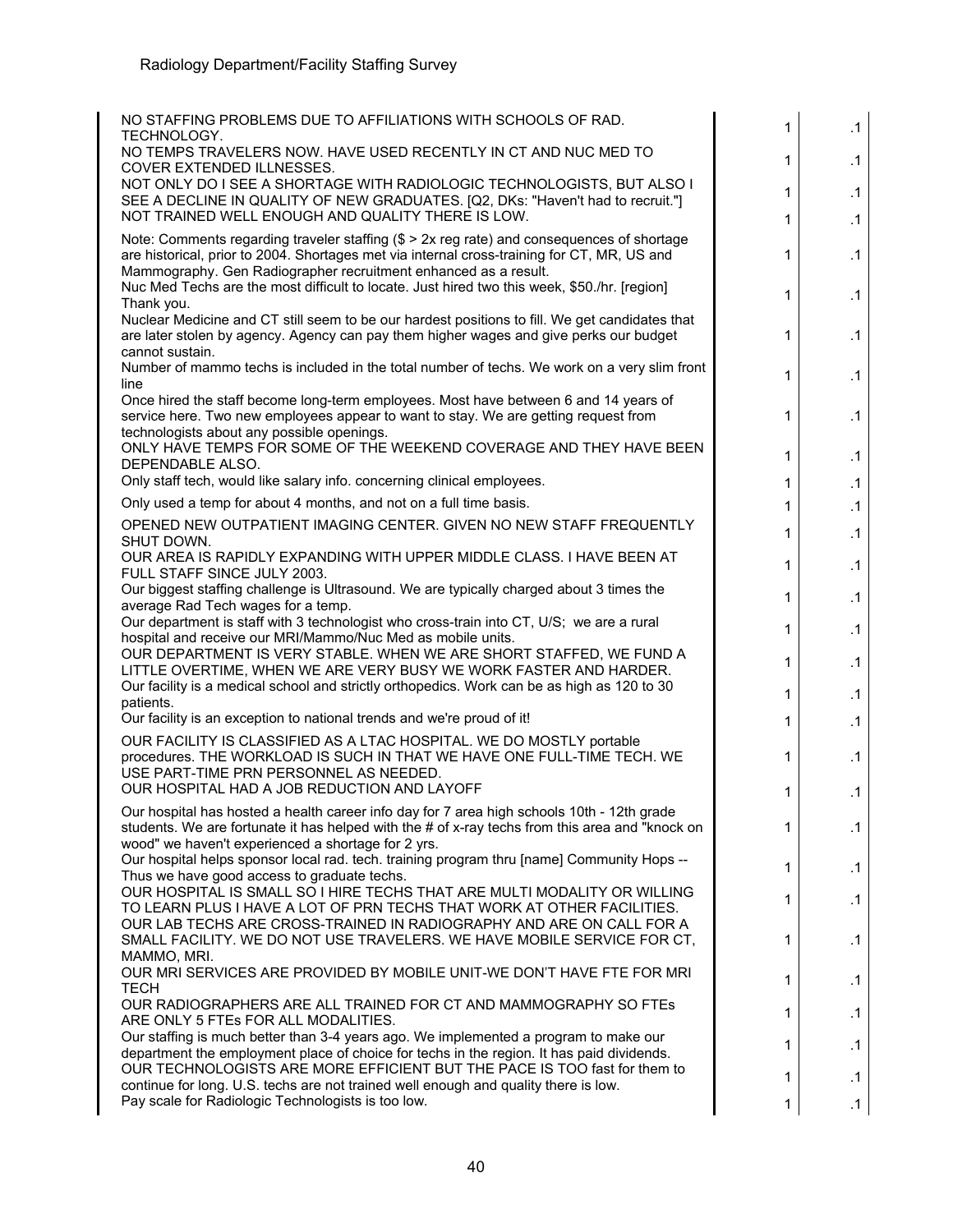| PHYSICIANS OPENED THEIR OWN RAD DEPT. TOOK MOST OF MY LONG-TERM<br>EMPLOYEES. THEY HAVE CRIPPLED MY NUC DEPT. WE PERFORM VERY FEW NUC.                                                                      | 1      | .1                     |
|-------------------------------------------------------------------------------------------------------------------------------------------------------------------------------------------------------------|--------|------------------------|
| TEST.<br>PLEASE NOTICE ENCLOSED BROCHURE. THIS IS REALLY A THORN IN THE SIDE !!<br>[Enclosed a travelers agency brochure.]                                                                                  | 1      | .1                     |
| Q1 [FTE for mammo]: Included in radiology                                                                                                                                                                   | 1      | .1                     |
| Q1, CT, NM, Sono '03 & '04: "Mobile service"                                                                                                                                                                | 1      | $\cdot$ 1              |
| Q1, in place of FTE for mammo: "included in Rad"                                                                                                                                                            | 1      | .1                     |
| Q6 - #2: The travelers are paid approx. 2.5 times that of our staff radiographers. This comes to<br>250%.                                                                                                   | 1      | .1                     |
| Qn1: In place of FTE for MR, Nuc Med, entered "mobile".                                                                                                                                                     | 1      | .1                     |
| RAD TECH SUPPLY IS CRITICAL. WE HAVE JOINED OTHER AREA HOSPITALS AND<br>COMMUNITY COLLEGE TO OPEN A RAD TECH PROGRAM THAT WILL GRADUATE<br>FIRST CLASS IN MAY 2005.                                         | 1      | .1                     |
| RECENTLY (9/04) STARTED NEW RADIOGRAPHERS PROGRAM at nearby community<br>college -- 20 students accepted.<br>RECRUITMENT AND RETENTION EFFORTS HAVE HELPED. NOT A LOT OF TURNOVER.                          | 1      | .1                     |
| RECRUITMENT IN SPECIALTIES FOR OFF-SHIFTS IS THE PROBLEM. TO FILL                                                                                                                                           | 1      | .1                     |
| SPECIALTIES CREATED NEW GRADUATE PROGRAMS IN ANGIO, CT, AND MRI.<br>RECRUITING SPECIALTY, IE NUC/US EXTREMELY DIFFICULT SMALL RURAL AREA.                                                                   | 1<br>1 | .1<br>.1               |
| RURAL FACILITY CURRENTLY FULLY STAFFED FOR THE PAST 6 YEARS. DO NOT<br>FORESEE A CHANGE IN NEAR FUTURE, BUT DO SEE A MAJOR DIFFICULTY IN THE<br>FUTURE.                                                     | 1      | .1                     |
| Rural facility; we use temps to help cover week-end call.                                                                                                                                                   | 1      | .1                     |
| SEE ABOVE [Q7 answer indicated "There are many opportunities for employment in this                                                                                                                         | 1      | .1                     |
| area."<br>SEEMS TO BE AN ABUNDANCE OF NEW GRADUATES IN RADIOGRAPHY AND<br>SONOGRAPHY. VERY FEW SEASONED TECHS LOOKING FOR EMPLOYMENT.                                                                       | 1      | .1                     |
| SEEMS TO BE MORE AVAILABLE TECHS NOW THAN 1 YEAR AGO                                                                                                                                                        | 1      | .1                     |
| Serv prov: CT, MR, nuc med marked as "mobile"                                                                                                                                                               | 1      | .1                     |
| Serv prov: MR "mobile"                                                                                                                                                                                      | 1      | .1                     |
| Serv prov: MR new this month.                                                                                                                                                                               | 1      | .1                     |
| Serv prov: MR, Sono, Nuc med "mobile"                                                                                                                                                                       | 1      | .1                     |
| Serv prov: Nuc med "mobile". [FTE for radiogr, CT]: Combined half & half                                                                                                                                    | 1      | $\cdot$ 1              |
| Serv prov: PET "mobile"                                                                                                                                                                                     | 1      | .1                     |
| Serv provided: MR "mobile". Q6: Can't afford temps.                                                                                                                                                         | 1      | .1                     |
| Services provided, by Nuc Med: "Mobile"                                                                                                                                                                     | 1      | .1                     |
| Services provided: Radiogr, "In House"; CT, "Weekly"; MR, "Weekly"; Sonogr, "2 times<br>weekly"; Mammo, "Monthly"; Nuc Med, "If we have 2 patients".<br>Severe shortages in our area are in ultrasound      | 1<br>1 | $\cdot$ 1<br>$\cdot$ 1 |
| Shortages in other facilities negatively affect ability to find relief technologists within                                                                                                                 |        |                        |
| organization. Suspect similar CAH facilities have difficulties as well.<br>[name] IS A 40 BED PEDIATRIC ORTHOPEDIC HOSPITAL. WE HAVE ONLY 2                                                                 | 1      | .1                     |
| RADIOLOGY ROOMS AND 2 OR C-ARMS AND 1 MINI C-ARM. ALL OTHER MODALITIES<br>ARE SENT OUT TO NEAR BY UNIVERSITY OF [state] HOSPITAL<br>SIGN AND BONUSES AT TIME OF TRAINING WITH SIGNIFICANT PAY INCREASES AND | 1      | .1                     |
| TECHS ARE OBLIGATED TO 2 YEAR CONTRACT WHEN TRAINED.<br>Since we have had no vacancies in over 2 years there have been no recruitment efforts at our                                                        | 1<br>1 | .1<br>.1               |
| hospital.<br>SMALL REHAB HOSPITAL                                                                                                                                                                           |        |                        |
| SMALL RURAL HOSPITALS MOSTLY MEDICAID AND MEDICARE PATIENTS                                                                                                                                                 | 1      | .1                     |
| SONOGRAPHERS HARD TO GET AND WE PAID BONUSES OF \$500 FOR LAST ONE 2                                                                                                                                        | 1      | .1                     |
| YEARS AGO.<br>STAFF TECHS SEEM PLENTIFUL. NUC MED HARD TO FIND.                                                                                                                                             | 1<br>1 | .1<br>$\cdot$ 1        |
|                                                                                                                                                                                                             |        |                        |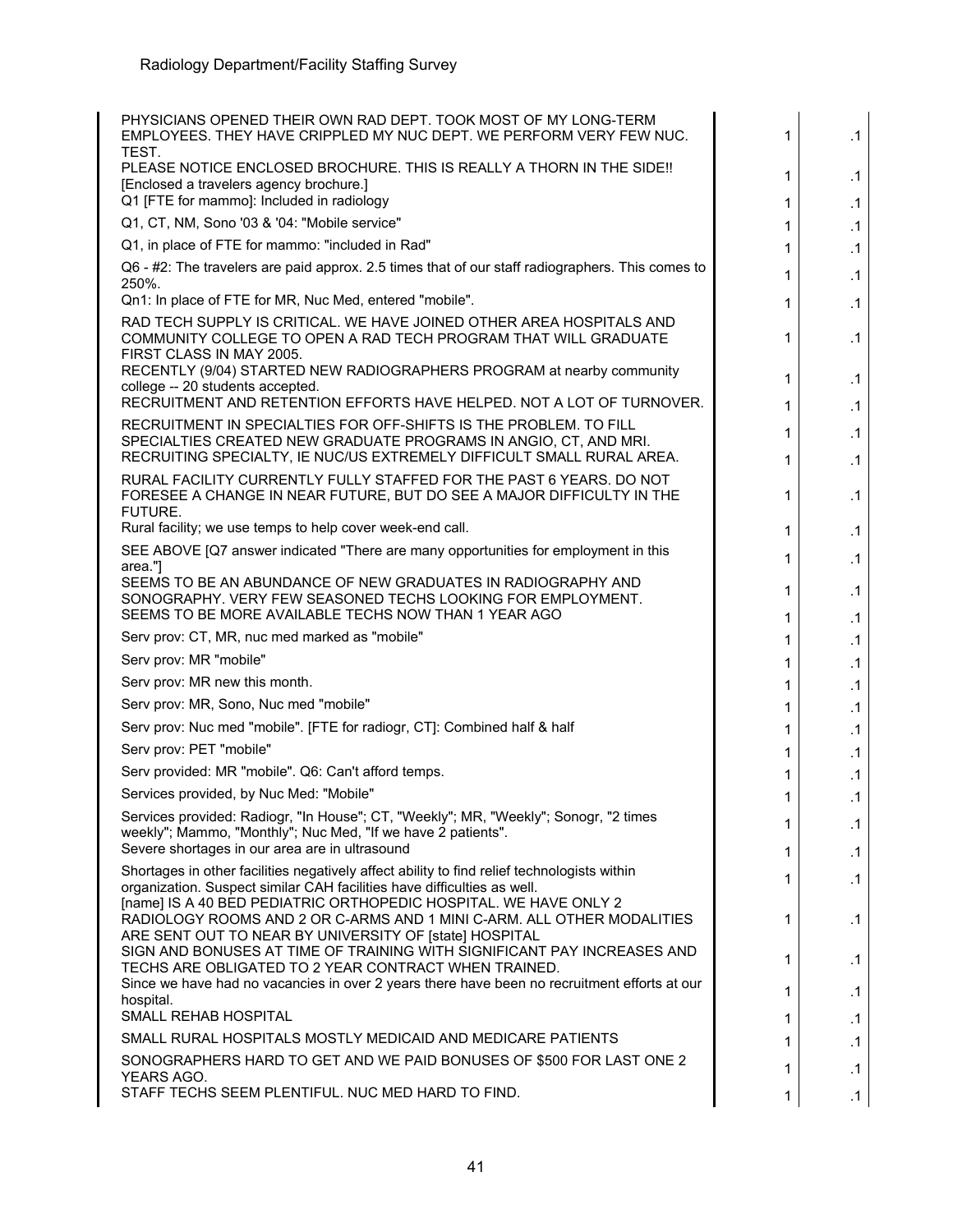| STAFF TECH ARE STABLE HERE; HOWEVER, WEEKEND AND NIGHT TECHS ARE A<br>MAJOR PROBLEM. GOT TO DO SOMETHING LOOK AT ASSISTANCE.<br>STAFFING AVAILABILITY IMPROVED SIGNIFICANTLY IN THE LAST YEAR IN THE                                                            | 1<br>1            | $\cdot$ 1<br>.1 |
|-----------------------------------------------------------------------------------------------------------------------------------------------------------------------------------------------------------------------------------------------------------------|-------------------|-----------------|
| MIDWEST.<br>STAFFING IS JUST RIGHT IN OUR AREA. IF YOU NEED TECH, YOU CAN FIND ONE. IF<br>YOU ARE A TECH, YOU CAN FIND A JOB IF YOU ARE NOT PICKY.<br>STAFFING IS NOT A PROBLEM THIS PAST YEAR.                                                                 | $\mathbf 1$       | $\cdot$ 1       |
| STAFFING OKAY HERE                                                                                                                                                                                                                                              | $\mathbf 1$       | .1              |
| State budget cuts made us reduce staff.                                                                                                                                                                                                                         | $\mathbf{1}$      | $\cdot$ 1       |
| STORAGE RISES AND FALLS AS IT CYCLES EVERY 5 years                                                                                                                                                                                                              | $\mathbf 1$       | .1              |
| SUPPLY IS BETTER BUT MOST ARE STILL GRAVITATING TO TEMP AGENCIES.                                                                                                                                                                                               | 1                 | $\cdot$ 1       |
| TECH WHO TRAVEL RUIN THE TRADE MOST OF OUR TRAVELERS HAVE BEEN SUB                                                                                                                                                                                              | 1                 | $\cdot$ 1       |
| PAR TECHS WHO CAN'T PASS A 90-DAY PROBATION FOR ALL FULLTIME JOBS<br>Technologist shortage in this area is in Nuclear Medicine.                                                                                                                                 | 1<br>$\mathbf{1}$ | .1<br>$\cdot$ 1 |
| TECHNOLOGISTS ARE REQUIRED TO TAKE MORE ON-CALL TIME -- TECHS NOT                                                                                                                                                                                               |                   |                 |
| HAPPY.                                                                                                                                                                                                                                                          | $\mathbf{1}$      | .1              |
| Techs like their time off, shift diffs, weekend extra pay. Cross training w/incentives.                                                                                                                                                                         | $\mathbf 1$       | $\cdot$ 1       |
| THE ABILITY TO HIRE TECHS IS MUCH HIGHER NOW THAN 2 YEARS AGO.                                                                                                                                                                                                  | 1                 | $\cdot$ 1       |
| The money is so good that many techs are traveling instead of working as an employee.                                                                                                                                                                           | $\mathbf{1}$      | $\cdot$ 1       |
| The number one issue is low wages. This is a prison hospital with increased personal risk.<br>Has any one done a survey on potential retirement of "baby boomers"? I predict a huge<br>exodus of R.T.s in the next 5-10 yrs.                                    | 1                 | .1              |
| The only reason we do not have higher vacancy rates is because of our radiography school.<br>We rarely are able to recruit from outside. We cross train our techs into CT, MRI, US, and<br>mammography and back-fill radiographer positions with our graduates. | 1                 | $\cdot$ 1       |
| The real problem at this facility is finding third shift employees. It is not the modality that<br>causes the problem - but the shift, or as in the case of ultrasound, the call back. These are<br>deterrents to filling position.                             | 1                 | .1              |
| The section on wages and increases is not applicable to us. I feel fortunate to have the three<br>qualified people we have and this seems to fit our patient and provider needs.                                                                                | 1                 | .1              |
| The shortage of R.T.s has decreased in our area due to the increase in students coming out of<br>the radiography program in the past year. The college has increased its enrollment to adapt to<br>the changing environment.                                    | 1                 | .1              |
| The shortage of R.T.s has decreased in our area. We prefer to hire hospital-based graduates.                                                                                                                                                                    | 1                 | .1              |
| Their will be a shortage until the pay increases to a professional status.                                                                                                                                                                                      | $\mathbf 1$       | $\cdot$ 1       |
| THERE ARE 2 RADIOLOGY TECHNOLOGY PROGRAMS IN [city] THAT PRODUCE ABOUT<br>30 TECHNICIANS ANNUALLY, WE ARE 100 PERCENT MANNED.                                                                                                                                   | 1                 | .1              |
| There are many "bodies" out there but the quality of candidates is decreasing causing an                                                                                                                                                                        |                   |                 |
| increase in medical errors, exam repeats, and incorrect performance of specialty exams (CT<br>and Ultrasound)                                                                                                                                                   | 1                 | .1              |
| THERE DOESN'T SEEM TO BE ANY SHORTAGE OF TECHS IN MY IMMEDIATE AREA/                                                                                                                                                                                            | 1.                | $\cdot$ 1       |
| THERE IS A SHORTAGE. MANAGERS ARE PUSHING OUR STAFF TO COVER THE<br>VACANT POSITIONS AND I FEEL BURNOUT IS AROUND THE CORNER FOR US.                                                                                                                            | 2                 | $.2\phantom{0}$ |
| THESE ANSWERS APPLY SPECIFICALLY TO ULTRASOUND. THE ACR REQUIREMENT<br>FOR CERTIFIED TECHNOLOGISTS HAD MADE THE SEARCH MUCH MORE DIFFICULT.                                                                                                                     | 1                 | .1              |
| This department has been fully staffed with no turnover for past four (4) years!                                                                                                                                                                                | 1                 | $\cdot$ 1       |
| THIS FACILITY IS A STATE OPERATED MENTAL HEALTH FACILITY.                                                                                                                                                                                                       | 1                 | $\cdot$ 1       |
| THIS HOSPITAL AND RADIOLOGY DEPT. IS THE EXCEPTION. WE HAVE NO TURN<br>OVER IN MY DEPT. WHEN YOU HIRE IN YOU STAY. MOST OF US HAVE WORKED                                                                                                                       | 1                 | .1              |
| TOGETHER FOR 15 YEARS I HAVE BEEN HERE FOR 27.<br>This hospital is very fortunate that we have tenured employees and have never had to use<br>temp services.                                                                                                    | 1                 | $\cdot$ 1       |
| This is a rural county hospital. We have one registered tech; she is registered in $(R)$ & $(M)$ .                                                                                                                                                              | 1                 | $\cdot$ 1       |
| There is one sonographer that is registry eligible. The other three employees are OJT.<br>THIS IS A VERY SMALL FACILITY. WE HAVE 6 PROVIDERS -- 4 MDs, 1 NP, & 1 PA.                                                                                            | 1                 | $\cdot$ 1       |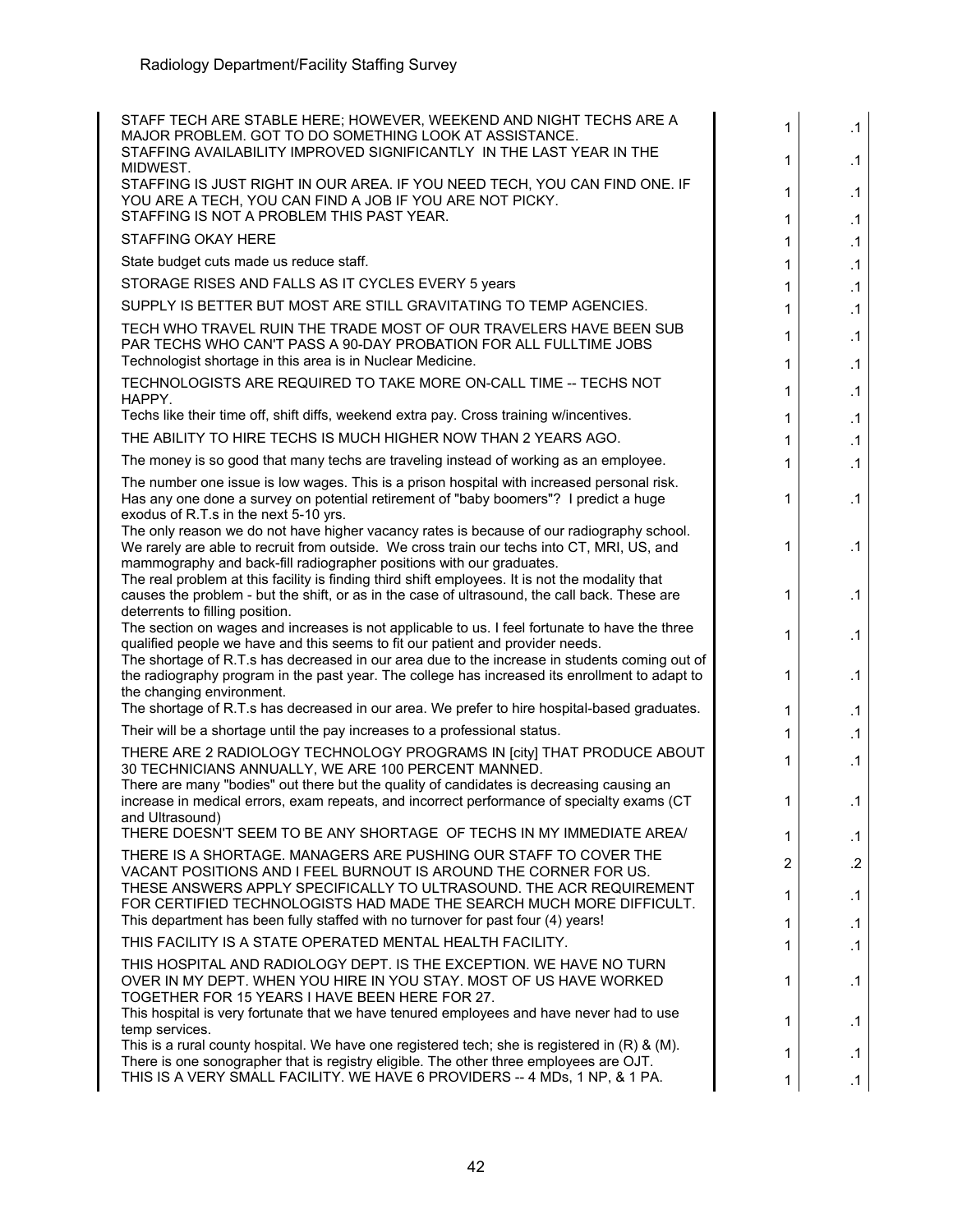| THIS IS TOO VAGUE OF A SURVEY FOR THE WAY OUR DEPARTMENT IS<br>STRUCTURED. WE ARE A SMALL RURAL HOSPITAL AND STAFF RETENTION IS NOT<br>AN ISSUE. We have been fortunate to train local people locally and have them come back to<br>work in the community.<br>Top of 1st page: Not received until 15 Sept 04 at our facility | 1              | $\cdot$ 1              |
|------------------------------------------------------------------------------------------------------------------------------------------------------------------------------------------------------------------------------------------------------------------------------------------------------------------------------|----------------|------------------------|
| TURNOVER FOR OVER 2 YEARS. COULD HIRE MORE IF NECESSARY GOOD WAVES,                                                                                                                                                                                                                                                          | 1              | $\cdot$ 1              |
| RELAXED ENVIRONMENT, NO MIDDLE MANAGEMENT, excellent equipment = zero<br>turnover. [Serv prov: changed "PET" to "PET/CT"<br>ULTRASOUND TECHS ARE VERY DIFFICULT TO RECRUIT.                                                                                                                                                  | 1              | .1                     |
| Ultrasound was the only area that was hard to recruit and hire.                                                                                                                                                                                                                                                              | 1<br>1         | $\cdot$ 1<br>$\cdot$ 1 |
| US and Nuc are the areas we have used temps and offered signing bonuses. I did not see                                                                                                                                                                                                                                       |                |                        |
| those modalities listed above for those questions.<br>Used to have full-time sonographer, now only one morning a week, if available. Sometimes                                                                                                                                                                               | 1<br>1         | $\cdot$ 1<br>.1        |
| exams have to be cancelled or delayed till this one day.<br>Very difficult to find R.T.s for rural facility. The quality of the R.T.s that responded to a mailing<br>was very disappointing. 4,000 sent, 2 replied and the level of experience was unacceptable.<br>Hired due to no other choices.                           | 1              | .1                     |
| Very few of your questions relate to the most difficult modality to find qualified staff - Nuclear<br>Medicine!                                                                                                                                                                                                              | 1              | .1                     |
| Very rural, staffed with 2 techs. We do general rad and ct. We have both been employed here<br>for 13 plus years. We employ relief once in awhile to fill in on weekends.                                                                                                                                                    | 1              | $\cdot$ 1              |
| VERY STABLE WORKFORCE THUS FAR. SEVERAL TECHNOLOGISTS CROSS<br>TRAINED--> ALL RAD TECHS CAN DO MAMMO OR CT OR NM OR MRI OR DEXA OR<br>ULTRASOUND, including echo, vascular, OB, etc.                                                                                                                                         | 1              | .1                     |
| WE'VE BEEN SHORT 1 FTE FOR 1 MONTH. SHE'S EXPECTED TO BE OUT 6 MORE<br>WEEKS. BUT WE DID FIND SOME PART TIME HELP LOCALLY. IT WORKED OUT GREAT.                                                                                                                                                                              | 1              | $\cdot$ 1              |
| We also pay student loans for sign on incentives.                                                                                                                                                                                                                                                                            | 1              | $\cdot$ 1              |
| We are an 18-bed community hospital with 9 swing beds + 46 bed SNF. We have 1 FTE with<br>2 part time cross trained Lab techs                                                                                                                                                                                                | 1              | $\cdot$ 1              |
| WE ARE A CLINICAL SITE FOR A LOCAL COMMUNITY COLLEGE AND HAVE VERY<br>LITTLE TURNOVER OR TROUBLE RECRUITING STAFF                                                                                                                                                                                                            | 1              | $\cdot$ 1              |
| We are a clinical site for an R.T. program allowing us an excellent pool of recruits.                                                                                                                                                                                                                                        | 1              | $\cdot$ 1              |
| We are a one room diagnostic facility- two part-time employees. One employee new as of<br>March 2004 after previous 25 year employee quit for a different position outside the facility. It<br>took three months to find a qualified replacement.                                                                            | 1              | $\cdot$ 1              |
| We are a prison within the Federal Bureau of Prisons with a population of around 1,500<br>inmates. We employ two technicians who run the entire department from QA to filing. I hope<br>this information can be of some use to you. Thank you.                                                                               | 1              | .1                     |
| we are a small 40-bed facility we do only orthopedics                                                                                                                                                                                                                                                                        | $\overline{c}$ | $.2\phantom{0}$        |
| We are a small hospital with the need for only 1 full-time tech and now need a part-time tech.                                                                                                                                                                                                                               | $\overline{2}$ | $.2\phantom{0}$        |
| It is hard to find a part-time tech right now.<br>WE ARE A SMALL HOSPITAL, YET OUR TECHS ARE HAPPY BECAUSE WE WORK WITH<br>THEM TO OFFER CONVENIENT WORK HOURS WITH COMPATIBLE PAY RATES. [Q3:                                                                                                                               | 1              | .1                     |
| "n/a: Currently we are experiencing an increase compared to last year."]<br>WE ARE A SMALL HOSPITAL. WE FURNISH RADIOLOGY. ALL OTHER SERVICES ARE<br>ON CONTRACT OR WE SEND TO A LARGER HOSPITAL.                                                                                                                            | 1              | .1                     |
| WE ARE A SMALL RURAL FACILITY FORTUNATE ENOUGH TO BE AFFILIATED WITH A<br>RADIOGRAPHY PROGRAM. THIS HAS greatly HELPED WITH OUR<br>RECRUITMENT/RETENTION. ECHO WAS DIFFICULT TO RECRUIT. [Q1: FTE for CT,                                                                                                                    | 1              | .1                     |
| Mammo listed as "included in radiographer"; .93 FTE<br>WE ARE A SMALL RURAL HOSPITAL WE ONLY EMPLOYEE 2 FTE THAT DO ALL OF THE                                                                                                                                                                                               | 1              | $\cdot$ 1              |
| STATED MODALITIES.<br>We are a small rural hospital, with a larger city in driving distance that has schools in all                                                                                                                                                                                                          |                |                        |
| modalities. Along with being a clinical site for some the availability of having our needs filled<br>upon graduation has been a plus.                                                                                                                                                                                        | 1              | .1                     |
| We are a smaller department, ~95,000 proc/yr. We have been filmless for 4 years which<br>makes the work load easier and faster for the staff. There has been very little turnover, and<br>the group supports each other.                                                                                                     | $\overline{c}$ | $\cdot$                |
| We are a suburb of [city] and salary is often an issue; we can't compete with free standing<br>clinics who offer M-F work schedules and no call or weekends/holidays.                                                                                                                                                        | 1              | $\cdot$ 1              |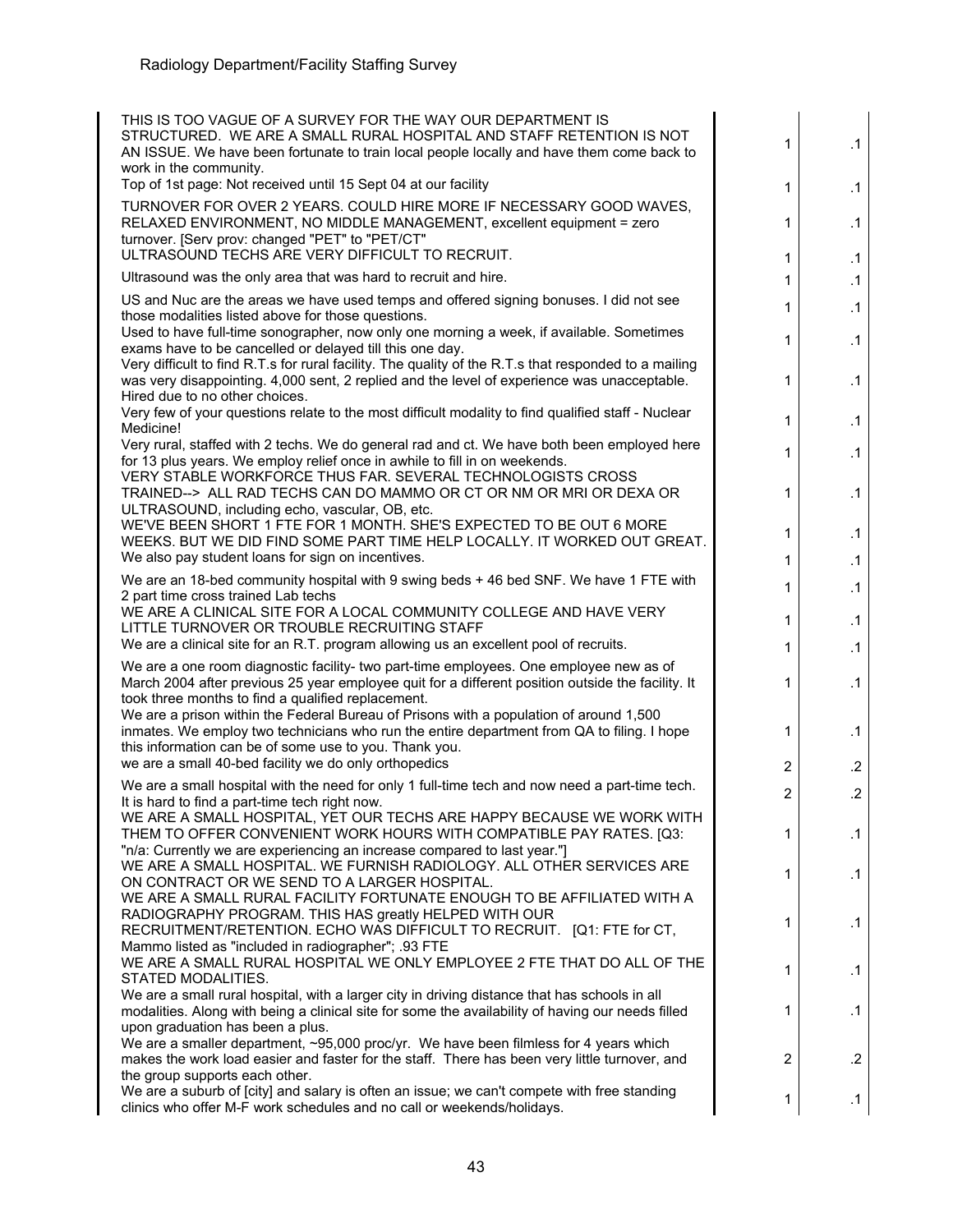| WE ARE A VERY SMALL 15-BED HOSPITAL, FULLY STAFFED IN RADIOLOGY. 1.5 FTES                                                                                                                                                                                            | 1  | .1        |
|----------------------------------------------------------------------------------------------------------------------------------------------------------------------------------------------------------------------------------------------------------------------|----|-----------|
| We are a very small 20 bed CAH                                                                                                                                                                                                                                       | 1  | $\cdot$ 1 |
| WE ARE A VERY SMALL FACILITY WORKED TO DEATH. NO REVENUE FOR TEMP<br>STAFFING -- WORK WITH 2 TECHS FOR ALL MODALITIES.                                                                                                                                               | 1  | .1        |
| WE ARE A VERY SMALL RURAL HOSPITAL WITH VERY LOW TURNOVER OF STAFF;<br>HOWEVER, IF 1 PERSON LEAVES THIS WOULD CHANGE ALL OF THE ABOVE<br>COMMENTS DRAMATICALLY.                                                                                                      | 1  | .1        |
| We are a very small university student health center. Staffing has remained fairly constant.                                                                                                                                                                         | 1  | $\cdot$ 1 |
| We are affiliated with 2 colleges that supply us students and graduate techs.                                                                                                                                                                                        | 1  | $\cdot$ 1 |
| We are associated with rad, US, & Nuc schools which increased admissions three years ago<br>to help with the shortage locally. This year they were able to drop back to their normal<br>admissions so that new grads will be able to find positions.                 | 1  | .1        |
| We are experiencing the greatest difficulty in recruiting ECHO techs. We currently are affiliated<br>with several community colleges that have Rad Tech and Ultrasound programs, but the ECHO<br>training is difficult to obtain for our U/S.                        | 1  | .1        |
| WE ARE FORTUNATE THAT WE HAVE A SCHOOL IN OUR VICINITY. THERE IS AN<br>ABUNDANCE IN OUR AREA.                                                                                                                                                                        | 1  | $\cdot$ 1 |
| WE ARE FORTUNATE TO BE A CLINICAL SITE FOR A SCHOOL OF R.T. THIS HELPS US<br>TO STAFF EFFICIENTLY WHEN WE HAVE OPENINGS.                                                                                                                                             | 1  | .1        |
| WE ARE FORTUNATE TO HAVE A GOOD TRAINING PROGRAM AND FULL DIGITAL<br>DEPARTMENT WHICH IS A GREAT STAFF SATISFIER.                                                                                                                                                    | 1  | .1        |
| WE ARE FULLY STAFFED; have been for the last two years. My technologists are cross-<br>trained in other modalities.                                                                                                                                                  | 1  | .1        |
| WE ARE FULLY STAFFED.                                                                                                                                                                                                                                                | 1  | $\cdot$ 1 |
| We are lucky that we have a dedicated staff willing to work extra hours to cover vacancies so<br>as not to have to pay out agency rates.                                                                                                                             | 1  | $\cdot$ 1 |
| We are lucky to have a community College program for Radiography.                                                                                                                                                                                                    | 1  | .1        |
| WE ARE LUCKY TO HAVE A SCHOOL ATTACHED TO THE HOSPITAL. FRIENDS OF<br>MINE THAT ARE IN THE AREA ARE SHORT STAFFED. ONE FRIEND THAT IS A<br>DIRECTOR IN MY AREA SPENT \$130,000 ON TEMPS FOR TWO POSITIONS IN LAST<br>YEAR BECAUSE HE COULD NOT FIND permanent hires. | 1  | $\cdot$ 1 |
| We are multitasking at this facility, including the transcription.                                                                                                                                                                                                   | 1  | .1        |
| WE ARE NEWER FACILITY AND ARE VERY LUCKY TO HAVE R.T.s CALL US FOR JOBS<br>INSTEAD OF US HAVING TO RECRUIT.                                                                                                                                                          | 1  | .1        |
| We are not experiencing staffing problems even though we are a rural facility. We are<br>fortunate to have an R.T. program at a nearby college which provides us with staffing options.<br>Our MRI is provided by a mobile provider.                                 | 1  | $\cdot$ 1 |
| WE ARE NOT SHORT STAFFED and have not been for about 3 yrs. [Q1, entries only for R:<br>"Includes CT, mammo, & u/s."]                                                                                                                                                | 1  | $\cdot$ 1 |
| WE are only budgeted for .5 FTE U/S. Exams do end up cancelled due to patient or Dr.<br>changing mind because of the wait.                                                                                                                                           | 1. | $\cdot$ 1 |
| WE ARE PART OF A 7 HOSPITAL FACILITY AND WE USUALLY GET TRANSFERS WHO<br>ARE WAITING TO WORK AT MY HOSPITAL -- BETTER WORK ENVIRONMENT.                                                                                                                              | 1  | $\cdot$ 1 |
| WE ARE VERY BUSY HERE AND HAVE HAD NO PROBLEM STAFFING AS OF YET.                                                                                                                                                                                                    | 1  | $\cdot$ 1 |
| WE ARE VERY FORTUNATE TO NOT HAVE A STAFFING PROBLEM BUT MANY<br>HOSPITALS IN OUR AREA HAVE BEEN USING TRAVELERS FOR 24 MONTHS NOW --<br>SO WE ARE FORTUNATE TO HAVE LOW TURNOVER BUT WOULD LIKE TO GO IN                                                            | 1  | .1        |
| HOUSE WITH ULTRASOUND BUT CAN'T FIND A TECH!<br>We are very fortunate. Very low turnover and usually not much difficulty filling vacant<br>positions. We cross train everyone which helps decrease shortage in specialty areas -- US,<br>CT, NM, Mammo.              | 1  | .1        |
| We are very lucky--we are a small community and our turnover rate is very low-in fact techs at<br>our main hospital would very much like to transfer to our facility. We work together within our<br>organization to cover when a shortage.                          | 1  | $\cdot$ 1 |
| WE ARE VERY SMALL -- PROBLEM FOR US TO KEEP TECHS INTERESTED BECAUSE<br>OF LACK OF MONEY -- equipment so ? and need of education training with CT & ultrasound                                                                                                       | 1  | .1        |
| WE AT [name] MEDICAL CENTER HAVE GREAT RESULTS WITH THE TECHS.                                                                                                                                                                                                       | 1  | .1        |
| We contract out for MRI, CT, mammography. We are a one-room diagnostic facility in a rehab<br>setting.                                                                                                                                                               | 1  | $\cdot$ 1 |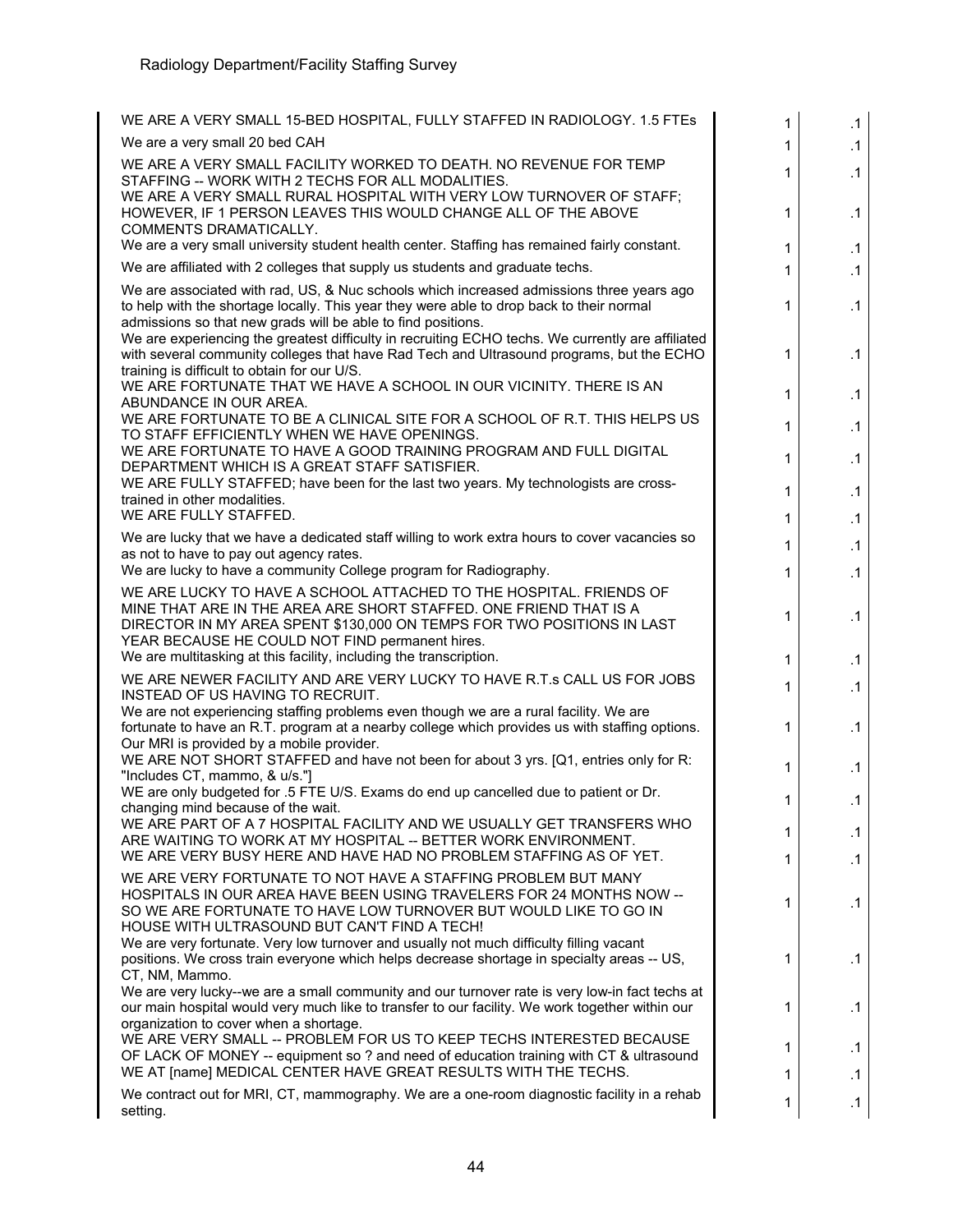| We did not have a sign-on bonus but an educational reimbursement.                                                                                                                                                                                                                        | 1            | $\cdot$ 1 |
|------------------------------------------------------------------------------------------------------------------------------------------------------------------------------------------------------------------------------------------------------------------------------------------|--------------|-----------|
| we did use a lot of travelers in 2001 and 2002                                                                                                                                                                                                                                           | 1            | .1        |
| WE DO NOT HAVE ANY REGISTRY OR TEMPS OR TRAVELERS. WE PROVIDE A<br>CAREER PATHWAY FOR STUDENTS THAT LEAD TO MR, ANGIO, CT.                                                                                                                                                               | 1            | .1        |
| WE DO NOT HAVE ANY TEMPS. ALL FTES ARE FILLED WE HAVE HAD SPORADIC<br>OPENINGS.<br>WE DO NOT STAFF ANY R.T.s WE TELERAD ALL OUR FILMS OUT TO BE READ BY A                                                                                                                                | 1            | .1        |
| RADIOLOGIST, AND WE HAVE A MOBILE CT TRUCK THAT COMES ONCE A WEEK.<br>We do not use temp agencies for staffing at this facility.                                                                                                                                                         | 1            | .1        |
|                                                                                                                                                                                                                                                                                          | $\mathbf 1$  | $\cdot$ 1 |
| We employ techs that perform everything, not just one modality and have to take call. It is<br>extremely difficult to recruit persons to rural communities for lower pay and call hours.<br>We expanded our dept by 4 FTEs in 1/04. Have filled 3 positions now and are getting close on | $\mathbf{1}$ | $\cdot$ 1 |
| the 4th. Have had good success with shorter work weeks and longer hours compared to 5/8 hr<br>shift jobs. Also concentrating on cross-training                                                                                                                                           | 1            | .1        |
| WE EXPERIENCED A STAFFING SHORTAGE IN 2001 AND 2002 WE HAVE BEEN FULLY<br>STAFFED SINCE THAT TIME. MAYBE TRAVELING TECHS HAVE GONE BACK TO<br>STATIONARY POSITIONS.                                                                                                                      | 1            | $\cdot$ 1 |
| We had one tech that left to continue her education and we filled her position immediately.<br>There was no problem.                                                                                                                                                                     | 1            | .1        |
| WE HAVE 2 EMPLOYEES THAT HAVE BEEN HERE OVER 20 YEARS, 1 FOR 10 YEARS, 1<br>FOR 9 YEARS, 2 FOR 3 YEARS, 1 FOR 1 YEAR - ALL HOME TOWN PEOPLE.                                                                                                                                             | 1            | .1        |
| WE HAVE 2 RADIOGRAPHIC PROGRAMS THAT USE OUR FACILITY AS A CLINIC<br>TRAINING SITE IN THE AREA. I FEEL THE QUALITY OF THE STUDENTS GRADUATING<br>FROM THE PROGRAM HAS DECREASED.                                                                                                         | 1            | .1        |
| WE HAVE A HOSPITAL-BASED RADIOLOGY PROGRAM; GRADUATE BETWEEN 8-10<br>STUDENTS PER YEAR THAT KEEP US AT NORMAL STAFFING. WE CROSS-TRAIN CT<br>AND MRI AND TO PROMOTE FROM WITHIN.                                                                                                         | 1            | .1        |
| WE HAVE A R.T. PROGRAM SPONSORED BY THE FACILITY. THIS IS LARGELY WHERE<br>WE RECRUIT OUR R.T.s FROM. WE BRING THEM ON BOARD AND HELP OUT AS<br>SENIOR R.T. STUDENTS. MOST GRADUATES HOWEVER LEAVE THE COMMUNITY TO                                                                      | 1            | .1        |
| GO ON THE POST PRIMARY EDUCATION PROGRAMS<br>WE HAVE BEEN ABLE TO RECRUIT FOR BETTER SALARIES. THEY ARE STILL AN<br>ISSUE -- one local facility is very high.                                                                                                                            | 1            | .1        |
| WE HAVE BEEN DOWN TO 1 R&F ROOM, WE HAD 2 AND WE HAVE NO MONEY TO<br>REPLACE THE OTHER ROOM SO OUR PATIENT WAIT TIMES HAVE INCREASED AND<br>PATIENT SATISFACTION HAS DECREASED.                                                                                                          | 1            | .1        |
| We have been fortunate that we have never used temps. We have a relatively stable staff.                                                                                                                                                                                                 | $\mathbf 1$  | .1        |
| We have been fully staffed for almost three years and actually have applications for positions!                                                                                                                                                                                          | $\mathbf{1}$ | $\cdot$ 1 |
| WE HAVE BEEN USING 2 TRAVELERS IN THE PAST.                                                                                                                                                                                                                                              | 1            | .1        |
| WE HAVE BEEN VERY FORTUNATE. OUR OPENINGS (vacancies) ARE USUALLY FILLED<br>WITHIN 30 DAYS. Great dedicated staff. [smiley face]                                                                                                                                                         | 1            | .1        |
| We have enough staff at this time. If someone quits others fill in until someone is hired. When<br>we do have openings they are very hard to fill because of location, pay scale, & call.<br>WE HAVE EXPERIENCED NO DIFFICULTIES IN FINDING TECHS. I HAVE A FEW THAT                     | 1            | $\cdot$ 1 |
| WOULD LIKE TO WORK HERE, BUT WE HAVE NO OPENINGS.<br>WE HAVE HAD A FULL COMPLIMENT OF TECHS FOR 3 YEARS OR SO. IT WAS BAD                                                                                                                                                                | 1            | $\cdot$ 1 |
| BEFORE THAT FOR 4-5 YEARS.<br>WE HAVE HAD A SHORTAGE OF RADIOLOGISTS                                                                                                                                                                                                                     | 1            | $\cdot$ 1 |
| We have had a shortage of radiologists, which has made the technologist issue secondary.                                                                                                                                                                                                 | 1            | $\cdot$ 1 |
| We have had to balance modalities because of the shortage of staff and the increase of                                                                                                                                                                                                   | 1            | .1        |
| modalities. We just filled a tech position with a new student. And an x-ray operator. We find it<br>hard to fill the positions with experienced tech.                                                                                                                                    | 1            | .1        |
| WE HAVE INCREASED AFFILIATION WITH RAD TECH PROGRAMS GIVING US<br>GREATER EXPOSURE TO NEW GRADUATES.                                                                                                                                                                                     | 1            | $\cdot$ 1 |
| WE HAVE INCREASED OUR WAGES IN AN ATTEMPT TO RETAIN STAFF. IT HAS<br>WORKED TO THIS POINT. ZERO TURNOVER IN 16 MONTHS.                                                                                                                                                                   | 1            | .1        |
| We have many long-term employees. Vacancies take 6 months on average to fill. Use OT &<br>Per Diem.                                                                                                                                                                                      | 1.           | $\cdot$ 1 |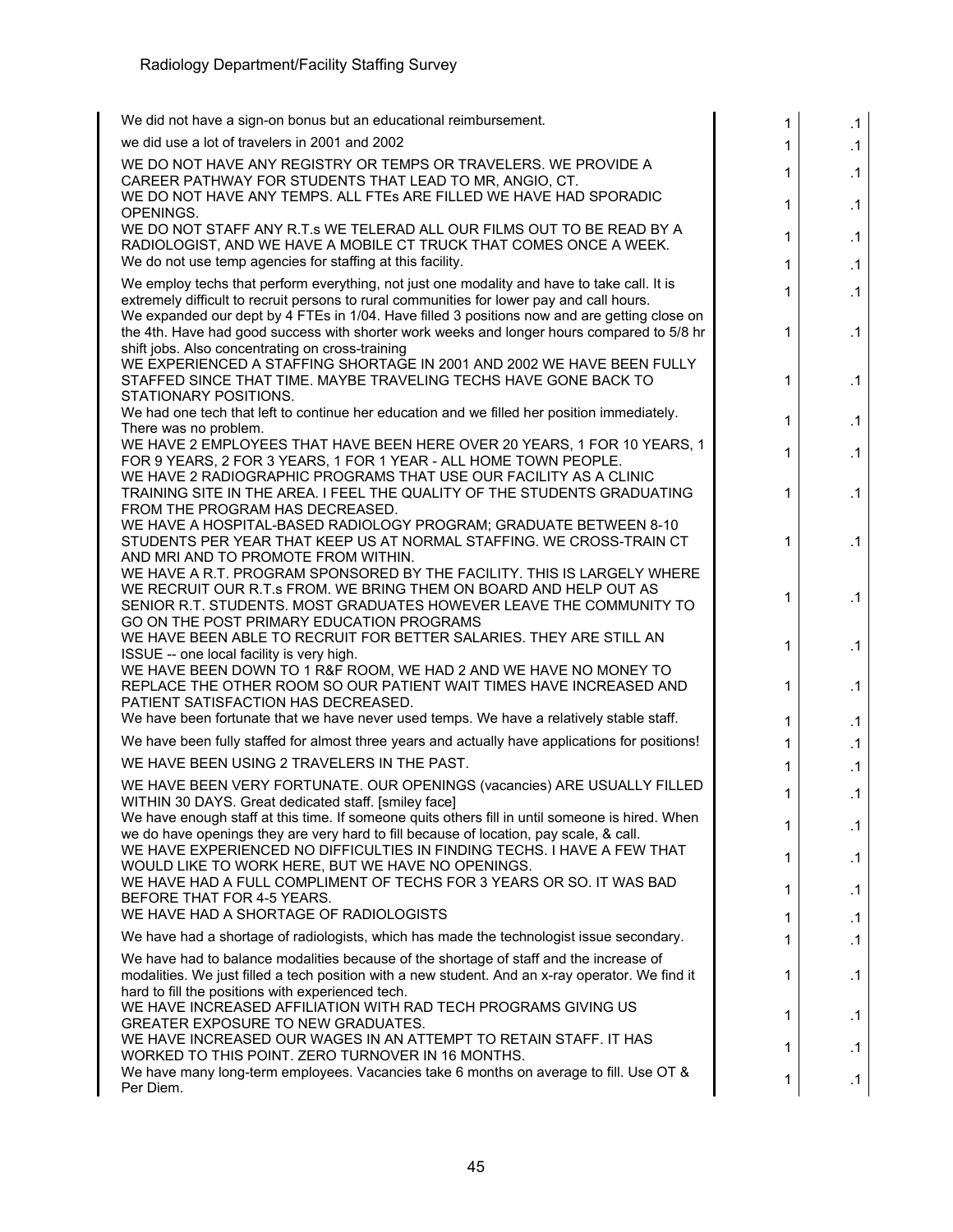| WE HAVE MOBILE CT, MR, ULTRASOUND, NUC MED. WE HAVE 3 TECHS, INCLUDING<br>MYSELF 3.15 FTEs IS FOR OVERTIME FROM CALL BACK. 2 OF US WILL RETIRE IN FIVE<br>YEARS OR LESS. WE DO NOT BUDGET HOURS SEPARATELY FOR MAMMOGRAPHY.<br>WE HAVE NEVER USED TEMPS. I WOULD RATHER WORK EXTRA HOURS AND DAYS                             | 1      | $\cdot$ 1              |
|-------------------------------------------------------------------------------------------------------------------------------------------------------------------------------------------------------------------------------------------------------------------------------------------------------------------------------|--------|------------------------|
| RATHER THAN BURDEN OUR FACILITY WITH EXTRA COSTS WE WOULD LIKE A PART-<br>TIME PERSON TO HELP WITH ILLNESS, INJURIES AND JUST TO HAVE A DAY OR 2<br>OFF. WE HAVE 2 TECHS THAT LIVE HERE.<br>We have no openings and have not had any for awhile now.                                                                          | 1      | $\cdot$ 1              |
| We have no problems with staffing.                                                                                                                                                                                                                                                                                            | 1      | $\cdot$ 1              |
| WE HAVE NOT EXPERIENCED A SHORTAGE OF R.T.S IN OUR HOSPITAL.                                                                                                                                                                                                                                                                  | 1      | $\cdot$ 1              |
|                                                                                                                                                                                                                                                                                                                               | 1      | $\cdot$ 1              |
| We have not had a problem getting techs to come to work at [name of facility].<br>WE HAVE NOT HAD STAFFING ISSUES SINCE DEC. 2001, BUT BEFORE THAT THERE<br>WAS MORE COMPLAINTS BY R.T. OVERWORKED. [Bottom of 1st page]: All our<br>radiographers either have an addendum to perform mammography or CT. No special hires for | 1<br>1 | $\cdot$ 1<br>$\cdot$ 1 |
| those categories.<br>WE HAVE OUR OWN HOSPITAL BASED RADIOLOGIC TECHNOLOGISTS PROGRAM<br>WHICH HELPS US GREATLY WITH OUR STAFFING NEEDS. ALSO WE PROMOTE AND<br>CROSS-TRAIN OUR STAFF TO THE SPECIALIZED AREAS.<br>We have overall not experienced any problems with staffing since 2000.                                      | 1      | $\cdot$ 1              |
| We have plenty of reg. technologists and have had several apply for work this past year. Have                                                                                                                                                                                                                                 | 1      | $\cdot$ 1              |
| never felt the need to hire temporary technologists.<br>WE HAVE RECENTLY FILLED ALL POSITIONS. I HAVE SPENT OVER \$298,000 IN TEMP                                                                                                                                                                                            | 1      | $\cdot$ 1              |
| SERVICES IN THE LAST TWO YEARS. THIS ALLOWS ME TO BE SELECTIVE FOR MY<br>R.T.s.                                                                                                                                                                                                                                               | 1      | $\cdot$ 1              |
| We have recruited local people to go to Rad Tech school at our expense to come back to work<br>for us. Traveling techs are opting for more security and taking permanent positions again.<br>Operations have become more efficient.                                                                                           | 1      | $\cdot$ 1              |
| We have started a training program for current employees who want to learn CT or MR. We<br>have a plan in conjunction with the local Community College to provide classroom and on-the-<br>job training, while paying them their current salaries                                                                             | 1      | $\cdot$ 1              |
| WE HAVE WORKED HARD AND FOCUSED ALLIANCES WITH ALLIED HEALTH<br>PROGRAMS TO RECRUIT GOOD STUDENTS AND FOSTER THEIR GROWTH THRU THE<br>PROGRAM.                                                                                                                                                                                | 1      | $\cdot$ 1              |
| WE HELPED A LOCAL COMMUNITY COLLEGE TO START AN X-RAY SCHOOL.                                                                                                                                                                                                                                                                 | 1      | $\cdot$ 1              |
| We have installed 3 CR units to cut time between exams and limit the need for more FTE. We<br>can see proof in numbers. [There's a] possibility of cutting (1) FTE in 2005.                                                                                                                                                   | 1      | $\cdot$ 1              |
| WE IMPLEMENTED A 3 YEAR RETENTION GOAL OF 5 PERCENT OF BASE SALARY. WE                                                                                                                                                                                                                                                        | 1      | $\cdot$ 1              |
| ALSO INCREASED PERCENTAGE OF R.T. SCHOOL ENROLLMENT.<br>WE NOW HAVE STUDENTS AND HAVE HAD FOR 4 YEARS. WE NOW GROW OUR OWN.<br>NEW SCHOOL OPENED AND SUPPLY OF TECHNOLOGIST HAS IMPROVED. THE<br>IMAGING CENTER THAT OPENED TOOK FOUR OF OUR STAFF TECHNOLOGISTS.                                                             | 1      | $\cdot$ 1              |
| We only give bonus pay to our own employees for recruiting. We do not pay anything to the<br>incoming employee who is recruited. This has worked fantastic! For difficult positions to fill the<br>bonus has gone as high as \$10,000 to each.                                                                                | 1      | $\cdot$ 1              |
| WE PARTNERED WITH TWO SCHOOLS FOUR YEARS AGO. WE HIRED AND RETAINED<br>OUR STUDENTS. FOUR YEARS AGO WE HAD 17 VACANCIES TODAY WE HAVE NONE.<br>We have an employee satisfaction survey annually.                                                                                                                              | 1      | $\cdot$ 1              |
| WE PAY STUDENT LOANS AS PART OF A RECRUITMENT TOOL.                                                                                                                                                                                                                                                                           | 1      | $\cdot$ 1              |
| We pay the traveler agencies approximately 60% more than our techs make, including<br>benefits. The travelers do not make this whole amount. It goes to their salary, transportation,<br>housing, food, and overhead to the agency.                                                                                           | 1      | $\cdot$ 1              |
| We use agency help when staff takes a vacation. Salary increases 3 times the rate of staff<br>pay.                                                                                                                                                                                                                            | 1      | $\cdot$ 1              |
| WE WERE SHORT STAFFED FOR 4 YEARS AND FINALLY HIRED SOMEONE AUG 2003.<br>WE WERE NOT ALLOWED TO USE TEMPS OR GIVE SIGN-ON BONUSES.                                                                                                                                                                                            | 1      | $\cdot$ 1              |
| WENT FROM DOING CALL TO STAFFING 24/7.                                                                                                                                                                                                                                                                                        | 1      | $\cdot$ 1              |
| went to all digital and implemented PACS                                                                                                                                                                                                                                                                                      |        | $\cdot$ 1              |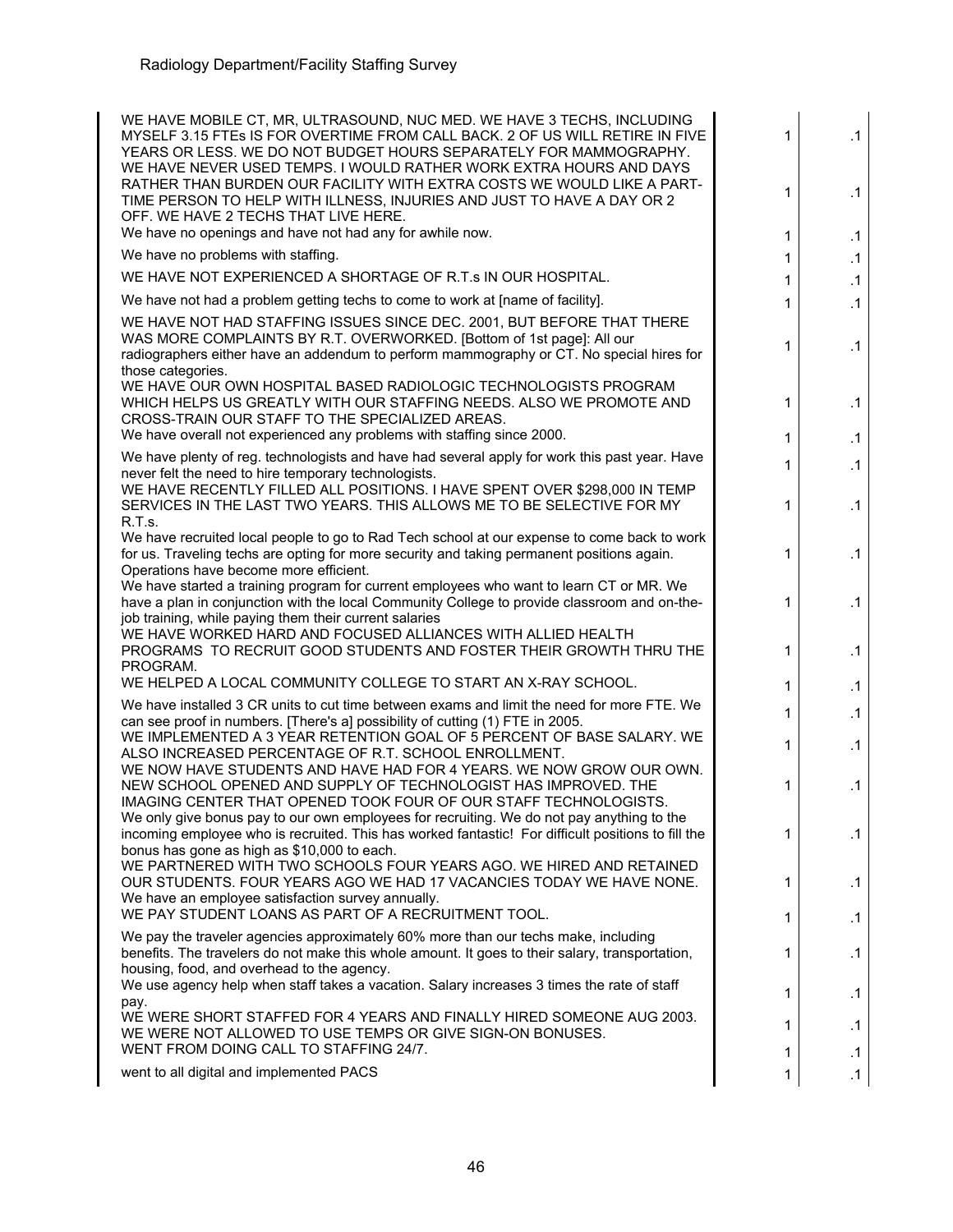| While the staffing issue appears to be easing up, the issue now is reimbursement, exam<br>channeling, balance budget amendment and just financial survival of hospitals. Charity care is<br>another piece of the problem.                                                 |     |       |
|---------------------------------------------------------------------------------------------------------------------------------------------------------------------------------------------------------------------------------------------------------------------------|-----|-------|
| WITH THE ADVENT OF PACS/CR SYSTEMS, WE ARE BETTER ABLE TO HANDLE THE<br>INCREASED PATIENT LOAD. WE ALSO PROVIDE A MORE PERSONALIZED QUALITY OF<br>SERVICE BECAUSE ONE OF OUR READERS IS IN THE RADIOGRAPHIC ROOM ITSELF<br>ALLOWING FOR BETTER MONITORING OF THE PATIENT. |     |       |
| With the changes in healthcare today, the days of prima donnas who are so specialized are<br>over if health care organizations plan to survive into the future. I am blessed with dedicated<br>staff that have no hesitation to cross-train.                              |     |       |
| Your survey may not apply to rural hospital or some imaging centers where technologist<br>perform more than 3 modalities. This may be due to lack of R.T. staffing options or an Imaging<br>Center that for cost effectiveness.                                           |     |       |
| Total                                                                                                                                                                                                                                                                     | 947 | 100.0 |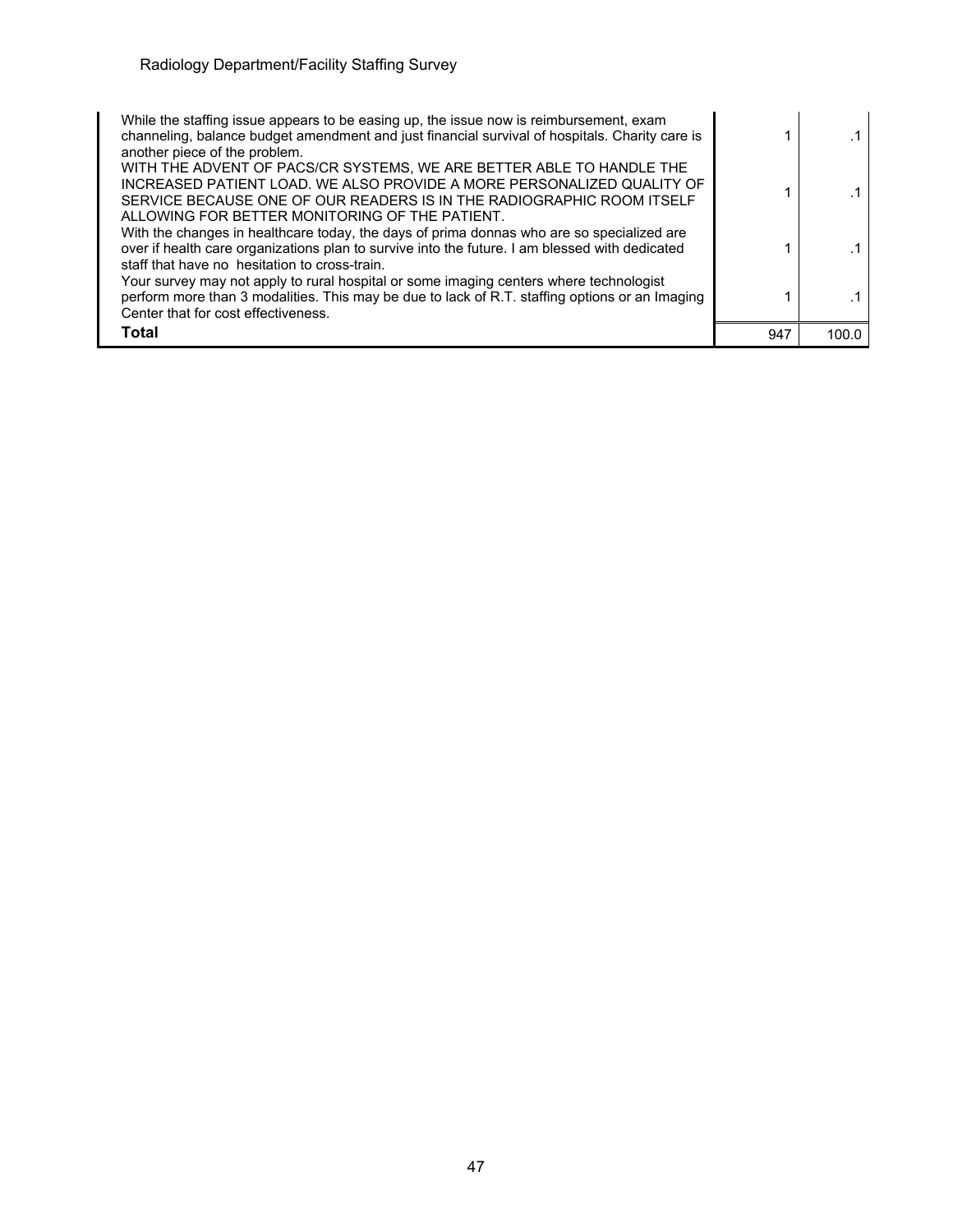Radiology Department/Facility Staffing Survey

## **APPENDIX**

## **THE QUESTIONNAIRE**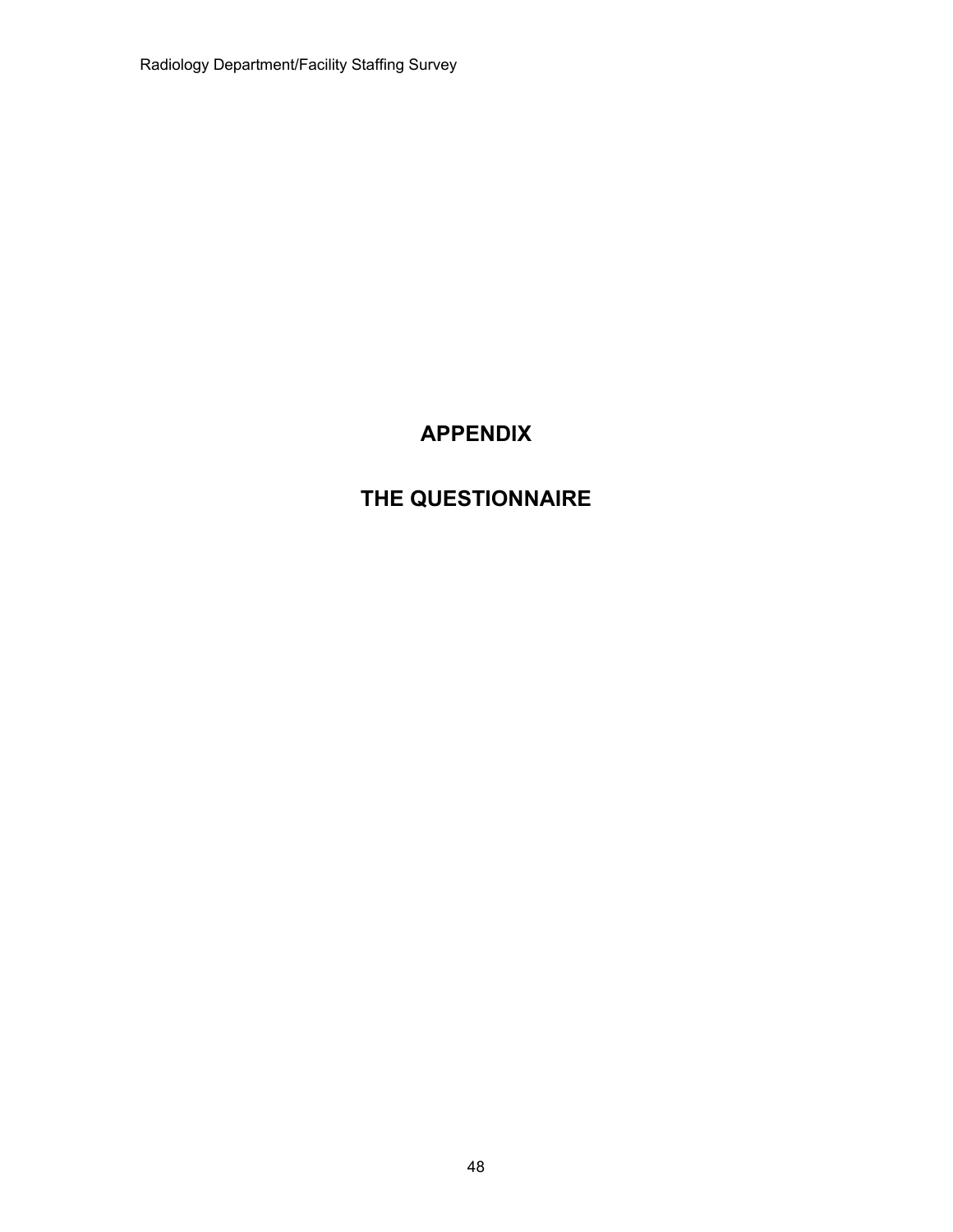ASRT Logo

August 2004

Dear Radiology Department and Facility Manager,

We would very much appreciate your helping ASRT gauge the current status of the unmet demand for radiologic technologists. Few things could be more important for the profession – R.T.s, their managers, and R.T. educators alike – than an accurate assessment of the current supply and demand for radiologic technologists.

As you know, a Fall 2001 American Hospital Association survey of managers and directors of hospital-based radiology facilities found that more than 15% of budgeted positions for radiologic technologists were at that time unfilled. A more recent survey by the Hodes Group found a 12% vacancy rate in Fall 2003, but there were enough differences between those two surveys to raise some doubt as to whether this truly represented a decrease in vacancy rates. The enclosed questionnaire is designed to answer that question as well as to provide more detailed information about particular specialties and about what directors/managers believe to be the reasons behind unfilled vacancies. This information will be shared with the radiologic technology community via a report posted on the ASRT Web site. The report's accuracy will depend on your willingness to share your facility's staffing data and your views on staffing issues by completing the Radiology Department and Facility Staffing Survey.

There are two ways for you to participate in this survey. Our preference (because of its lower cost and greater ease of data entry) would be for you to complete the questionnaire online by going to www.asrt.org and clicking on "Radiology Staffing Survey" in the "What's New?" section towards the top of the page. (Please enter the survey code, "RadStaf," as your response to the first question on the online form.) Alternatively you may complete the hardcopy questionnaire enclosed with this note and return it to ASRT's Research Department in the enclosed postagepaid reply envelope. Please respond by Sept. 10.

Finally, ASRT is very interested in staying in contact with you. We obtained your name and address from the same mail-list service that was used for the 2001 AHA survey, but that contactinformation list must be "rented" anew for each use. Please provide your contact information on the form at the end of this letter and return it in the reply envelope. It will be separated from the questionnaire upon receipt. (Alternatively, you can supply the same contact information as part of the process of responding online.)

Thanks for your help with this important survey.

Sal's signature

Sal Martino Executive Vice President and Chief Academic Officer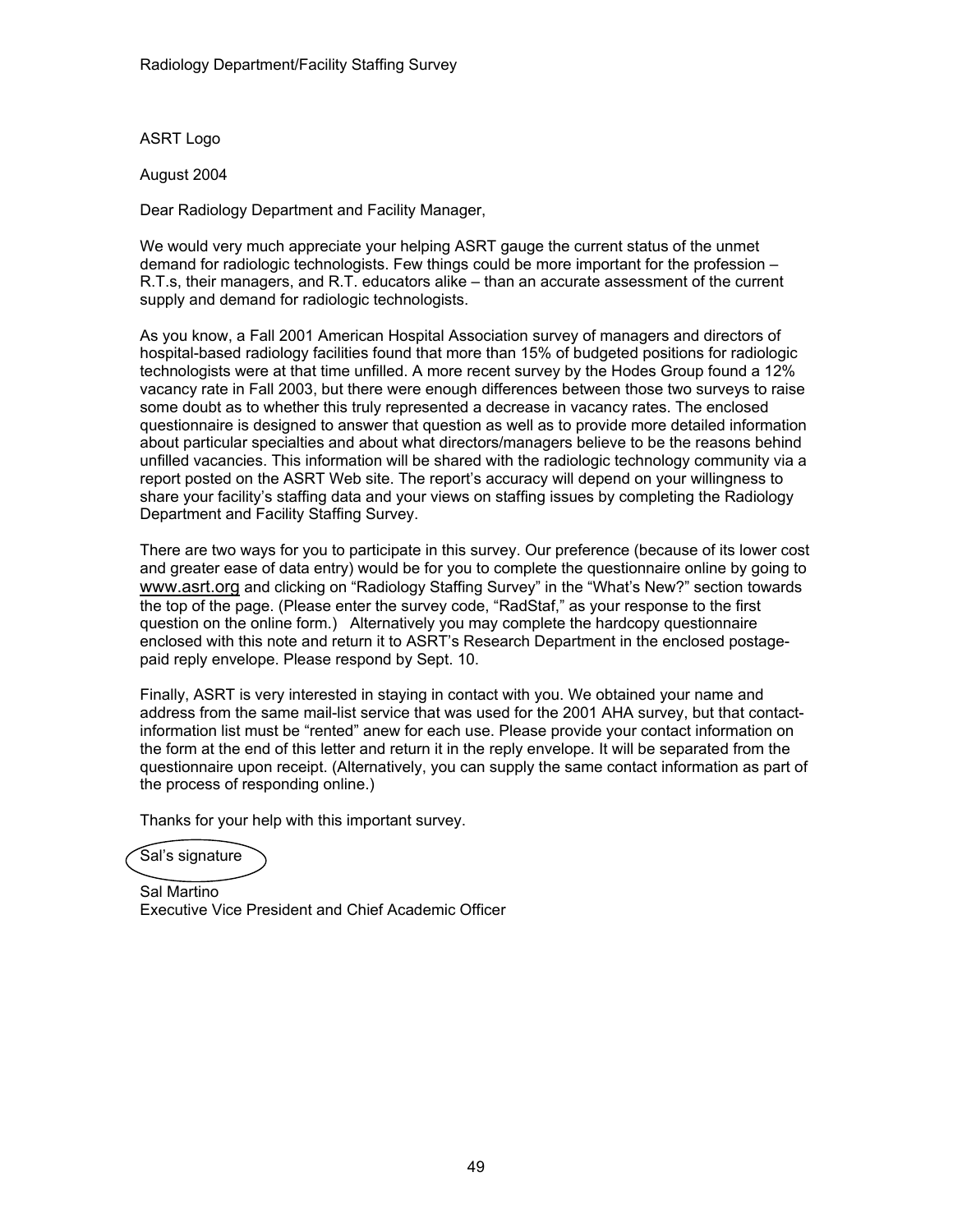|                               | Contact Information*                                                                              |  |
|-------------------------------|---------------------------------------------------------------------------------------------------|--|
| Name                          |                                                                                                   |  |
| Title                         |                                                                                                   |  |
| Mailing address               |                                                                                                   |  |
|                               |                                                                                                   |  |
|                               |                                                                                                   |  |
|                               |                                                                                                   |  |
|                               |                                                                                                   |  |
|                               |                                                                                                   |  |
|                               |                                                                                                   |  |
| <b>Telephone Example 2019</b> | E-mail                                                                                            |  |
| address                       |                                                                                                   |  |
|                               |                                                                                                   |  |
|                               | *This form will be separated from the questionnaire (if enclosed) upon receipt; your responses to |  |
|                               | the questionnaire will remain anonymous. This information will be used only for purposes of       |  |
|                               | sharing information between radiology department/facility managers and ASRT; it will not be sold  |  |

or otherwise provided to any commercial enterprise.

=====================================================================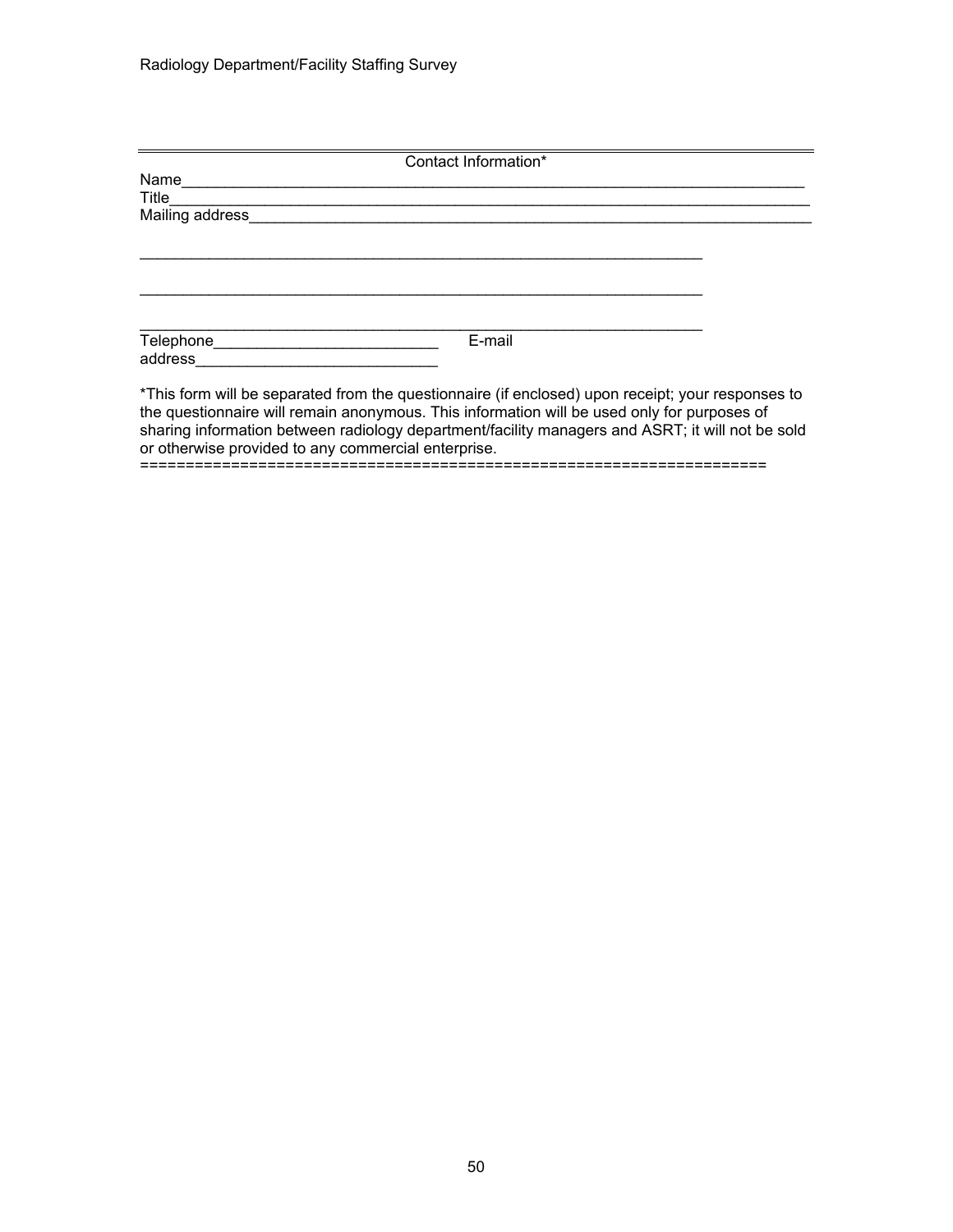5436471729

## **□□□□□ Radiology Department/Facility Staffing Survey**

Thank you for completing this important survey. Please return the completed questionnaire in the enclosed postage-paid reply envelope by **Sept. 10, 2004**, or go to www.asrt.org and click on "Staffing Survey" to provide your data online. (You'll need to provide the survey code, RadStaf.)

| <b>Facility Demographics</b> |                                                                               |                                                                   |                                  |  |  |  |  |  |
|------------------------------|-------------------------------------------------------------------------------|-------------------------------------------------------------------|----------------------------------|--|--|--|--|--|
| Your Title                   |                                                                               | □ Department/Facility Manager or Director<br>□ Chief Technologist |                                  |  |  |  |  |  |
|                              | $\Box$ Other (Please specify:                                                 |                                                                   |                                  |  |  |  |  |  |
| Type of Facility             | □ Government hospital<br>□ Community hospital                                 |                                                                   | $\Box$ University medical center |  |  |  |  |  |
|                              | $\Box$ Teaching facility<br>$\Box$ Free-standing clinic                       |                                                                   |                                  |  |  |  |  |  |
|                              | $\Box$ Other (Please specify:                                                 |                                                                   |                                  |  |  |  |  |  |
| Radiology services           | $\Box$ Radiography<br>$\sqcap$ CT                                             | $\Box$ MR                                                         | $\Box$ Mammography               |  |  |  |  |  |
| provided in your             | □ Nuclear Medicine<br>$\sqcap$ CVIT                                           | $\sqcap$ PET                                                      | $\Box$ Sonography                |  |  |  |  |  |
| facility                     | $\Box$ Other ( <i>Please specify</i> :                                        |                                                                   |                                  |  |  |  |  |  |
| Location                     | State (two-letter abbreviation):<br>$\Box$ Urban $\Box$ Suburban $\Box$ Rural |                                                                   |                                  |  |  |  |  |  |

**Staffing** 

#### **1. For each of the following specialties within radiologic technology, please provide the budgeted and vacant FTEs for your organization in 2003 and today. (Leave blank the rows for any services not performed at your facility.)**

|                                                 | Staffing, in Full-Time Equivalents (FTEs) |                                  |                       |                                |                          |  |  |
|-------------------------------------------------|-------------------------------------------|----------------------------------|-----------------------|--------------------------------|--------------------------|--|--|
|                                                 |                                           | As of 1/1/2003<br>2004 (Current) |                       |                                |                          |  |  |
| Job Title                                       | <b>Budgeted</b><br><b>FTEs</b>            | Vacant and<br>Recruiting         | Data Not<br>Available | <b>Budgeted</b><br><b>FTEs</b> | Vacant and<br>Recruiting |  |  |
| Radiographer                                    |                                           |                                  | $\Box$                |                                |                          |  |  |
| <b>CT Technologist</b>                          |                                           |                                  | $\Box$                |                                |                          |  |  |
| <b>MR Technologist</b>                          |                                           |                                  | $\Box$                |                                |                          |  |  |
| Mammographer                                    |                                           |                                  | $\Box$                |                                |                          |  |  |
| Nuclear Medicine<br>Technologist                |                                           |                                  | $\Box$                |                                |                          |  |  |
| Cardiovascular Interven-<br>tional Technologist |                                           |                                  | $\Box$                |                                |                          |  |  |
| Sonographer                                     |                                           |                                  | $\Box$                |                                |                          |  |  |
| Other (specify below)                           |                                           |                                  | $\Box$                |                                |                          |  |  |
| (Please specify:                                |                                           |                                  |                       |                                |                          |  |  |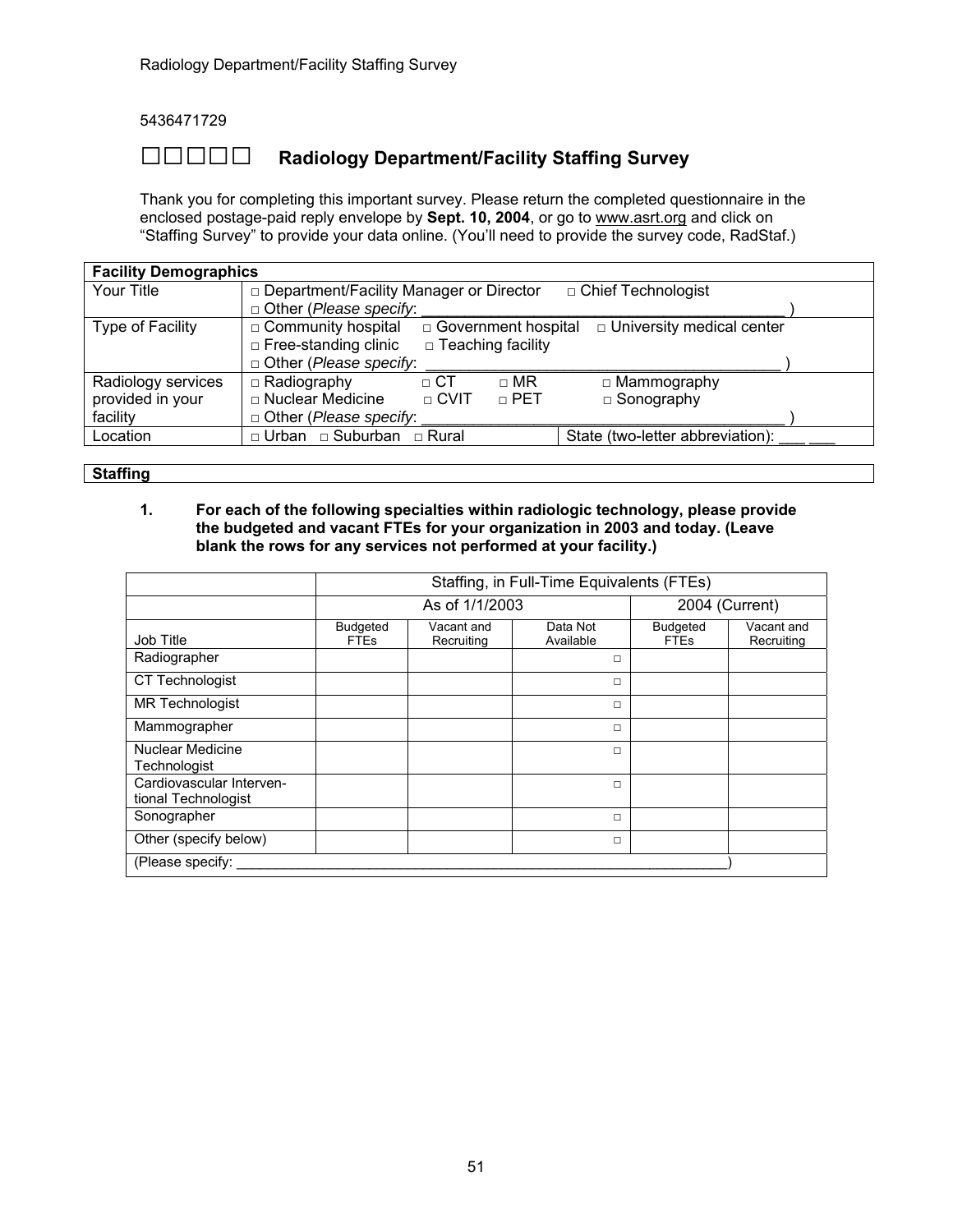0222471828

## **□□□□□**

#### **2. Describe how the recruitment effort for each specialty so far in 2004 compares to the effort expended during 2003.**

| Job Title<br>Recruitment Effort - Current vs. 2003 (Select one) |                                                                           |  |  |  |  |
|-----------------------------------------------------------------|---------------------------------------------------------------------------|--|--|--|--|
| Radiographer                                                    | $\Box$ More difficult $\Box$ Same $\Box$ Less difficult $\Box$ Don't know |  |  |  |  |
| CT Technologist                                                 | $\Box$ More difficult $\Box$ Same $\Box$ Less difficult $\Box$ Don't know |  |  |  |  |
| <b>MR Technologist</b>                                          | $\Box$ More difficult $\Box$ Same $\Box$ Less difficult $\Box$ Don't know |  |  |  |  |
| Mammographer                                                    | $\Box$ More difficult $\Box$ Same $\Box$ Less difficult $\Box$ Don't know |  |  |  |  |
| Nuclear Medicine Technologists                                  | □ More difficult □ Same □ Less difficult □ Don't know                     |  |  |  |  |
| Cardiovascular Interventional Technologists                     | $\Box$ More difficult $\Box$ Same $\Box$ Less difficult $\Box$ Don't know |  |  |  |  |
| Sonographers                                                    | □ More difficult □ Same □ Less difficult □ Don't know                     |  |  |  |  |
| Other (specify below)                                           | $\Box$ More difficult $\Box$ Same $\Box$ Less difficult $\Box$ Don't know |  |  |  |  |
| (Please specify:                                                |                                                                           |  |  |  |  |

#### **3. If budgeted FTEs in any of these modalities have decreased over the past year, what do you believe is the reason for this decrease? (Check all that apply.)**

- □ Patient demand declined.
- □ Overall department or facility budget declined, forcing downsizing.
- □ Formerly budgeted FTEs were so difficult to fill they were dropped from the budget.
- □ Number of patients processed per hour by each R.T. increased, so number of FTEs required to handle the workload declined.
- $\Box$  Average number of hours worked per week by our R.T.s increased, so number of R.T.s required to handle the workload declined.
- □ Other (Please specify and the set of the set of the set of the set of the set of the set of the set of the set of the set of the set of the set of the set of the set of the set of the set of the set of the set of the se

#### **R.T. Recruitment and Retention**

#### **4. For each specialty area, how have the following staffing indicators changed since January 2003:**

|                                                                   | Radiography                                         |                                             | ΜR                    |           | Mammography             |                     |                   |           |
|-------------------------------------------------------------------|-----------------------------------------------------|---------------------------------------------|-----------------------|-----------|-------------------------|---------------------|-------------------|-----------|
|                                                                   | мн<br>ML L<br>H<br>S.                               | NA                                          | S H MH<br>ML L        | <b>NA</b> | MН<br>ML L<br>S<br>H    | <b>NA</b>           | H MH<br>ML L<br>S | <b>NA</b> |
| Employees'<br>average length of<br>employment at<br>your facility | $\Box$ $\Box$<br>п п                                |                                             | $\Box$ $\Box$<br>8888 |           | $\Box$<br>п.            | □                   | 00000             |           |
| Turnover rate                                                     | 10 O<br>$\Box$<br>- 17                              |                                             | $\Box$ $\Box$<br>8888 |           | $\Box$ $\Box$<br>$\Box$ | $\Box$              | 00000             |           |
| $ML \cdot M \cdot ch$                                             | $\mathsf{L}$ $\mathsf{L}$ $\mathsf{O}$ $\mathsf{M}$ | $\mathbf{c} \cdot \mathbf{A}$ hout the came | <b>U</b> : Higher     |           | <b>MH</b> Much biobor   | NA · Not applicable |                   |           |

**ML:** Much lower **L:** Lower **S:** About the same **H:** Higher **MH:** Much higher **NA:** Not applicable

#### **5. Were you paying sign-on bonuses for R.T.s in 2003? Are you paying them currently? If yes, please indicate amount typically paid.**

|                     | Radiography              |                     |                          |                     | ΜR                       |                     | Mammography              |                     |
|---------------------|--------------------------|---------------------|--------------------------|---------------------|--------------------------|---------------------|--------------------------|---------------------|
|                     | Paid sign-on<br>bonuses? | Amount of<br>bonus* | Paid sign-on<br>bonuses? | Amount of<br>bonus* | Paid sign-on<br>bonuses? | Amount of<br>bonus* | Paid sign-on<br>bonuses? | Amount of<br>bonus* |
| In January<br>2003  | $\Box$ Yes $\Box$ No     |                     | $\Box$ Yes $\Box$ No     |                     | ⊡Yes □ No                |                     | $\Box$ Yes $\Box$ No     |                     |
| Currently<br>(2004) | $\Box$ Yes $\Box$ No     |                     | $\Box$ Yes $\Box$ No     |                     | $\Box$ Yes $\Box$ No     |                     | $\Box$ Yes $\Box$ No     |                     |

\*Amount of bonus to nearest \$500.